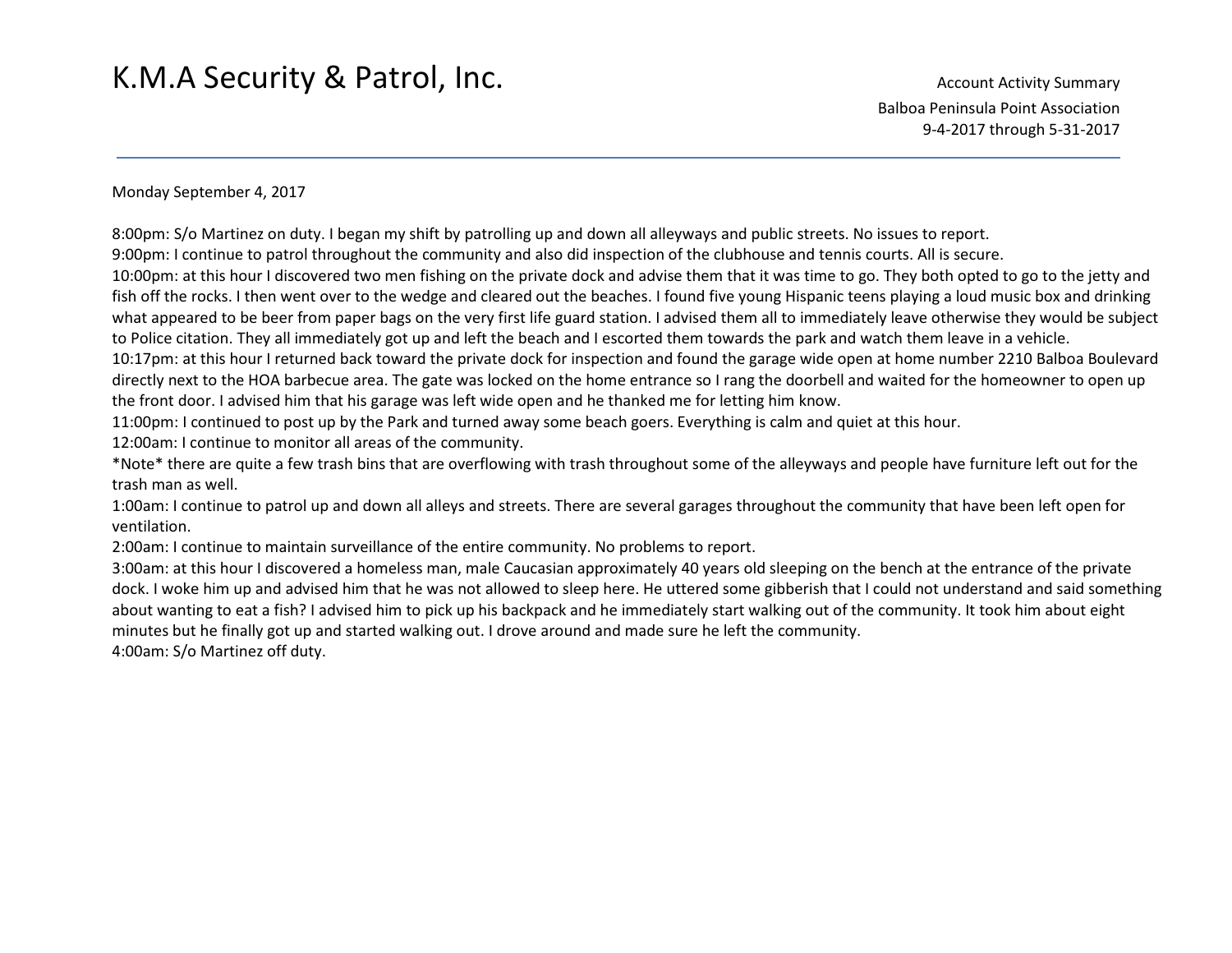#### Sunday September 3, 2017

8:00pm: S/o Martinez on duty. I began my shift by patrolling up-and-down all alleyways and public streets. There are many vehicles parked on the streets. Lots of foot traffic by the park and beach.

9:00pm: I continue to patrol all areas of the Community, including inspection of clubhouse and tennis courts. All is secure.

10:00pm: at this hour I proceeded to clear out the private dock and found five people fishing. They all left without incident. I then went to the wedge and proceeded to clear out the beaches. It took approximately one hour to finally get everyone to comply and everyone left without incident.

11:00pm: I continue to monitor the beaches and park. I had quite a few people that wanted to pass me by but I continue to tell them that the beaches were now closed.

12:00am: I continue to patrol up-and-down alleyways and found approximately eight garages left open for ventilation.

1:00am: at this hour I had three motorcycles pull up to the jetty and attempted to go onto the beach. I pulled over and advised all of them that the beaches were closed and another police department was handing out citations. They all got on their vehicles and left.

2:00am: I continued to maintain surveillance of the community. Everything is calm and quiet.

3:00am: at this hour I went down to the local 7-Eleven for some coffee and then quickly returned to resume my patrols.

I continue to make my last rounds throughout the community. Everything is calm and quiet at this hour.

4:00am: S/o Martinez off duty.

Saturday September 2, 20017

8:00pm S/O DAVID RIVAS on duty. I started my shift by patrolling all throughout the property. Nothing unusual to report at this time.

9:00pm Patrolled throughout the streets, roadways and alley ways. All under normal activity.

10:00pm Found some people at the docks and the private beach. I asked them to leave. They complied.

11:00pm Posted at: (West Jetty View Park) Advising visitors that the beach and the park are closed. Some complied.

12:00am Patrolled the peninsula and aslo took my code 7. All secured.

1:00am Kept surveillance and patrolled the area. Some visitors arriving to the park and the beach. I asked them to leave. They complied No problems. 2:00am Continued random patrols throughout the property. All under normal status.

3:00am Completed last round of patrols throughout alley ways, roadways, and streets. All quite. No further activity to report.

End of shift at: 4:00am

S/O DAVID RIVAS off duty.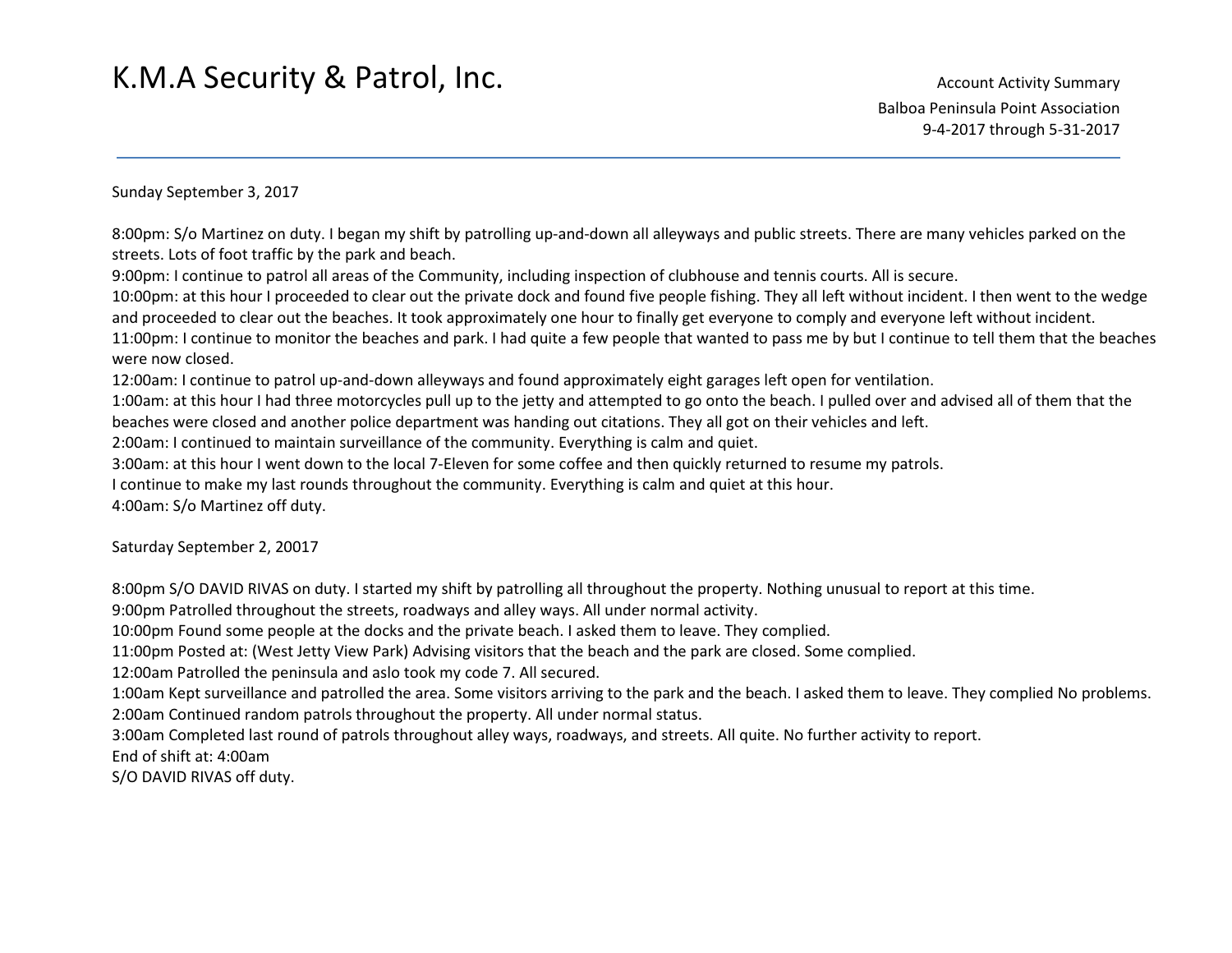Friday September 1, 2017

8:00pm S/O DAVID RIVAS on duty. I started my shift by patrolling all throughout the property. Took my code 7. Noticed many residents at the (private beach) near the docks.

9:00pm Patrolled throughout the streets, roadways and alley ways. All under normal activity. 10:00pm At approx. "10:44pm I found many people at the docks, I asked them to leave but a group of teens refused to leave. I called New Port P.D. as they arrived and got them out. Later a (male white teen of approx. 16 years old along with a lady, and another female teen) came back cursing at me. After "verbal abuse" I was about to call P.D. on them again, when they finally left. 11:00pm Posted at: (West Jetty View Park) Advising visitors that the beach and the park are closed.

12:00am Checked the "docks" and found a couple walking down the dock. I asked them to leave as they complied with no uses.

1:00am Kept surveillance and patrolled the area. Some visitors continue to arrive to the park and the beach. I asked them to leave. They complied No problems.

2:00am Continued random patrols throughout the property. All under normal status.

3:00am Completed last round of patrols throughout alley ways, roadways, and streets. All quite. No further activity to report.

End of shift at: 4:00am

S/O DAVID RIVAS off duty.

Thursday August 31, 2017

8:00pm: S/o Martinez on duty. I begin my shift by patrolling up and down all alleyways and public streets. At this hour there were quite a few people near the wedge and four vehicles that were illegally parked in the fire lanes. I notified the police department to come out and say the vehicles that were illegally parked because I had several residents complained about the issue.

9:00pm: I continue to patrol all areas and did a full inspection of the clubhouse and tennis courts. All is secure.

10:00pm: at this hour I cleared out the private dock of approximately four people fishing and then proceeded to clear out the beaches. It took me about 45 minutes to clear out the beach goers and continue to post up at the jetty.

11:00pm: I continue to monitor all areas of the community. Everything is calm and quiet.

12:00am: at this hour I had two carloads of teenagers pull up near the jetty wanting to go onto the beach. I advise them that it was closed until 5 AM and they turned away and left.

1:00am: I continue to patrol up-and-down alleyways and public streets. Everything is calm and quiet.

2:00am: I continue to maintain surveillance throughout the community. Once again all is calm and quiet.

 3:00am: I patrolled throughout all Allies for the last time and found everything to be secure with the exception of seven garages left open approximately 6 inches for ventilation.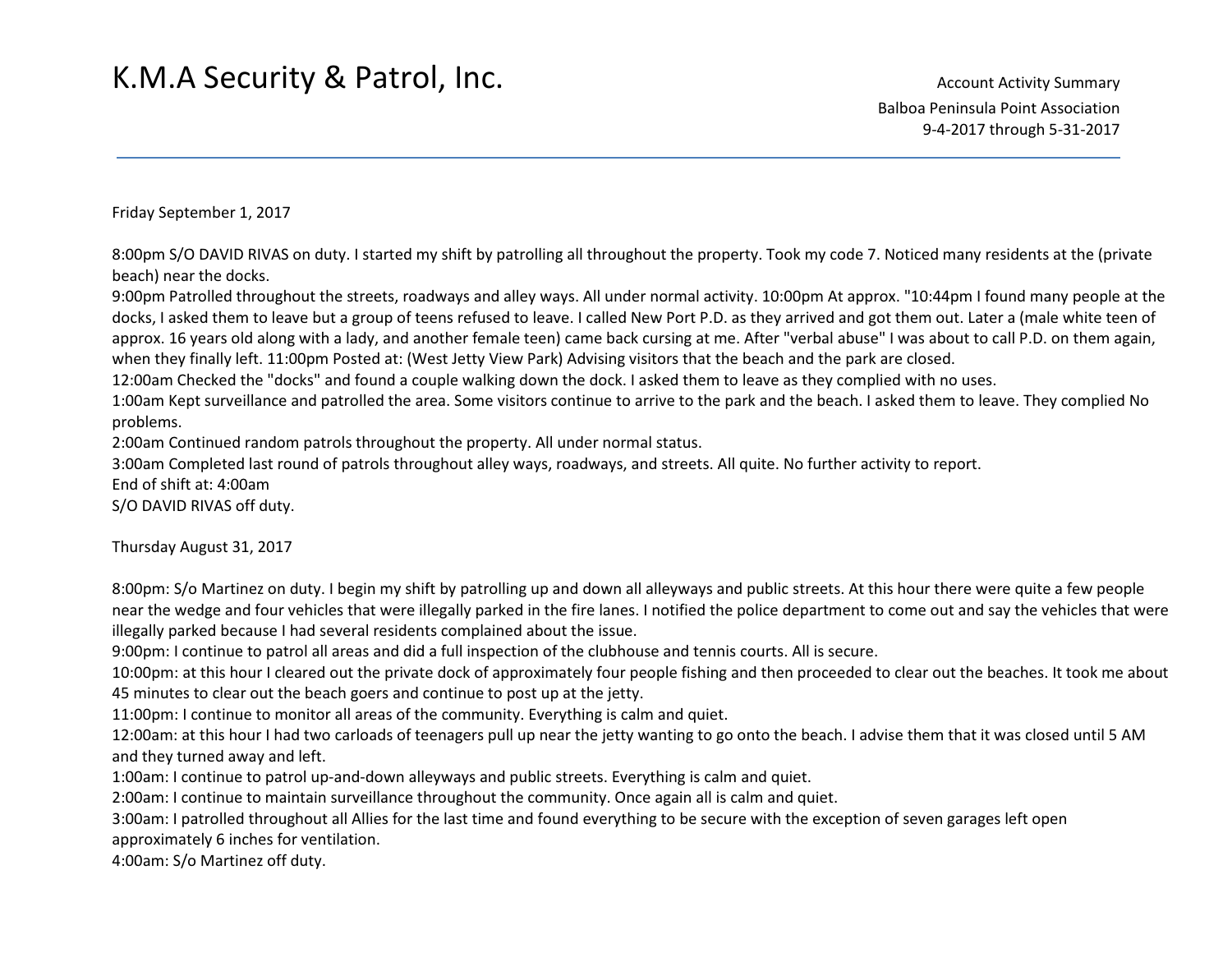Wednesday August 30, 2017

8:00pm: S/o Martinez on duty. I began my shift by patrolling all alleyways and streets. No issues to report.

9:00pm: I continue to monitor all areas of the Community. Everything is calm and quiet.

10:00pm: at this hour I cleared out the private dock of approximately five people fishing and then proceeded to clear out the beaches. I had about five teenagers between 18 and 19 years of age who gave me a little bit of a hard time but when I told them that they were subject to citation if they don't leave after 10 PM then be all eventually left the beach.

11:00pm: I continue to monitor the entire community. No issues to report.

12:00am: I inspected all garages throughout all alleys and found five garage is left open about 6 inches.

1:00am: I continue to patrol all streets and alleyways. I also found the clubhouse and tennis courts all secure.

2:00am: at this hour I drove down to the local 7-Eleven for a quick snack. And then resumed my patrols there after.

3:00am: I continue to maintain surveillance throughout the entire community. Everything is calm and quiet at this hour and there are no problems to report.

4:00am: S/o Martinez off duty.

#### Tuesday August 29, 2017

8:00pm: S/o Martinez on duty. I started my shift by inspecting the clubhouse and tennis courts. All is secure and then patrolled up-and-down all alleyways a public streets. No issues to report

9:00pm: I continue to patrol throughout the entire community. Everything is code 4

10:00pm: at this hour I found three people fishing on the private dock and asked them to leave. I then proceeded to clear out the beaches. Everyone left without incident and there are no issues to report.

11:00pm: I continue to monitor all areas of the community. No issues to report. There are 8 garages throughout the community that have been left open approximately 6 inches for ventilation.

12:00am: I continue to patrol all streets and alleyways. Everything is calm and quiet.

1:00am: at this hour I had two groups of young teens pull up into vehicles by the Jetty wanting to go onto the beach. I pulled up behind them as they were exiting their vehicles and advise them that the beaches were closed. They gave me a hard time but eventually left the area.

2:00am: at the shower I drove down to the local 7-Eleven for a quick snack and then returned it to resume my patrols.

3:00am: I continue to patrol up-and-down all alleyways in public streets. Everything is calm and quiet in there are no problems to report.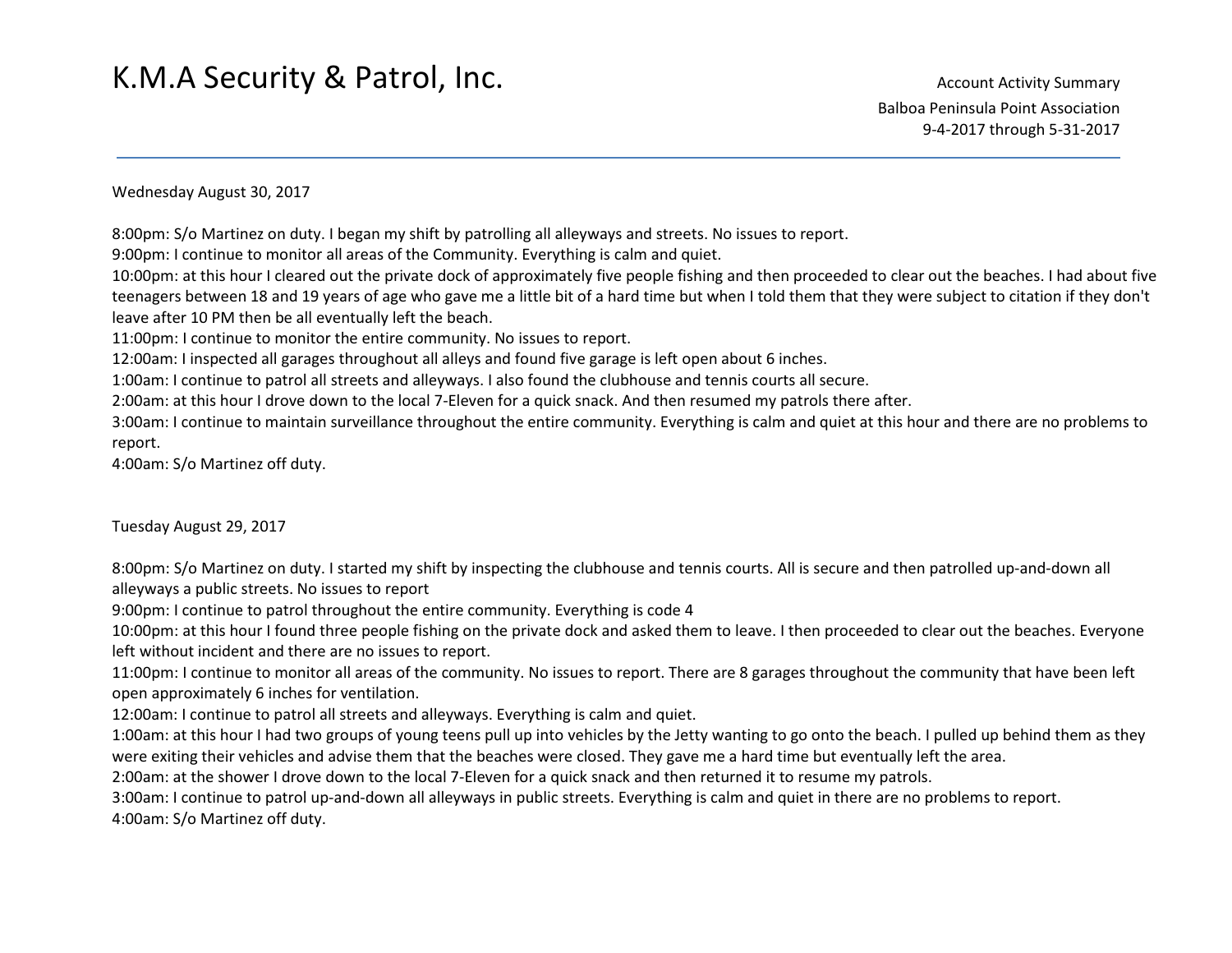Monday August 28, 2017

8:00pm: S/o Martinez on duty. I began my shift by patrolling up-and-down all alleyways and public streets. There are quite a few people at the park and beach that do not live here.

9:00pm: at this hour I noticed three cars parked in the fire lanes at the end of Balboa Boulevard. Next to the wedge. A resident walking their dog asked me if I could call the police to let them know? I said OK! I notified the police department of the fire lane violations and they said they would send out a unit.

10:00pm: I proceeded to clear out the private dock and beaches during this hour. It took about 25 minutes to get everybody off the beaches but everyone did leave without incident.

11:00pm: I continue to monitor all areas of the community. No issues to report.

12:00am: I patrolled around the alleys and found 7 garage is open approximately 6 inches for ventilation.

1:00am: I continued to patrol throughout the entire community. Everything is calm and quiet.

2:00am: at this hour I took a quick 10 minute break at the local 7-Eleven and then returned to resume my patrols.

3:00am: I continue to maintain surveillance wrote the entire community. No issues to report.

4:00am: S/o Martinez off duty.

Sunday August 27, 2017

8:00pm: S/o Martinez on duty. I began my shift by patrolling up-and-down all alleyways and public streets. No problems to report.

9:00pm: I continue to patrol all areas of the community. No issues to report.

10:00pm: I stopped at the dock during this hour and cleared out for people fishing and then proceeded to clear out the beaches as well. There were several people who did not want to leave the beaches but after a few minutes I convinced them that it would be the best thing so they don't get cited from the Police Department.

11:00pm: I continue to post up by the jetty and turned away several beach goers. No problems to report.

12:00am: I continued to patrol up-and-down all alleyways and found for garage is left open approximately 6 inches.

1:00am: I continue to maintain surveillance throughout the entire community. Everything is calm and quiet.

2:00am: I checked the private dock and found all to be clear. I also inspected the clubhouse and tennis courts. All is secure.

3:00am: continue to patrol throughout the entire community. No issues to report.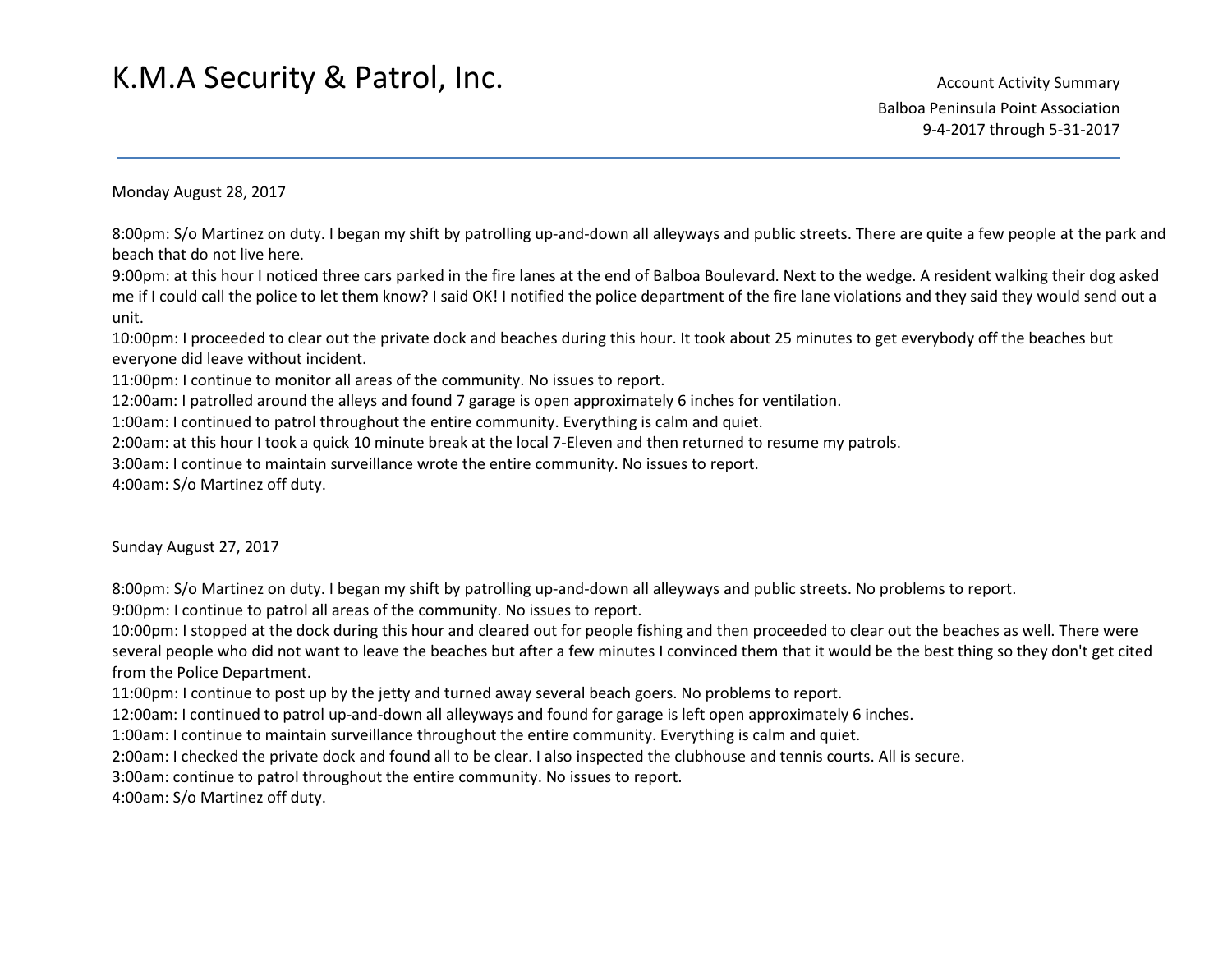Saturday August 26, 2017

8:00pm S/O DAVID RIVAS on duty. I started my shift by patrolling all throughout the property. Noticed many residents having visitors, for the (Boxing fight) ask some of them "not to be so loud" as they complied.

9:00pm Patrolled throughout the streets, roadways and alley ways. All under normal activity. 10:00pm Found some people at the docks. I asked them to leave. They complied.

11:00pm Posted at: (West Jetty View Park) Advising visitors that the beach and the park are closed. 12:00am Checked the "docks" and found some people. I asked them to leave as they complied. 1:00am Kept surveillance and patrolled the area. Some visitors arriving to the park and the beach. I asked them to leave. They complied No problems. 2:00am Continued random patrols throughout the property. All under normal status. 3:00am Completed last round of patrols throughout alley ways, roadways, and streets. All quite. No further activity to report. End of shift at: 4:00am S/O DAVID RIVAS off duty.

#### Friday 8/25/2017

8:00pm S/O DAVID RIVAS on duty. I started my shift by patrolling all throughout the property. Nothing unusual to report at this time. Noticed residents at the private beach by the docks. 9:00pm Patrolled throughout the streets, roadways and alley ways. All under normal activity. 10:00pm Found some people at the docks. I asked them to leave. They complied.

11:00pm Posted at: (West Jetty View Park) Advising visitors that the beach and the park are closed. Some complied.

12:00am Checked the "docks" and found 2 couples on motorcycles among more people, who refused to leave, (while giving me bad attitude). I proceeded to call P.D. I waited approximately 30 minutes. Police never arrived and the people at the docks left on their own. I then resumed patrol. 1:00am Kept surveillance and patrolled the area. Some visitors arriving to the park and the beach. I asked them to leave. They complied No problems. 2:00am Continued random patrols throughout the property. All under normal status. 3:00am Completed last round of patrols throughout alley ways, roadways, and streets. All quite. No further activity to report. End of shift at: 4:00am

S/O DAVID RIVAS off duty.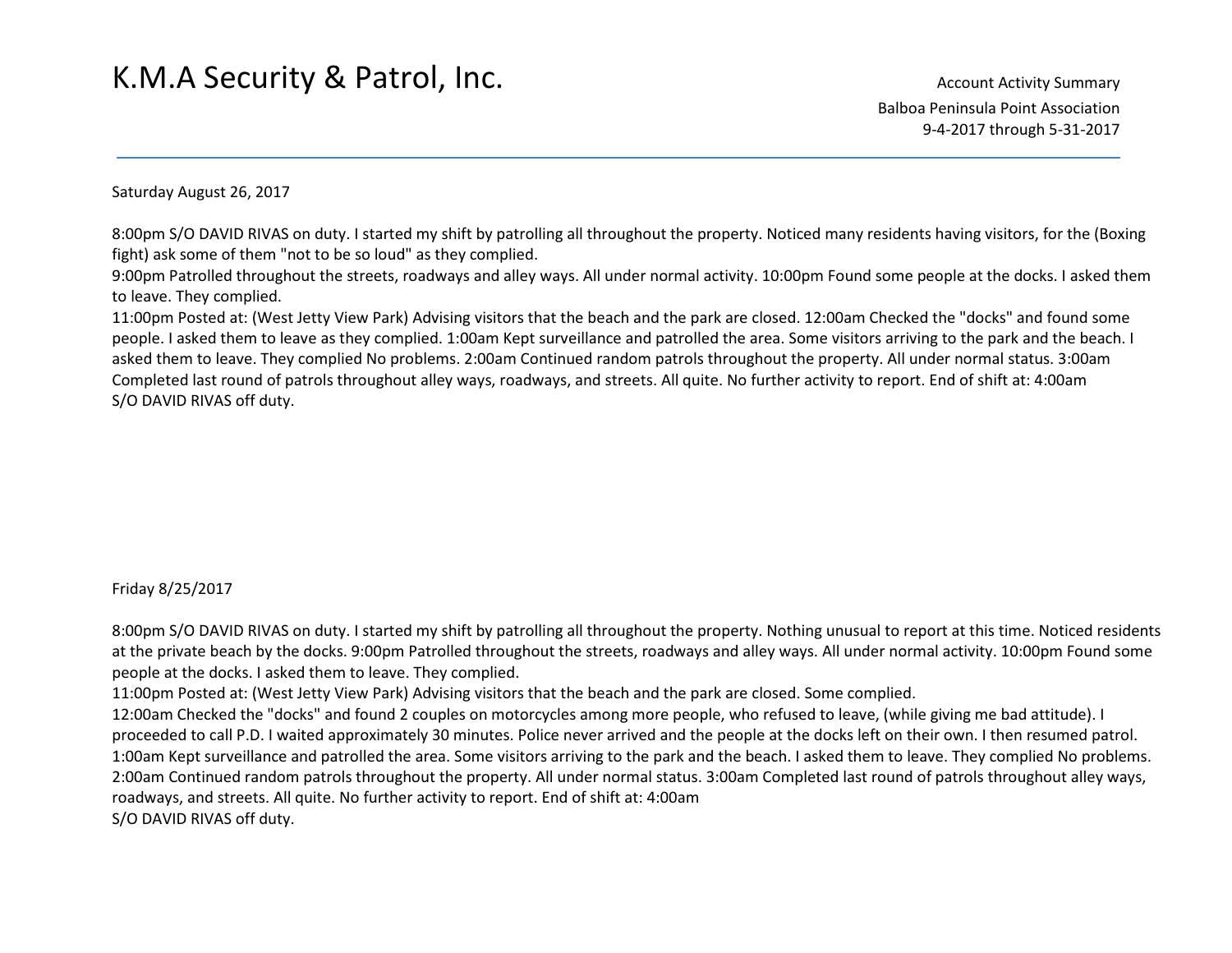Thursday August 24, 2017

8:00pm: S/o Martinez on duty. I begin my shift by patrolling up and down our alley ways in public streets. I then checked the clubhouse and tennis courts. All is secure and quiet.

9:00pm: I continue to monitor all areas throughout the community. No issues to report.

10:00pm: at this hour I stopped at the private dock and cleared out three men who were fishing. I then proceeded to clear out the beaches where I found approximately seven people smoking and drinking by the lifeguard tower next to the jetty. At first they did not want to leave but then I told them that they were all subject to citation if they did not leave immediately and they eventually left five minutes later.

11:00pm: I continue to monitor all areas of the community including patrolling all alley ways. No issues to report.

12:00am: I patrolled all streets and inspected the private dock along with the clubhouse once again. No problems to report.

1:00am: I checked all garages throughout the alleyways and found several open several inches for ventilation but did not find any completely open.

2:00am: I continue to maintain surveillance throughout all areas of the community. Everything is code 4

3:00am: patrolled all areas and took one last inspection of the beaches and dock. Everything is calm and quiet at this hour and there are no problems to report.

4:00am: S/o Martinez off duty.

Wednesday August 23, 2017

8:00pm: S/o Martinez on duty. I begin my shift by patrolling up and down all alleyways and public streets. I also inspected the clubhouse and tennis courts. All is secure and quiet.

9:00pm: I continue to patrol all areas throughout the community. No issues to report.

10:00pm: at this hour I found three people fishing at the private dock and advise them that it is now closing hours and that they needed to leave. I then proceeded to clear out the beaches and only found three people on the beach. Everyone left without incident.

11:00pm: at this hour I had three motorcycles with a total of five passengers pull up to the jetty. They all got off their motorcycles and proceeded to walk down to the beach. I intercepted them in advised him that the beaches were not closed and that the park was closed as well. The older gentleman told me that they were just going to go down there for five minutes. I told him that they were all subject to citation if the police department caught them on the beach. He insisted that they were just going to go there for five minutes and come right back and leave. I waited approximately four minutes for them to return and they did in fact return and then left the area. There was no need for me to call the police department.

12:00am: I continue to monitor all areas of the community. No issues to report.

 1:00am: I continue to maintain surveillance throughout the community. Only two garages were left open approximately 5 inches for ventilation. No problems to report.

2:00am: at this hour I drove down to the local 7-Eleven for a quick break. I returned within 15 minutes to resume my patrols.

3:00am: I continue to patrol all alleyways and streets. Everything is calm and quiet and there are no problems to report.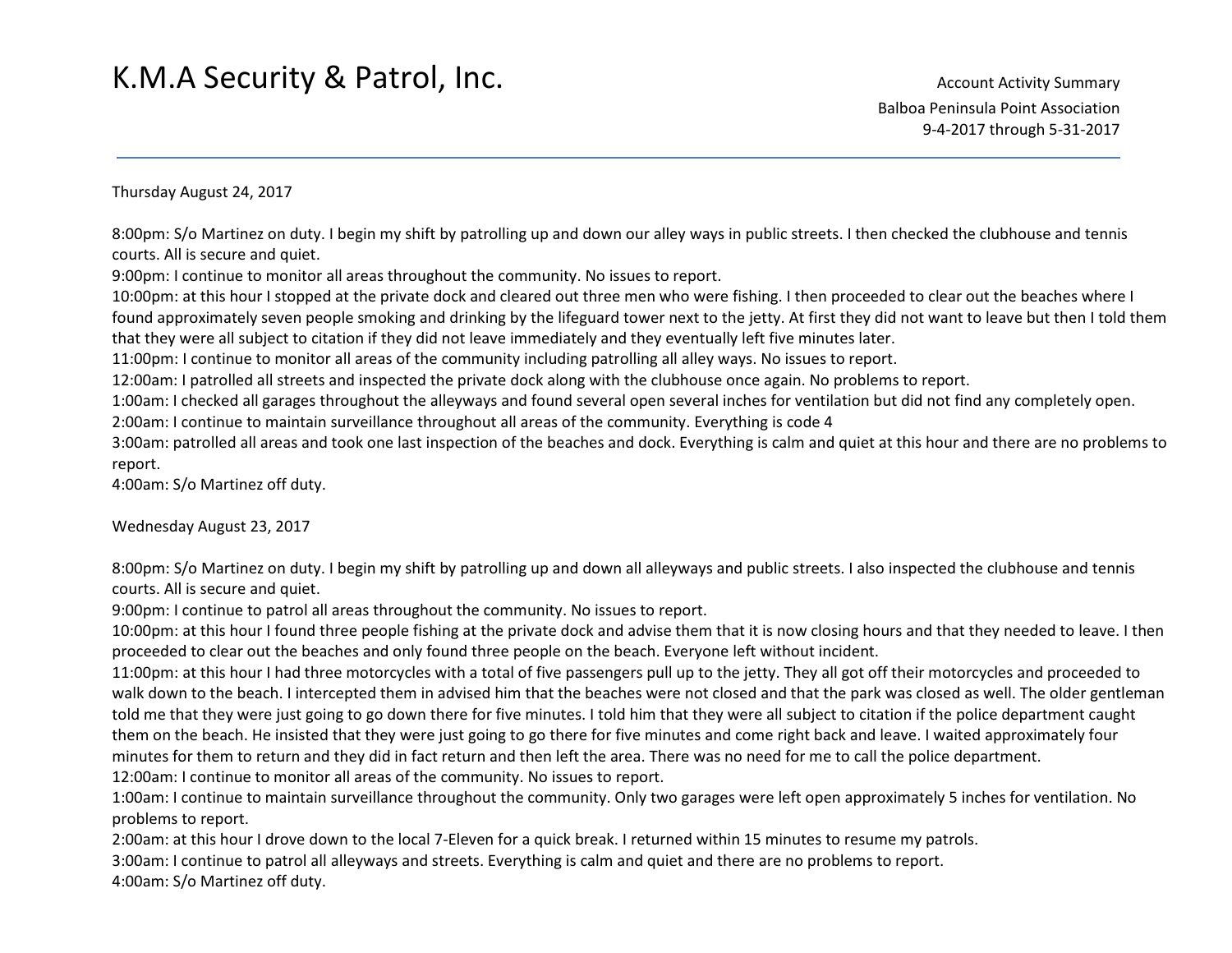Account Activity Summary Balboa Peninsula Point Association 9-4-2017 through 5-31-2017

Tuesday August 22, 2017

8:00pm: S/o Martinez on duty. I began my shift by patrolling up-and-down alleyways on public streets. I also inspected the clubhouse and found all the be secure.

9:00pm: I continue to patrol throughout the community. No issues to report.

10:00pm: at this hour, I cleared out the dock of two fishermen and proceeded to clear out the beaches by the jetty. Everyone left without incident. During the 10 o'clock hour I had a family of five in the park area and the father had three kids with him down by the rocks. They were looking for crabs and noticed that one of the kids who are ages 5 to 10 got very close to the water and almost fell in. I did not say anything to the parents who were there with their kids. However, at approximately 10:45 PM I noticed that the young kids were screaming a bit too loud with laughter and it was echoing all over the area. I politely asked the parents to keep their kids from yelling and screaming because it was after 10 PM and they need to observe quiet hours. They apologized and said that they would leave.

11:00pm: I continued to monitor all areas of the community. Everything is calm and quiet.

12:00am: I patrolled up-and-down the alleys and found three garages that were left open approximately 6 inches. I did not make contact with the homeowners because I know that they like to leave them open for ventilation.

1:00am: I continue to maintain surveillance throughout the entire community. Everything continues to stay calm and quiet. No issues to report.

2:00am: at this hour I decided to go down to the local 7-Eleven for a quick snack. I returned to resume my patrols 10 minutes later.

3:00am: I continue to post up by the jetty and patrolled one last time throughout all alleyways and public streets. Everything is calm and quiet and there are no problems to report.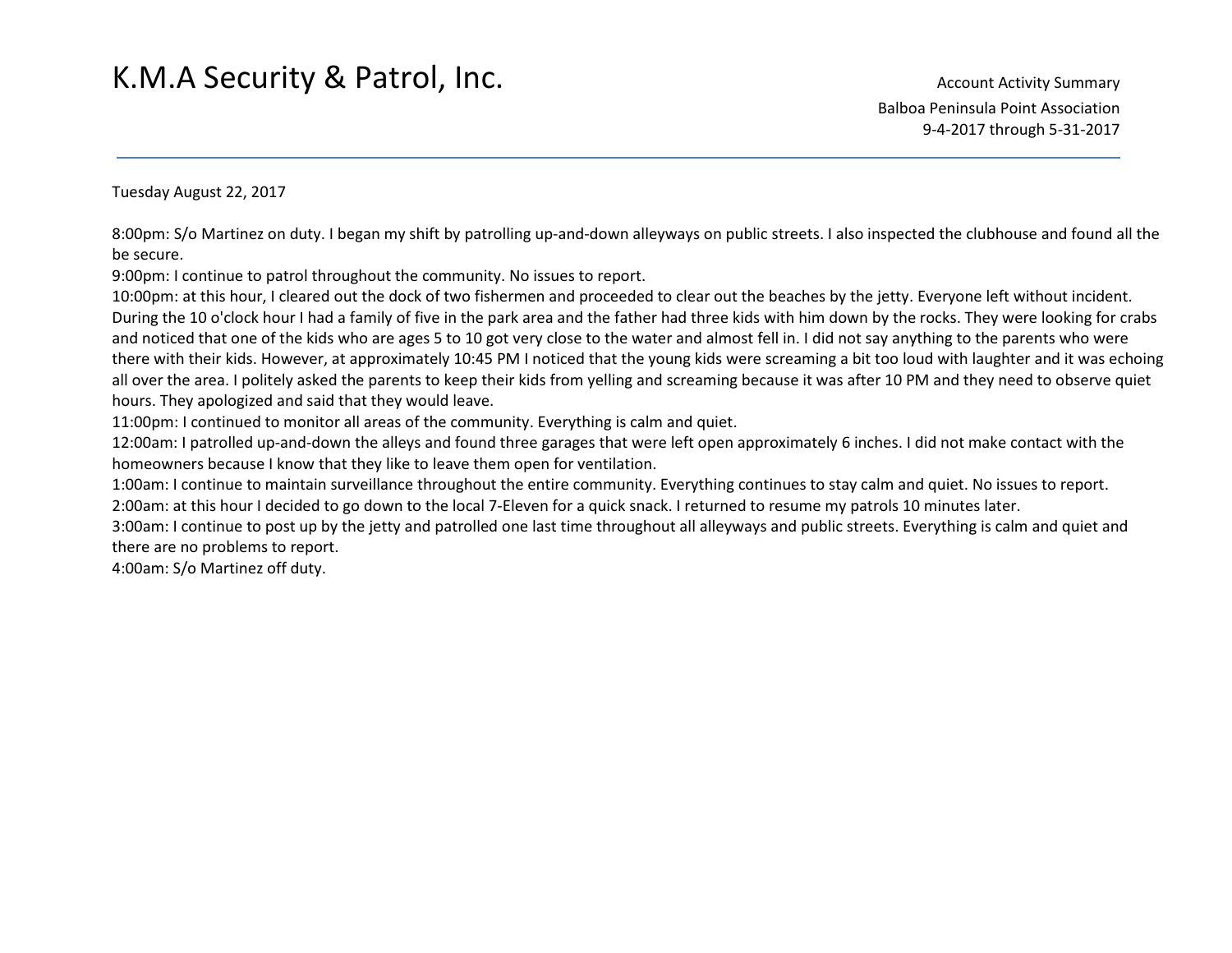Monday August 21, 2017

8:00pm: S/o Martinez on duty. I began my shift by patrolling up and down all alleyways and public streets. I also said hello to a few residents were walking their dogs. No issues to report.

9:00pm: I continue to patrol all areas of the community. Everything is calm and quiet.

10:00pm: at this hour I posted up at the wedge and cleared out the beaches. Prior to that I went over to the private dock and asked two people to leave the area and reminded them that the dock is closed at 10 PM.

11:00pm: I continue to monitor the beaches and patrolled up-and-down all alleys inspecting garages.

No problems to report.

12:00am: I stopped at the clubhouse to use the restroom and make sure that everything was secure. No problems to report.

1:00am: I continue to maintain surveillance wrote the entire community. Everything is calm and quiet.

2:00am: at this hour I had a black Honda Civic pull up near the jetty and park in the fire lane. As I drove up alongside it I noticed it was a young couple looking to hang out but I advise them that the park and beach were closed. They drove off

3:00am: I continue to monitor all areas of the community. No problems to report.

4:00am: S/o Martinez off duty.

Sunday August 20, 2017

8:00pm: S/o Martinez on duty. I begin my shift by patrolling up-and-down all alley ways and public streets. I also inspected the clubhouse and tennis courts. All is secure and quiet.

9:00pm: I continue to patrol all areas throughout the community. No issues to report.

10:00pm: at this hour I proceeded to clear out the private dock area and the beach by the jetty. Everyone left when I asked them to and there were no problems to report.

11:00pm: I continue to post up near the wedge and turned away several beachgoers. I said hello to a few residents walking their dogs at the park and they thanked me for being here. No issues to report.

12:00am: I continue to monitor all areas throughout the community. All is calm and quiet.

1:00am: I continue to maintain surveillance throughout the alleyways and streets. There are five garages in the alley's that have been left open about 6 inches for ventilation.

2:00am: at this hour I drove down to the local 7-Eleven for a quick break. I return to 15 minutes later to resume my patrols.

3:00am: I continue to monitor all alleyways and public streets. Everything is calm and quiet at this hour. No problems to report.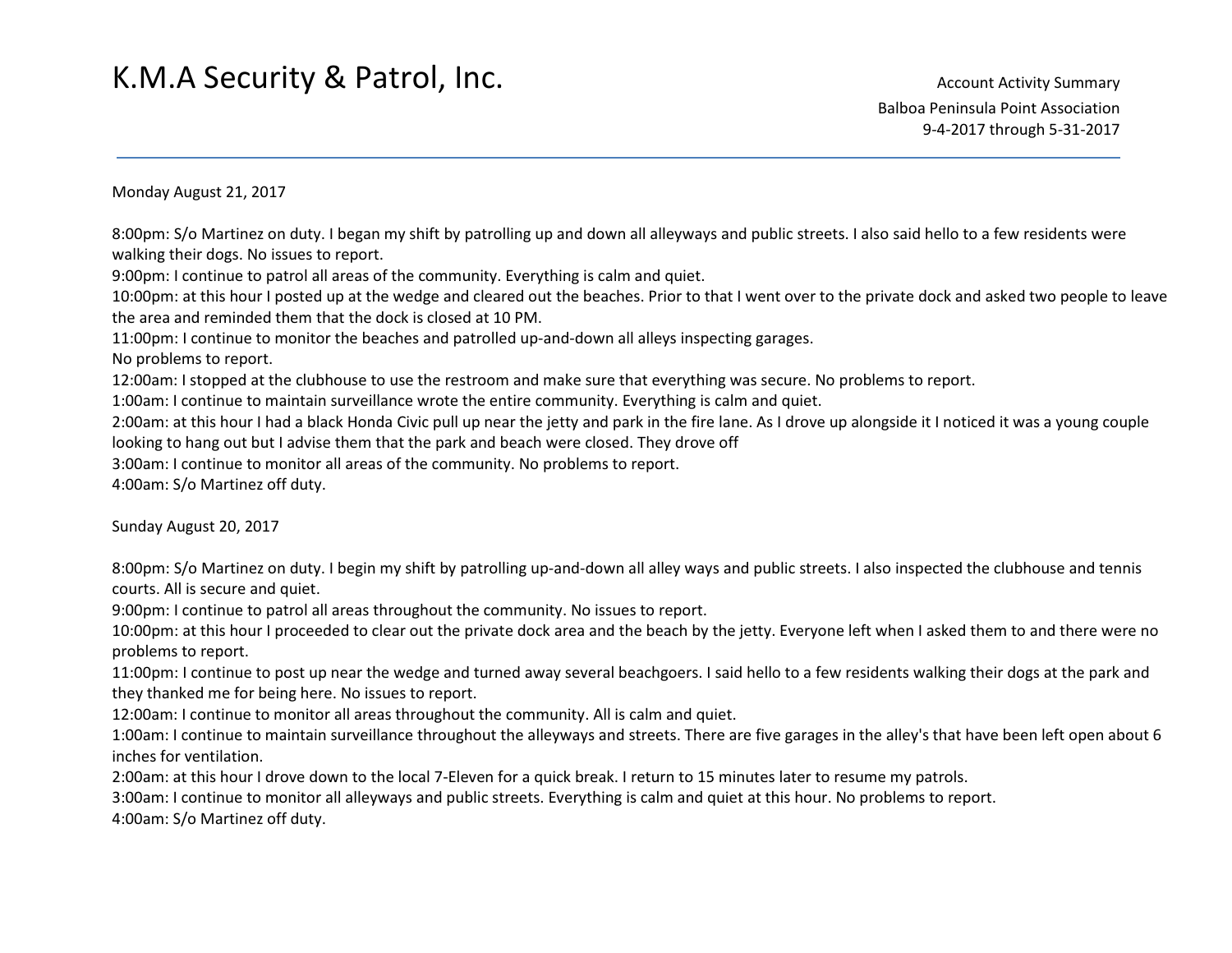Saturday 8/19/2017

8:00pm S/O DAVID RIVAS on duty. I started my shift by patrolling throughout the property. All under normal status.

9:00pm Conducted random patrols throughout the streets, roadways, and alley ways. Noticed "2 law enforcement officers" checking (fishermen) for their license.

10:00pm At the "Docks" the officers also checked the people that where fishing and kicked them out.

11:00pm Kept Surveillance while posted at the "West Jetty View Park"

12:00am Many people still coming to the beach, I asked them to leave. 1:00am Maintained surveillance while posted throughout all sections. Checked the "Docks Area" nobody was there. Code 4.

2:00am Patrolled all around the property. All secured.

3:00am Made my last round of patrols through streets and roadways. All quite with no further activity to report at this time. End of shift at 4:00am. S/O DAVID RIVAS off duty.

Friday August 18, 2017

8:00pm: S/o Martinez on duty. I began my shift by patrolling up-and-down all alleyways and public streets. No issues to report.

9:00pm: I continue to patrol throughout the entire community, no issues to report.

10:00pm: at this hour I cleared out the private dock and proceeded to clear out the beaches. Everyone who I asked to leave left the area without incident.

11:00pm: I continue to monitor both teachers and private dock. All is clear and quiet.

12:00am: I continue to patrol throughout the entire community. No issues to report.

1:00am: I continue to maintain surveillance about the entire community. I also inspected the clubhouse and tennis courts. All is secure and quiet.

2:00am: at this hour I decided to go take a quick break at the local 7-Eleven and then returned to resume my patrols.

3:00am: I continue to monitor all areas of the community. Everything continues to stay calm and quiet.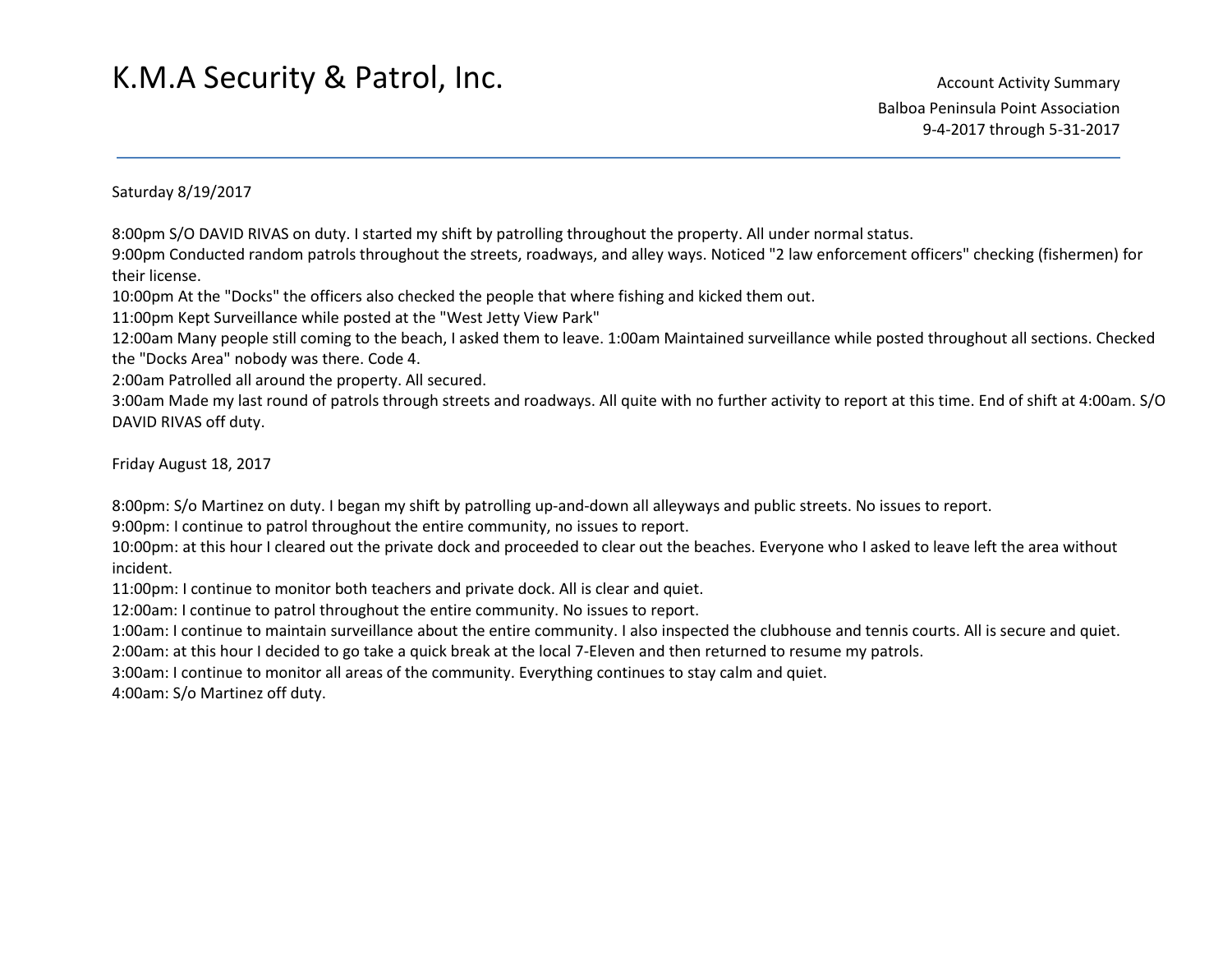#### Thursday 8/17/2017

8:00pm S/O DAVID RIVAS on duty. I started my shift by patrolling throughout the property. All under normal activity. Took my (code 7) 9:00pm Conducted random patrols throughout the streets, roadways, and alley ways. No unusual activity to report at this time. 10:00pm Arrived to the "Docks" Found many people fishing and hanging out. I asked them to leave as they complied with no problem. Resumed foot and vehicle patrols. 11:00pm Kept Surveillance while posted at the "West Jetty View Park"

12:00am Many people still coming to the beach, I asked them to leave. 1:00am Maintained surveillance while posted throughout all sections. Checked the "Docks Area" Found some more people, as I asked them to leave the property. 2:00am Patrolled all around. All quite.

3:00am Made my last round of patrols through streets and roadways. All quite with no further activity to report at this time. End of shift at 4:00am. S/O DAVID RIVAS off duty.

Wednesday August 16, 2017

8:00pm: S/o Martinez on duty. I began by patrolling up-and-down all alleyways and public streets. No issues to report.

9:00pm: at this hour I was stopped by a female resident who said that she was walking her dog in the "L" Street park and noticed a very dirty homeless man lying on the grass. I immediately drove over there and saw the man sitting up looking into a backpack. I put my spotlight on him and asked him what he was doing? He told me that he was just looking for a place to rest for the evening. I told him that this was a private home association he needed to vacate the area via Balboa Boulevard. I escorted him to Balboa Boulevard and watched him exit the area.

10:00pm: at this hour I proceeded to clear out the private dock and beaches. Everyone left without incident and I continue to post up along the wedge. 11:00pm: I continue to monitor the private dock and jetty Park. No issues to report, resuming my patrols.

12:00am: I continue to maintain surveillance throughout the entire community. Everything is calm and quiet. I also went into the clubhouse for a quick restroom break and make sure that everything was secure. No issues to report.

1:00am: I continue to patrol up-and-down all alleyways and streets. Everything is calm and quiet at this time.

2:00am: at this hour I drove down to the local 7-Eleven for a quick snack and then returned to resume my patrols.

3:00am: I patrolled throughout the entire community and found all to be calm and quiet. No problems to report and no suspicious activity to report. 4:00am: S/o Martinez off duty.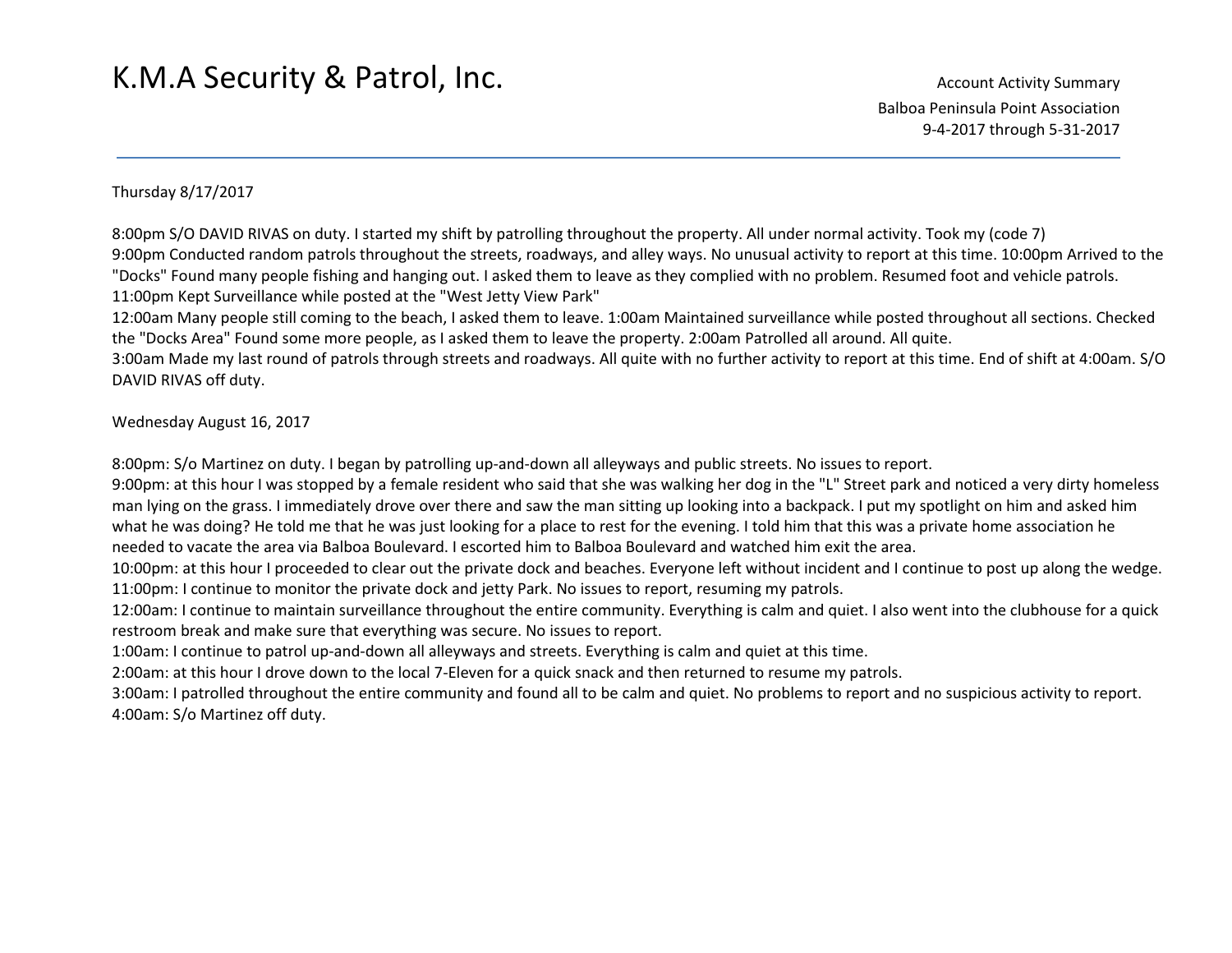Tuesday August 15, 2017

8:00pm: S/o Martinez on duty. I begin my shift by patrolling up-and-down all alleyways and public streets. All is quiet.

9:00pm: at this hour I inspected the clubhouse and tennis courts. All is secure I continued my patrol's.

10:00pm: at this hour I cleared out the private dock and proceeded to clear out the beaches as well. There were only a few beachgoers and all left without incident.

11:00pm: I continue to post up at the wedge and patrol throughout the community. No issues to report

12:00am: I continue to maintain surveillance throughout the entire community. Everything is calm and quiet.

1:00am: at this hour I noticed a Caucasian homeless man with two backpacks sitting on the bench directly in front of the private dock. I stopped and asked him what he was doing here and he told me he was trying to find his way to Pacific Coast Highway. I advised him that he needed to turn around and walk straight down Balboa Boulevard until he gets to PCH. I watched as he proceeded to leave the community.

2:00am: at this hour I drove to the local 7-Eleven for a quick 10 minute break and then returned to resume my patrols.

3:00am: I continue to maintain surveillance rock entire community, everything was calm and quiet this evening and there were no calls. 4:00am: S/o Martinez off duty.

Monday August 14, 2017

8:00pm: S/o Martinez on duty. I began my shift by patrol and up-and-down all alleyways and public streets. No issues to report.

\*Note: The street light directly across from address: 2140 Balboa Blvd. is going out.

9:00pm: I continue to patrol all areas of the community, no issues to report.

10:00pm: at this hour I advised approximately seven people on the private dock that it was closing time and to please to vacate the area. I then went over to the jetty and proceeded to clear out approximately five people on the beach.

11:00pm: at this hour I returned it to the private dock and found the same individuals still there. However, they were taking their sweet time leaving and I waited for them all to clear out the private dock. As I was waiting for them to get into their vehicles and leave the home owners who live directly in front of the private dock gave me a shout out by saying "Great job!" I said thank you.

12:00am: I continue to post up in front of the jetty and then resumed my patrols. No issues to report.

1:00am: I continue to maintain surveillance throughout the entire community. Everything is calm and quiet.

2:00am: at the shower I took a quick 15 minute break at the local 7-Eleven and then returned to resume my patrols.

3:00am: I continue to patrol up-and-down all alleyways in public streets. At this hour everything is calm and quiet and the clubhouse and tennis courts continue to stay secure. No problems to report.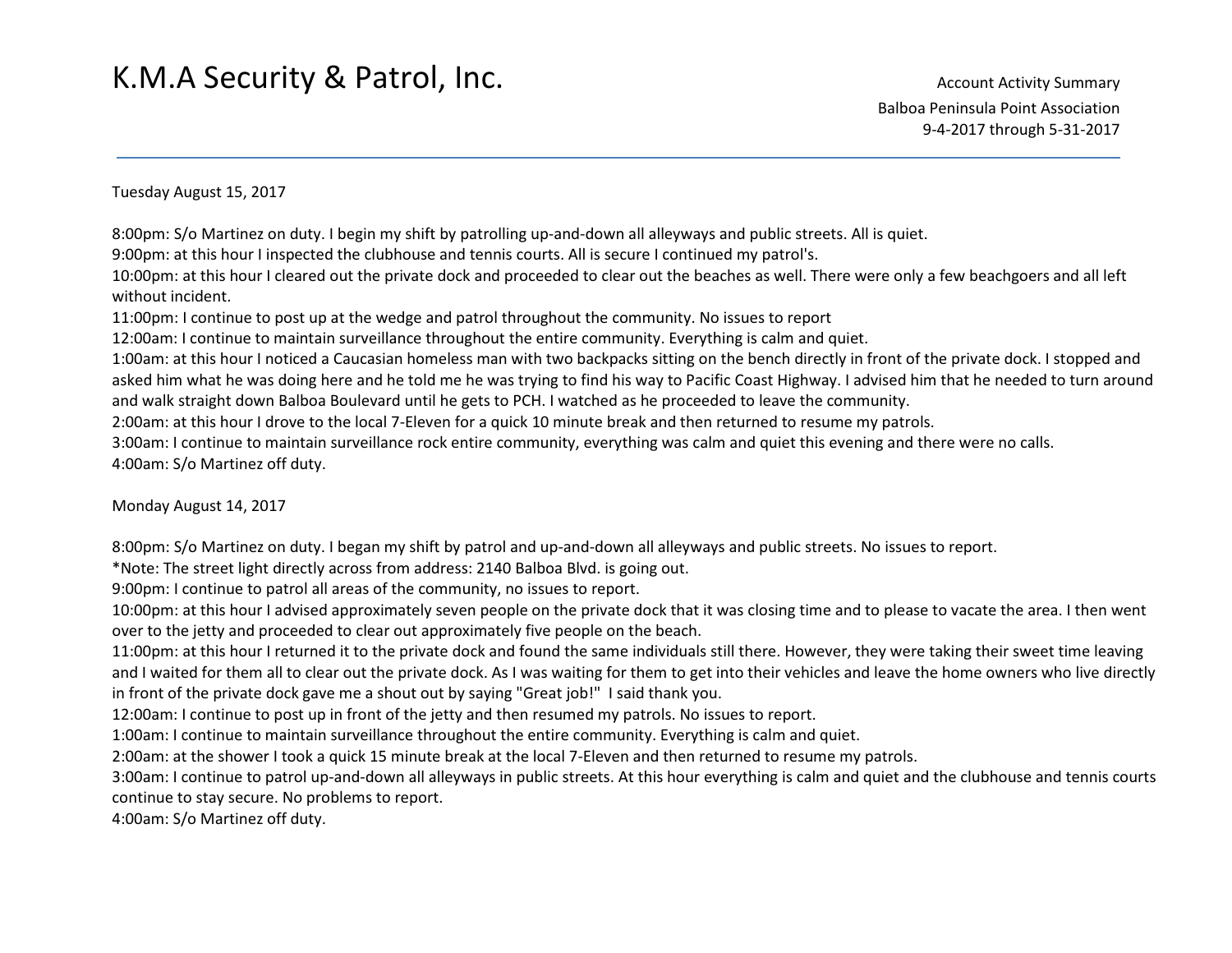Account Activity Summary Balboa Peninsula Point Association 9-4-2017 through 5-31-2017

Sunday August 13, 2017

8:00pm: S/o Martinez on duty. I began my shift by patrolling up and down on alleyways and public streets. I said hello to a few dog walkers and found everything to be calm and quiet.

9:00pm: at this hour I inspected the tennis courts and clubhouse and found all to be secure. I continue to patrol throughout the community. No issues to report.

10:00pm: at this hour I proceeded to clear out the private dock and beaches as well.

10:05pm: at this hour I received a call from an unknown female resident who complained about several residents drinking alcohol and being loud on the front patio of 2141 E. Ocean Boulevard. I left the beach and proceeded to drive over to the address. I found a group of folks drinking and partying and I politely asked them to please either take it inside or quiet down because we received several complaints from neighbors. Their response was "Yeah ok!" And wasn't very sincere. I returned to the jetty and park area to clear out the beach.

10:45pm: at this hour we received a second call regarding the party at 2141 E. Ocean. We went ahead and called the police department to deal with the partiers because they did not want to heed to my request.

11:00pm: I continue to post up at the jetty and also the private dock. I turned away several people and then continued to patrol the community. I continue to post up at the jetty and also the private dock. I turned away several people and then continued to patrol the community. The Police department arrived approximately 11:05 PM and dealt with the situation on Ocean Boulevard.

12:00am: I continue to maintain surveillance throughout the entire community. Everything is calm and quiet.

1:00am: at this hour I took a quick 10 minute break at the local 7-Eleven and then return to resume my patrols.

2:00am: I continue to patrol up and down all alleyways in public streets. I also checked the clubhouse and tennis courts once again. All is secure and quiet.

3:00am: at this hour I was flagged down by a police officer and he asked me if there was any more problems with the party from earlier? I told him "no Sir" they went inside after the initial visit and I haven't heard from them since. He told me to call them if anything else comes up. I said OK thank you! 4:00am: S/o Martinez off duty.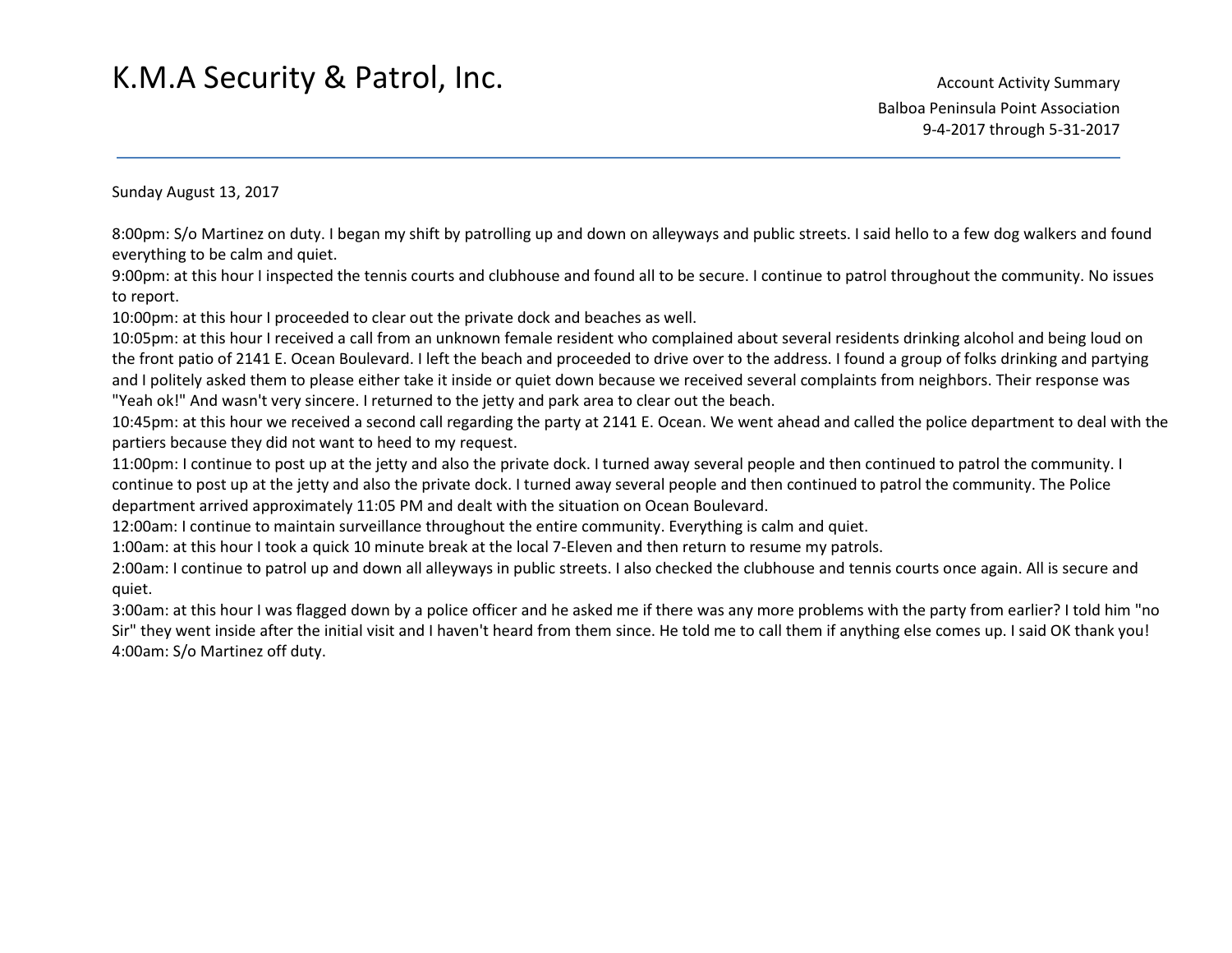#### Saturday 8/12/2017

8:00pm S/O DAVID RIVAS on duty. I started my shift by patrolling all throughout the property, which includes: Alley ways, roadways and streets. All appeared under normal status. Notices Residents at the private beach area by the docks.

9:00pm Conducted random patrols throughout the property. All secured.

10:00pm. Stayed posted at the park to stop people going to the beach. Most of them complied. 11:00pm Kept Surveillance while posted at the "West Jetty View Park" and the "Docks area". Went to the docks, as I people fishing at the docks, I asked them to leave. They complied. 12:00am Stayed posted at the park, and the docks. Many people still coming to the "West Jetty View Park".

1:00am Maintained surveillance while posted throughout all sections. No problems.

 2:00am Patrolled the property. I still have many visitors coming to the "beach and the park", I keep stopping them them, and ask them to leave. 3:00am Made my last round of patrols through streets and roadways. All quite with no further activity to report. End of shift at 4:00am. S/O DAVID RIVAS off duty at this time.

Friday 8/11/2017

8:00pm S/O DAVID RIVAS on duty. I started my shift by patrolling throughout the property. All under normal activity.

9:00pm Conducted random patrols throughout the streets, roadways, and alley ways. No unusual activity to report at this time. 10:00pm Continued foot and vehicle patrols. 11:00pm Kept Surveillance while posted at the "West Jetty View Park"

12:00am Stayed posted at the park. Many people still coming to the "West Jetty View Park" I asked them to leave. Some didn't complied.

1:00am Maintained surveillance while posted throughout all sections. Checked the "Docks Area" Found some people as I asked them to leave the property.

2:00am Patrolled the property. I still have many visitors coming to the "beach and the park" I continue to ask them to leave the area.

3:00am Made my last round of patrols through streets and roadways. All quite with no further activity to report at this time. End of shift at 4:00am. S/O DAVID RIVAS off duty.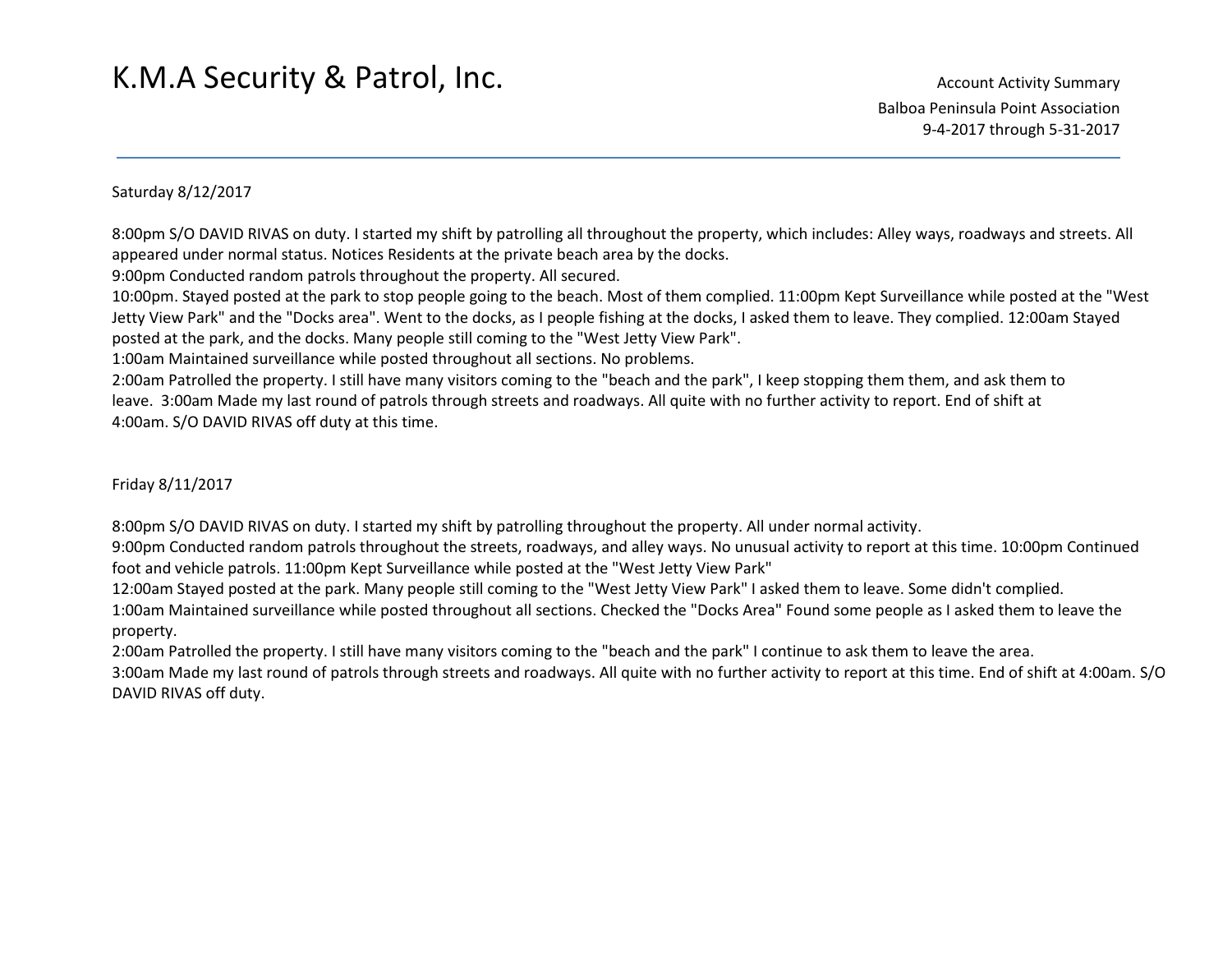Thursday August 10, 2017

8:00pm: S/o Martinez on duty. I began my shift by patrolling up and down public streets and alleyways. I also inspected the clubhouse and tennis courts. All is secure and quiet.

9:00pm: I continue to patrol throughout the entire community. No issues to report.

10:00pm: at this hour I found approximately four people fishing on the private dock and politely asked them to leave. They took their time gathering their belongings but he eventually did leave without incident. I then proceeded to clear out the beach is by the wedge and stopped approximately 10 people from coming onto the beach after 10 PM.

11:00pm: I continue to maintain surveillance throughout the entire community and inspected all garages in the alley ways. All is secure and quiet. 12:00am: at this hour I stopped a group of partygoers in their 20s from going on to the park and beach area. They tried to bribe me with \$20 to let them go by onto the beach and I noted that they were a bit intoxicated and advise them that the best leave otherwise they may be cited by the police department for public intoxication. They got in their vehicle and left without incident.

1:00am: I continue to monitor all areas of the community. Everything continues to stay secure and quiet.

2:00am: at this hour I drove down to the local 7-Eleven for a quick 15 minute break and then quickly resumed my patrols.

3:00am: I continue to patrol up-and-down all alleyways and public streets. The parks and beaches are clear no one on the dock and clubhouse continues to stay secure. No problems to report.

4:00am: S/o Martinez off duty.

Wednesday August 9, 2017

8:00pm: S/o Martinez on duty. I began my shift by patrolling up and down all alleyways and public streets. No issues to report.

9:00pm: at this hour I was flagged down by a female resident walking a dog along M St. and Ocean alley. She told me that approximately 20 minutes earlier she noticed a suspicious looking black man in his 20s walking very suspiciously along the sidewalks looking into vehicles. I told her that I would immediately patrol the streets and look up for the individual and would call the police if I found him.

10:00pm: at this hour I continue to search for the black individual but did not see him anywhere. I proceeded to clear out the beaches and private dock. 11:00pm: I continue to monitor beaches and private dock. Also keeping my eye open for any suspicious persons walking around.

12:00am: I continue to maintain surveillance throughout the entire community. No issues to report.

1:00am: at this hour I took a quick 15 minute break at the local 7-Eleven and returned to resume my patrols.

2:00am: I continue to monitor all areas of the Community. Everything is calm and quiet.

3:00am: I inspected the clubhouse and found everything to be secure. I also continue to patrol up-and-down alleyways in public streets. Everything is in order and there are no problems to report.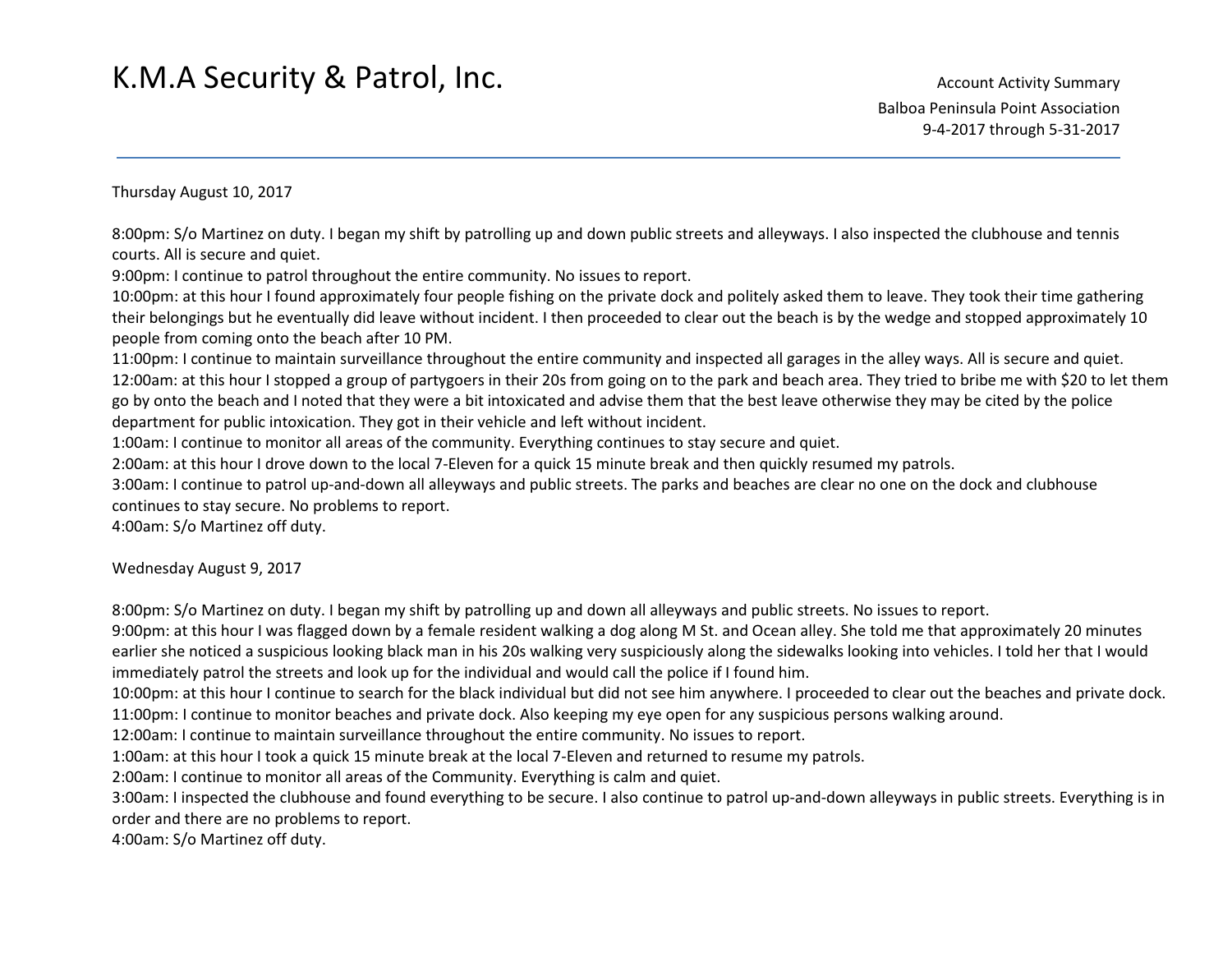Tuesday August 8, 2017

8:00pm: S/o Martinez on duty. I began my shift by patrolling up and down all alleyways and public streets. No issues to report. 9:00pm: I continued my patrol throughout the community and stopped a few times to say hello to several residents who were walking their dogs.

10:00pm: at this hour I found approximately seven people fishing on the private dock and I advise them that they needed to vacate the area now that it was 10 PM. I left them and proceeded to go to the beach area and clear out the wedge area.

11:00pm: I continue to post up at the jetty and turned away several people attempting to onto the beach.

 11:45pm: at this hour I went back to the private dock to make sure no one was there and found the same people who I advised at 10 PM to leave still fishing and playing the music box. When I came upon them I simply told them all that I wanted them to stay here while I call the police department to have them all cited for trespassing. They all immediately collected their belongings and left the dock area. They were in their 20s and mostly Hispanic, got into a Ford pick up across the street and drove out of the peninsula.

12:00am: I continue to monitor all areas throughout the community, everything is calm and quiet.

1:00am: I continue to maintain surveillance throughout the entire community, no issues to report.

2:00am: at this hour I did a full inspection on all alleys and make sure all garage doors were closed. There continues to be a few garage doors that have been left open approximately 4 to 6 inches for ventilation.

3:00am: I continue to monitor all areas of the community, everything is calm and quiet and there are no problems to report. 4:00pm: S/o Martinez off duty.

Monday August 7, 2017

8:00pm: S/o Martinez on duty.

I begin my shift by patrolling up and down our alley ways in public streets. Everything is calm and quiet.

9:00pm: I continued to patrol throughout the community, no issues to report.

10:00pm: at this hour I cleared out the beaches near the wedge and proceeded to clear out the private dock as well. All left without incident.

11:00pm: I continue to monitor the beaches and private dock and turned away approximately three people attempting to go onto the beach.

12:00am: I continue to monitor all alleyways and public streets. Everything is calm and quiet at this hour.

1:00am: at this hour I drove down to the local 7-Eleven for a quick snack. Returning approximately 15 minutes later to resume my patrols.

2:00am: I continue to patrol all areas throughout the community, everything is calm and quiet. No problems to report.

3:00am: at this hour I found only two garage doors that were left open approximately 6 inches. All other garages are secure and the community is common quiet. No suspicious activity to report.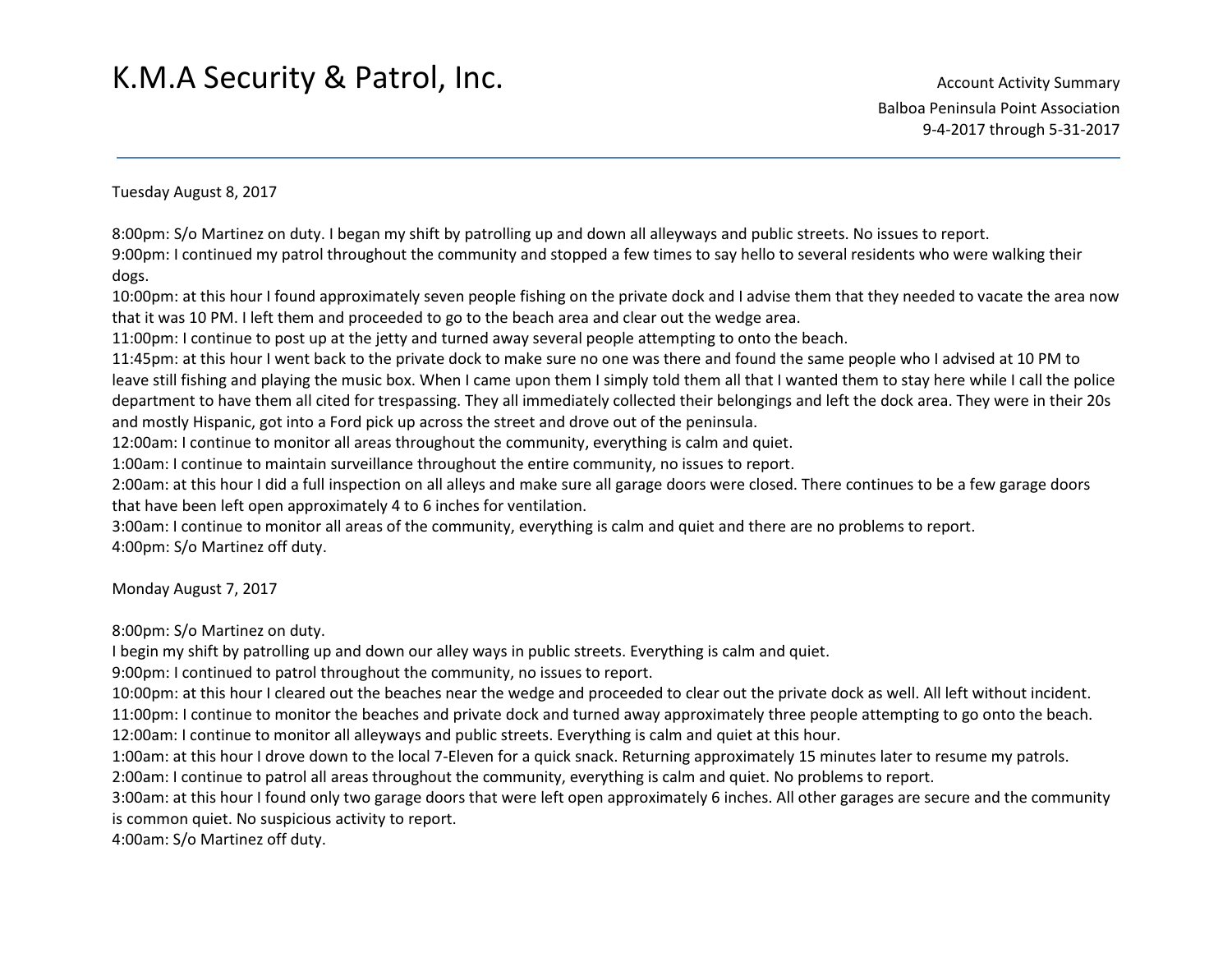#### Sunday August 6 2017

8:00pm:S/o Martinez on duty. I began my shift by patrolling up-and-down all alleyways and public streets. I also stopped to say hello to a few residents who were walking their dogs.

9:00pm: I continue to patrol throughout the entire community, no issues to report.

10:00pm: at this hour I cleared out the private dock and proceeded to clear out the beaches and everyone left without incident.

11:00pm: I continue to monitor the wedge, public park and private dock. No problems to report.

12:00am: I continue to patrol throughout the entire community, everything is calm and quiet this evening.

1:00am: at this hour I decided to drive down to the local 7-Eleven for a quick break and returned approximately 15 minutes later.

2:00am: I continue to maintain surveillance throughout the entire community, no suspicious activity to report.

3:00am: I patrolled all alleyways public streets and inspected the clubhouse and parks. Everything is secure and quiet and there are no problems to report.

4:00am: S/o Martinez off duty.

#### Saturday 8/05/2017

8:00pm S/O DAVID RIVAS on duty. I started my shift by Patrolling all around the property. All under normal status.

9:00pm Conducted random patrols throughout the streets, roadways, and alley ways. "A concerned resident approached me, while she was walking her dog, to report a (suspicious lady near her house who maybe living in her car) while parked on the street. I immediately responded to the location, ( First block of Miramar drive) Upon arrival I found a lady sitting in her car while smoking a cigarette (white toyota prius) I made contact, as the lady by the name of "Jainy" Explained that she lives here and very often she smokes in her car because she can't smoke in her room. She also apologized if she bothered any neighbor. I then resumed patrol. At approximately: 9:15pm I received a call from dispatch regarding a suspicious vehicle (White van) with a bicycle outside, parked near a concerned resident at (2116 Miramar Drive) I immediately responded to the location. Upon arrival I found a (white male) sleeping in his van. I woke him up, He explained he had been fishing and took a nap before driving home, to (Pasadena CA) He then put his bicycle inside his van, and left the property. I notified dispatch and resumed patrol. 10:00pm Kept Surveillance while posted at the "West Jetty View Park" Many visitors still coming, I advised everyone the beach is already closed. 11:00pm Clearing everyone out of the park, and remained posted to advice visitors that (park and beach are closed) Most of them complied. 12:00am Checked the docks area, Found many people fishing and (one man on an inflatable boat) They failed to comply as they refused to leave the area. I called "New Port P.D." as they took over and cleared the area. I then resumed patrol.

1:00am Maintained surveillance while posted throughout all sections. All quite at this time.

2:00am Patrolled the property, still have many visitors coming to the "beach and the park" I continue to ask them to leave the area. All secure. 3:00am Made my last round of patrols through streets, alleys, and roadways. No further activity to report at this time. End of shift at 4:00am. S/O DAVID RIVAS off duty.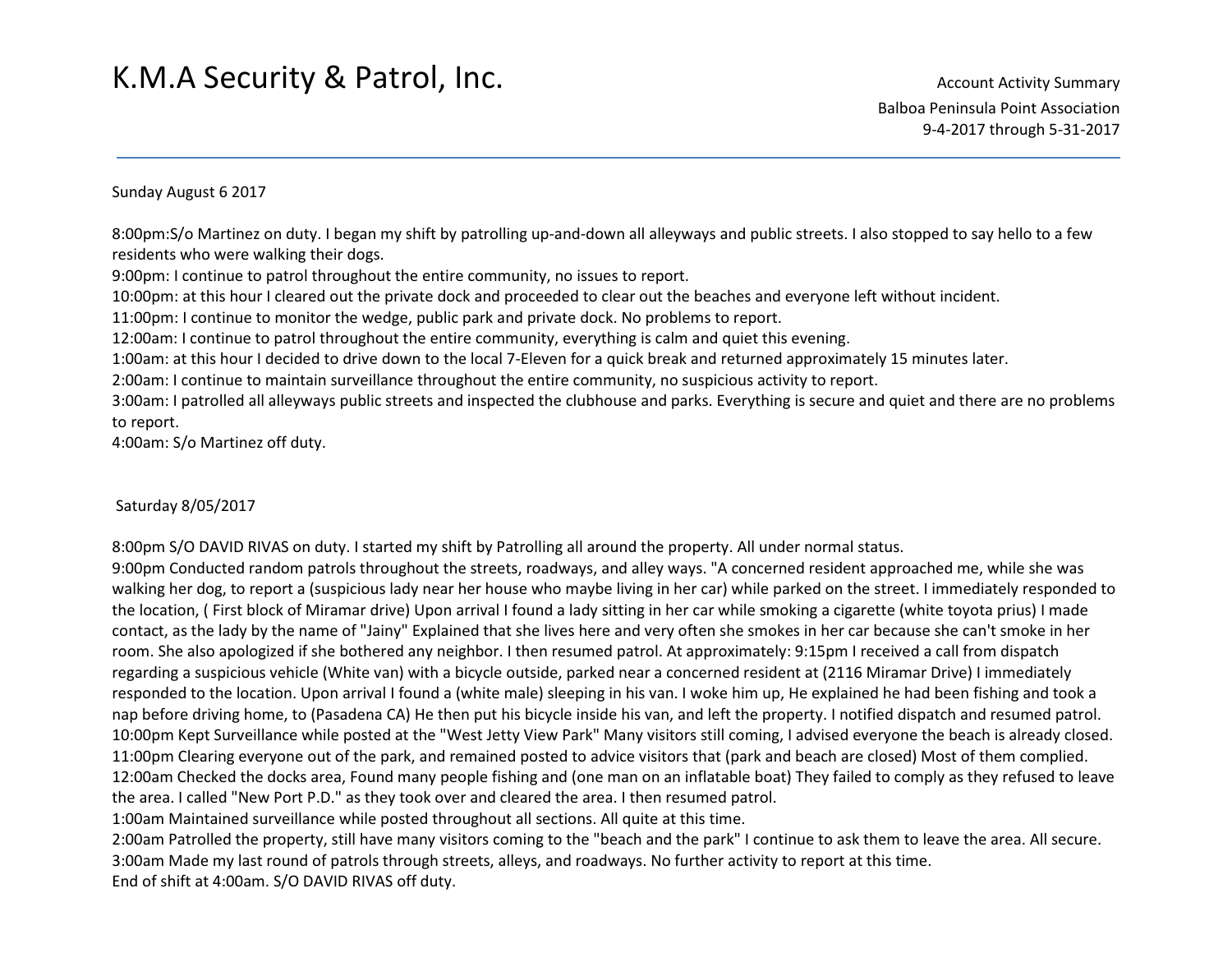Friday August 4 2017

8:00pm S/O DAVID RIVAS on duty. I started my shift at 8pm Patrolled all throughout the property. Noticed some residents at private beach by the docks, All under normal activity.

9:00pm Conducted random patrols throughout the streets, roadways, and alley ways. No problems.

10:00pm Continued foot and vehicle patrols.

11:00pm Kept Surveillance while posted at the "West Jetty View Park" A group of approximately 7 teen arrived to the beach area along with same teens who drives the (Black range rover) who usually go to the beach giving me a hard time. They all had a strong odor of "marihuana" They ignored me, passed thru me, (walking to the beach making jokes while giving me the middle finger) I proceed to call New Port P.D. 2 units arrived moments later. I briefed them on incident, as they drove into the beach and kicked everyone out.

12:00am Stayed posted at the park. Many people still coming to the "West Jetty View Park" as I asked them to leave. They all complied. 1:00am Maintained surveillance while posted throughout all sections. Patrolled to the docks area periodically, Asked fishermen to leave. 2:00am Patrolled the property, still have many visitors coming to the "beach and the park" I continue to ask them to leave the area. All secure. 3:00am Made my last round of patrols through streets and roadways. All quite with no further activity to report at this time. End of shift at 4:00am. S/O DAVID RIVAS off duty.

Thursday August 3 2017

8:00pm S/O DAVID RIVAS on duty. I started my shift by patrolling all throughout the property, which includes: Alley ways, roadways and streets. All appeared under normal status.

9:00pm Conducted random patrols throughout the property. No problems.

10:00pm While posted at the park, (Association member) approached me, as I briefed him on status. Quite, nothing unusual to report.

11:00pm Kept Surveillance while posted at the "West Jetty View Park" and the "Docks area". Found people fishing at the docks, as I asked them to leave. They complied.

12:00am Stayed posted at the park, and the docks. Many people still coming to the "West Jetty View Park".

1:00am Maintained surveillance while posted throughout all sections. No problems.

2:00am Patrolled the property. I still have many visitors coming to the "beach and the park", I continue to stop them, and ask them to leave.

3:00am Made my last round of patrols through streets and roadways. All quite with no further activity to report. End of shift at 4:00am. S/O DAVID RIVAS off duty at this time.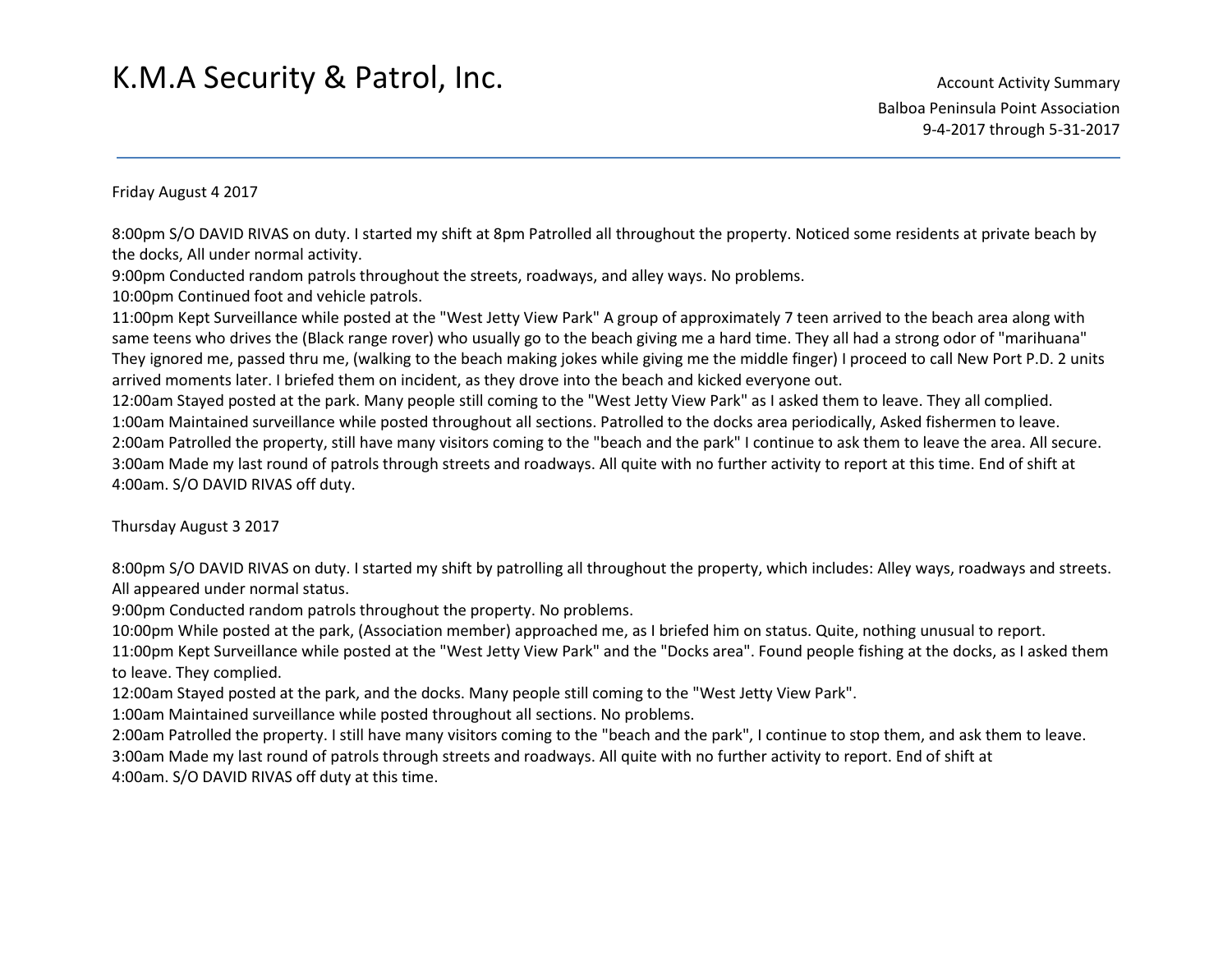#### Wednesday August 2 2017

8:00pm S/O DAVID RIVAS on duty. I started my shift by patrolling all throughout the property. All under normal activity. Noticed a group of residents at the private section near the docks.

9:00pm Conducted random patrols throughout the streets and roadways. No problems.

10:00pm Continued foot and vehicle patrols. All under normal status. Took my (code-7).

11:00pm Kept Surveillance while posted at the "West Jetty View Park" as I advised a lot of people that the (park and the beach are closed) 12:00am Stayed posted at the park. Many people still coming to the "West Jetty View Park" as I asked them to leave.

1:00am Maintained surveillance while posted throughout all sections. "Found a resident teen screaming loud using profanity as was passing through, I turned around and the teen apologized, as he appeared to be drunk. I then resumed guard duty and patrol.

2:00am Patrolled the property. I still have many visitors coming to the "beach and the park" I continue to ask them to leave the area.

3:00am Found a group of 3 people fishing at the dock. I escorted them off property. Made my last round of patrols through streets and roadways. All quite with no further activity to report. End of shift at

4:00am. S/O DAVID RIVAS off duty at this time.

#### Tuesday August 1 2017

8:00pm S/O DAVID RIVAS on duty. I started my shift at 8pm patrolled all throughout the property. All under normal activity.

9:00pm Conducted random patrols throughout the streets, roadways, and alley ways. No unusual activity.

10:00pm Continued foot and vehicle patrols. "New Port P.D. arrived to get people off the beach"

11:00pm Kept Surveillance while posted at the "West Jetty View Park"

12:00am Stayed posted at the park. Many people still coming to the "West Jetty View Park" as I asked them to leave. They all complied. 1:00am Maintained surveillance while posted throughout all sections. Nothing unusual to report.

2:00am Patrolled the property. I still have many visitors coming to the "beach and the park" I continue to ask them to leave the area. No problems.

3:00am Made my last round of patrols through streets and roadways. All quite with no further activity to report at this time. End of shift at 4:00am. S/O DAVID RIVAS off duty.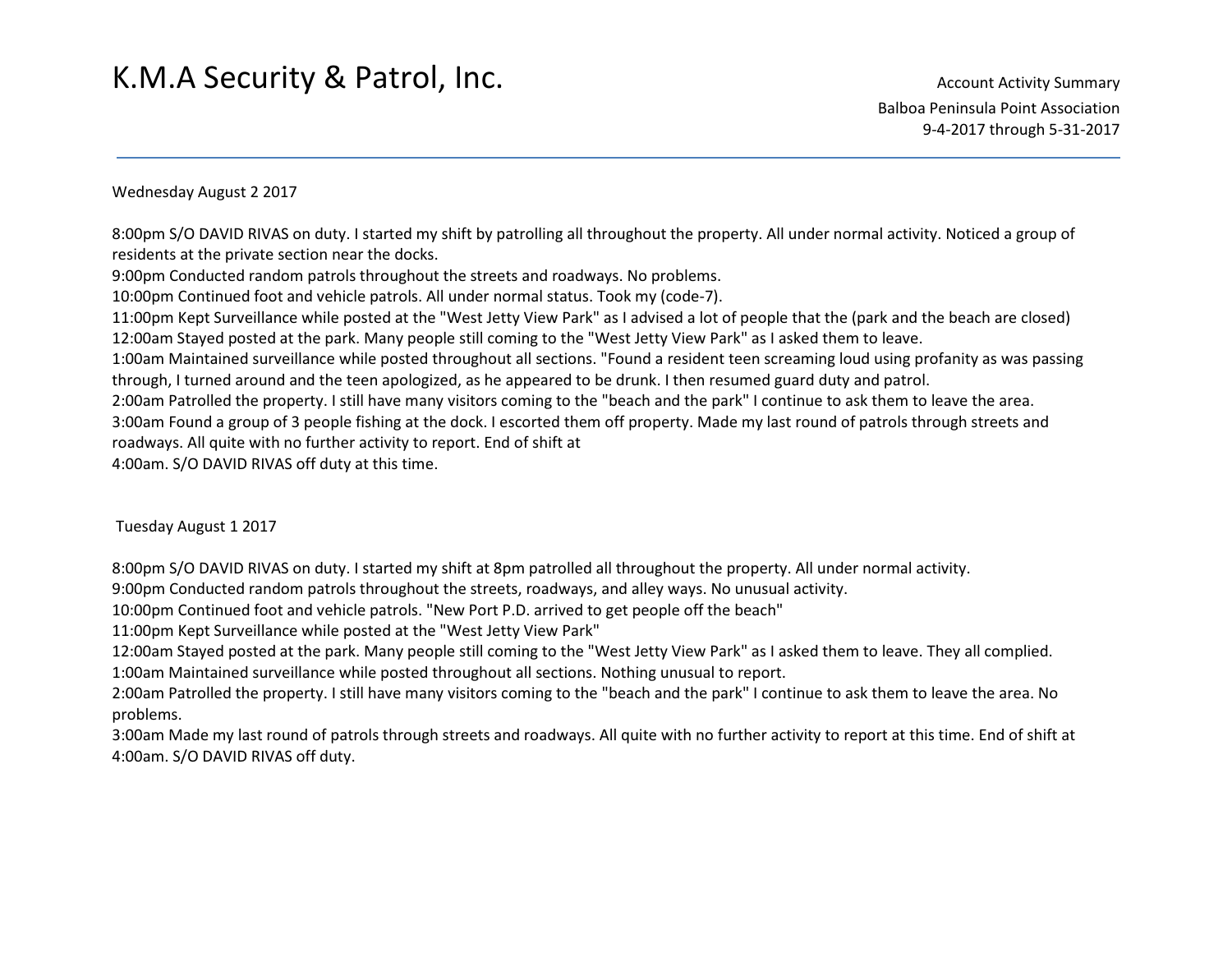Monday July 31, 2017

8:00pm: S/o Martinez on duty. I began my getting my shift by patrolling all alleyways and public streets. No problems to report.

9:00pm: I continue to patrol throughout the entire community, no issues to report.

10:00pm: at this hour I cleared out the private dock and proceeded to clear out the beaches. All beachgoers left at my request and there were no problems to report.

11:00pm: I checked all areas of the Community and make sure that no one was on beaches.

12:00am: I continue to patrol all alleyways and streets. Everything is calm and quiet at this hour.

1:00am: at this hour I took a small break and went down to the local 7-Eleven. I returned to resume to my patrols shortly there after.

2:00am: I continue to maintain surveillance throughout the entire community, no problems to report.

3:00am: I patrolled all alleyways and public streets. Everything is calm and quiet this evening and there are no problems to report. 4:00am: S/o Martinez off duty.

Sunday July 30, 2017

8:00pm: S/o Martinez on duty. I begin my shift by patrolling up-and-down all alleyways and public streets. No issues to report.

9:00pm: I continue to patrol all areas of the community, I said hello to a few dog walkers and no problems to report.

10:00pm: at this hour I cleared out the private dock and proceeded to clear out the beaches as well. I'll be scores left without incident and everything is calm and quiet.

11:00pm: I continue to maintain surveillance not the community, no issues to report.

12:00am: I patrolled all alleyways and made sure that all garages were secure. There were only two garages open approximately 5 inches for ventilation.

1:00am: at this hour I went down to the local 7-Eleven for a quick snack. I quickly returned and resume to my patrols.

2:00am: I continue to maintain surveillance rotator community, everything is calm and quiet.

3:00am: I continued to patrol up and down our alley ways in public streets. Tonight was calm and quiet and there were no calls. No loud disturbances.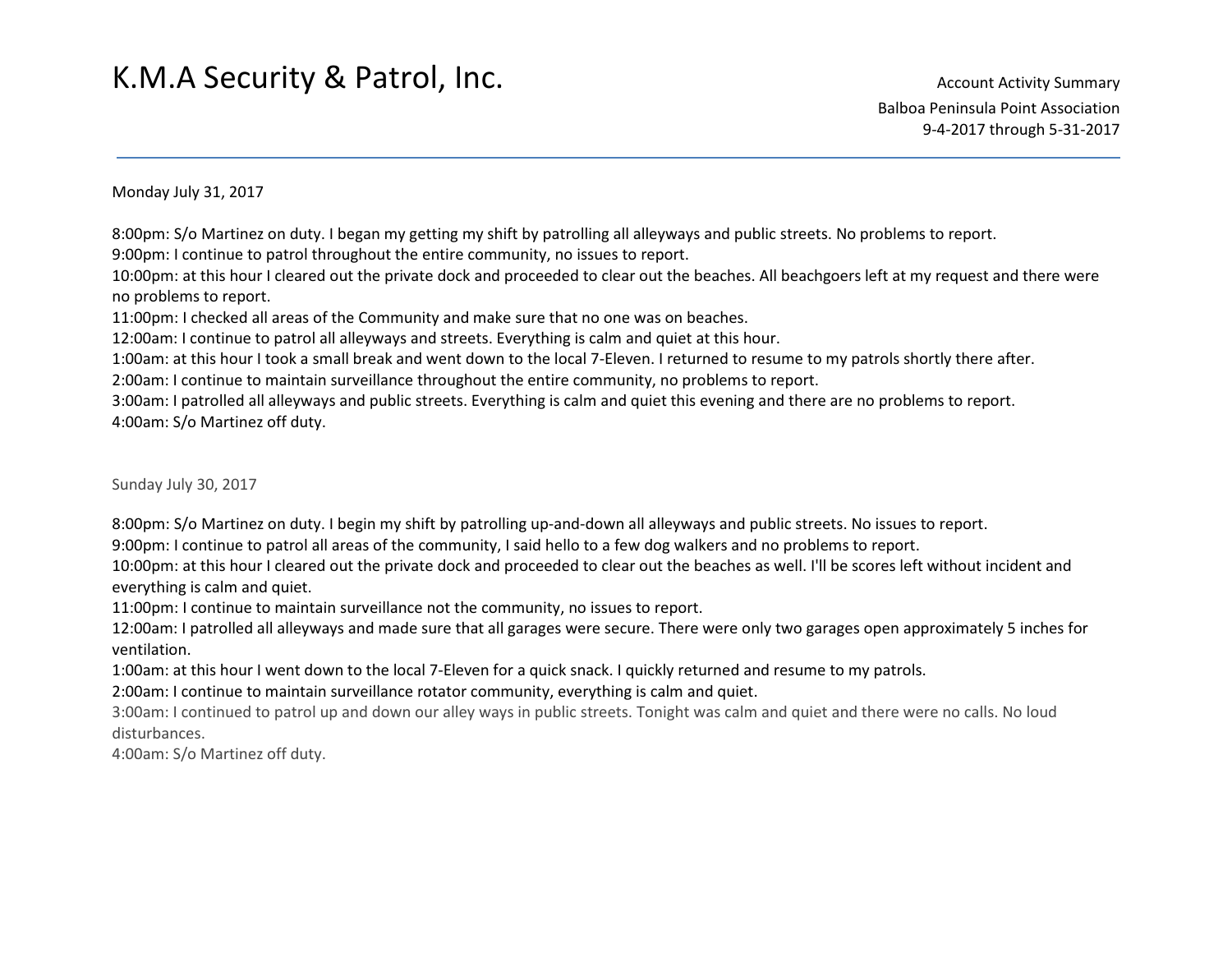#### Saturday July 29, 2017

8:00pm S/O DAVID RIVAS on duty. I started my shift at 8pm but arrived to the property at (7:00pm) patrolled all throughout the property. Greeted many residents, including some having dinner at the (private beach by the docks) All under normal activity. 9:00pm Conducted random patrols throughout the streets, roadways, and alley ways. All under normal status. 10:00pm Continued foot and vehicle patrols. Today I noticed a lot of visitors at the beach. 11:00pm Kept Surveillance while posted at the "West Jetty View Park" Resident approached me to inquire about (yesterdays incident) as I explained how I was successfully able to document (suspicious vehicles license plates) for PD. to follow up. 12:00am Stayed posted at the park. Many people still coming to the "West Jetty View Park" as I asked them to leave. They all complied. 1:00am Maintained surveillance while posted throughout all sections. Nothing unusual to report. 2:00am Patrolled the property. I still have many visitors coming to the "beach and the park" I continue to ask them to leave the area. All secure. 3:00am Made my last round of patrols through streets and roadways. All quite with no further activity to report at this time. End of shift at 4:00am. S/O DAVID RIVAS off duty.

Friday July 28, 2017

8:00pm S/O DAVID RIVAS on duty. I started my shift by patrolling all throughout the property. All under normal activity. 9:00pm Conducted random patrols throughout the streets and roadways. All under normal status. Noticed some "garage doors" left open. I kept checking by patrolling.

10:00pm Continued foot and vehicle patrols.

11:00pm Kept Surveillance while posted at the "West Jetty View Park" Found (3 Teens) walking to the beach. They ignored me when I advise how the beach was already closed. Later they came back to give me a hard time. I called P.D. but they but me on hold for approx. 15 minutes. I then decided to follow the individuals to get their vehicle information: "Black range rover CA lic. # on file" I also briefed dispatch on incident. 12:00am Stayed posted at the park. Many people still coming to the "West Jetty View Park" as I asked them to leave.

1:00am Maintained surveillance while posted throughout all sections. Nothing unusual to report.

2:00am Patrolled the property. I still have many visitors coming to the "beach and the park" I continue to ask them to leave the area.

3:00am Made my last round of patrols through streets and roadways. All quite with no further activity to report. End of shift at 4:00am. S/O DAVID RIVAS off duty at this time.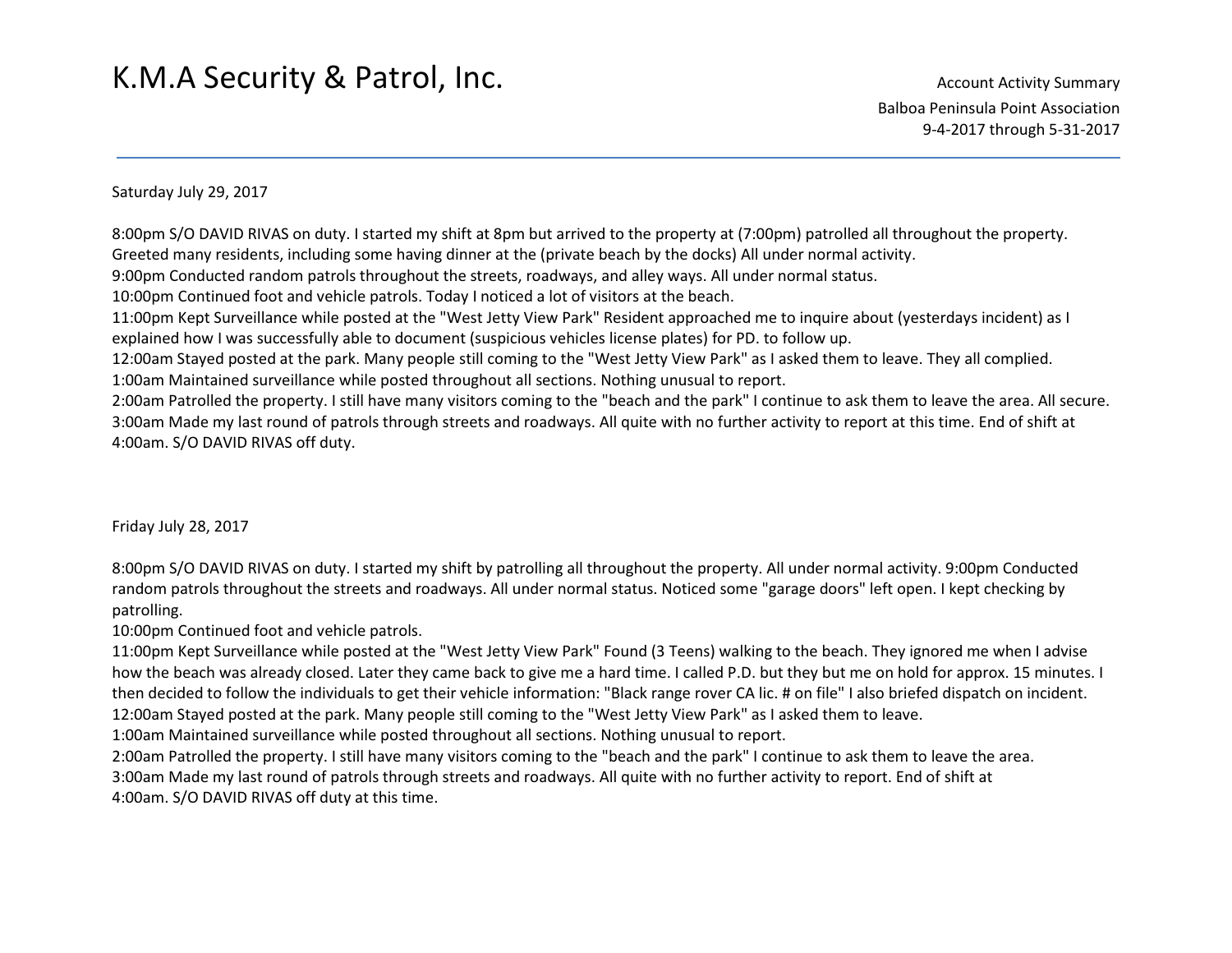#### Thursday July 27, 2017

8:00pm: S/o Martinez on duty. I began my shift by patrolling up-and-down all alleyways and public streets. No problems to report.

9:00pm: I continue to patrol all areas of the Community, no issues to report.

10:00pm: at this hour I cleared off the private dock and proceeded to clear out the beaches of all beachgoers. Everyone who was asked to leave, left without incident and everything is calm and quiet.

11:00pm: I continue to patrol up and down the alleyways and streets, no issues to report.

12:00am: at this hour I had three teenage boys approximately 19 to 20 years of age attempting to ride their bikes on to the beach from the park area. I was able to stop them and reminded them that the beaches were closed and they were subject to citation if they proceeded. They all turned around and went back into the neighborhood.

1:00am: I continue to maintain surveillance truck the entire community, no problems to report.

2:00am: at this hour I took a quick break at the local 7-Eleven and returned to resume my patrols.

3:00am: I continued to patrol the entire community, everything is calm and quiet at this hour and there is no suspicious activity to report. 4:00am: S/o Martinez off duty.

#### Wednesday July 26, 2017

8:00pm: S/o Martinez on duty. I begin my shift by patrolling up-and-down all alleyways and public streets. I also inspected the clubhouse and found all to be secure and quiet. No issues to report.

9:00pm: I continue to patrol throughout the entire community, no issues to report.

10:00pm: at this hour I posted up at the jetty and walked onto the beach to clear out any beachgoers. They were only approximately three people on the beach and I then proceeded to clear out the private dock as well. The dock was clear no one insight and this evening appears to be very calm and quiet.

11:00pm: I continue to patrol up-and-down all alleyways and streets. I also continue to monitor the beaches and private dock. No problems to report.

12:00am: I continue to maintain surveillance rock entire community, everything is calm and quiet this evening.

1:00am: at this hour, I decided to go down to the local 7-Eleven for a quick snack. I returned and resumed my patrols throughout the entire community.

2:00am: I checked all alleyways and public streets, no problems to report.

3:00am: I continue to maintain surveillance throughout the entire community, everything is calm and quiet and there are no suspicious activities to report.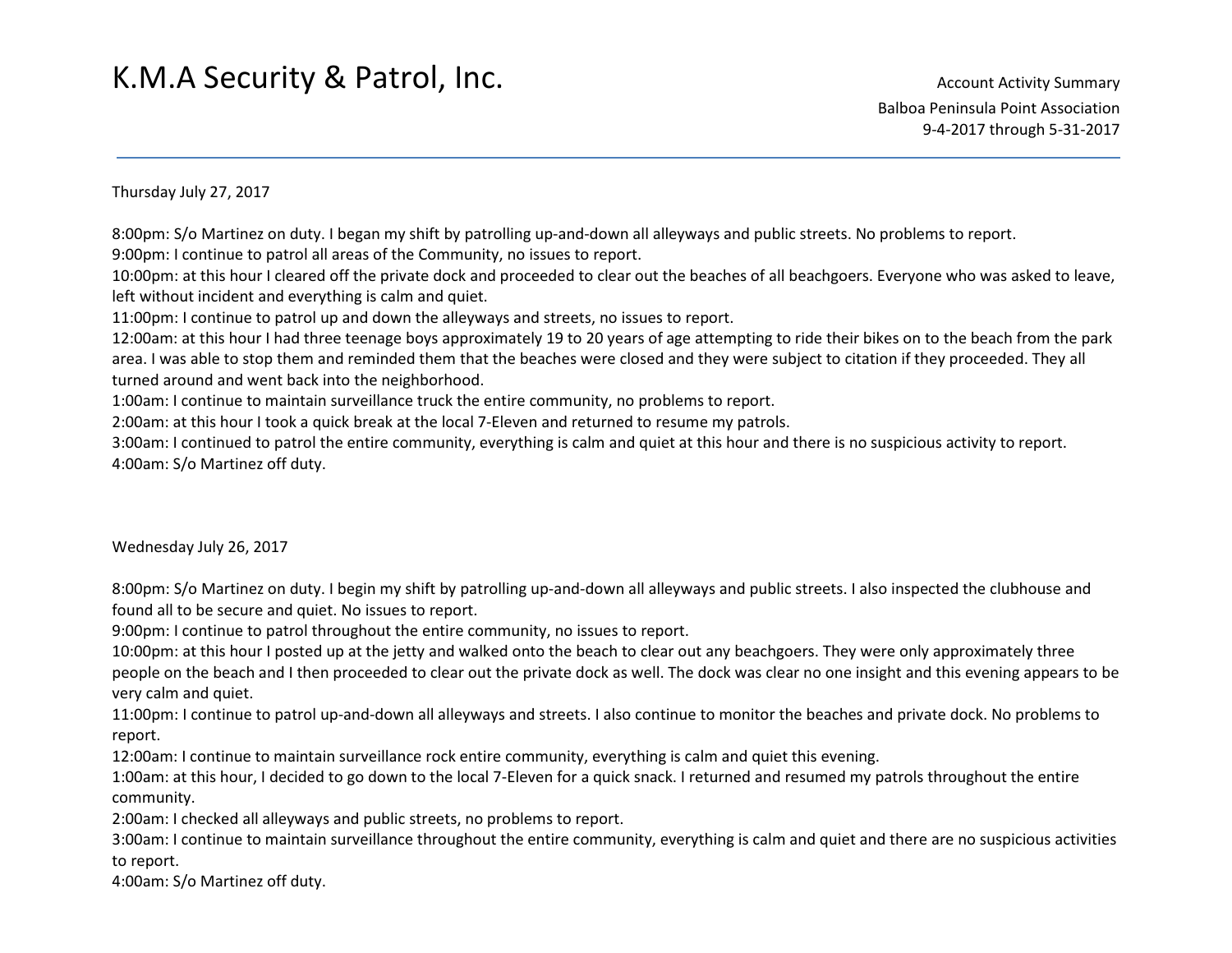Tuesday, July 25, 2017

8:00pm: S/o Martinez on duty. I begin my shift by patrolling up-and-down all alleyways and public streets. I also inspected the clubhouse and found everything to be secure and quiet.

9:00pm: I continue to patrol throughout the entire community, no issues to report.

10:00pm: at this hour I cleared out the private dock of any fisherman and proceeded to clear out the beaches by the Jetty. As I was posted up at the park, I turned away approximately 15 people wanting to go onto the beaches.

 11:00pm: I continue to keep an eye on beaches and private dock. I also resume to my patrols up and down all alleyways and public streets. Everything is secure and quiet.

12:00am: at this hour I noticed a few homeowners walking their dogs near the park area but everything is in order and no issues to report. 1:00am: I continue to maintain surveillance throughout the entire community, no issues to report.

2:00am: at this hour I took a quick 10 minute break at the local 7-Eleven and return to resume my patrols throughout the entire community. 3:00am: I continue to monitor all areas of the property, I found all garages to be closed for the most part. Some residents have their garages open 5 inches for ventilation. Everything is calm and quiet throughout the community, no issues to report. 4:00am: S/o Martinez off duty.

Monday July 24, 2017

8:00pm: S/o Martinez on duty. I begin my shift by patrolling up-and-down all alleyways and public streets. No issues to report.

9:00pm: I continue to make patrols throughout the entire community, all is calm and quiet.

10:00pm: at this hour I found approximately five people fishing off the private dock. I advise them that it was now 10 PM and that the dock is closed and that it was time to go. They all said OK! I then left and proceeded to clear out the beaches by the jetty.

11:00pm: I continued to patrol all areas of the property, and decided to go back and check the private dock. When I went back I saw the same five people still fishing and gave them one last warning to leave immediately. I told them since they did not want to listen to me the first time at 10 o'clock that I was going to have them cited for trespassing if they did not leave immediately. They apologized and immediately gather their fishing poles and tackle boxes and I escorted them off the dock.

11:25pm: At this hour I noticed the garage wide open at 2301 Balboa Boulevard. I made contact with the residence and gave a courtesy warning about the garage being wide-open. The lady of the house thanked me for reminding them and close to the garage.

12:00am: I continue to maintain surveillance throughout the entire community, no problems to report.

1:00am: I patrolled up-and-down all alleys and reinspected all garages. Everything is secure and quiet. No problems to report.

2:00am: at this hour I drove down to the local 7-Eleven for a quick 15 minute break and then immediately returned to resume my patrols.

3:00am: I continue to patrol all areas of the community, everything is calm and quiet. No suspicious activity to report.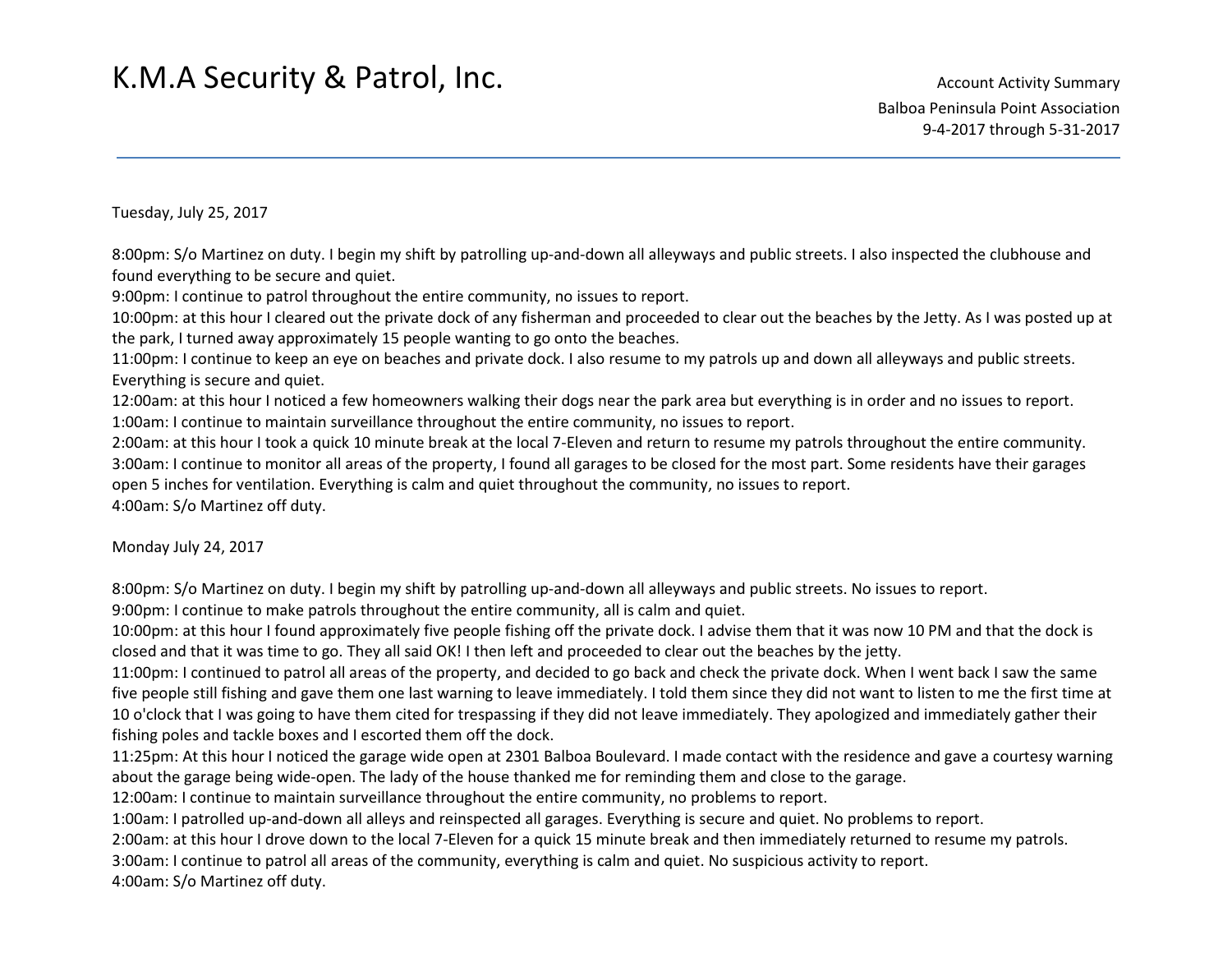Sunday July 23, 2017

8:00pm: S/o Martinez on duty. I began my shift by patrolling all alleyways and public streets. No issues to report.

9:00pm: at this hour I noticed A group of young beachgoers loitering in A Dodge SUV in the cul-de-sac where "M" Street meets Ocean Boulevard. I could tell that they were drinking beers and possibly smoking marijuana but they kept hiding it as I drove by. I made it a point to drive by them three times in a 30 minute span and after the third patrol they finally picked up and left the area.

10:00pm: at this hour I cleared out the private dock and proceeded to clear out the beaches near the jetty. I had several people wanting to go pass me onto the beach but I kept advising them that they were subject to citation if they did not leave the area. I had no problems with anyone and eventually everyone cleared out.

11:00pm: I continue to maintain surveillance throughout the entire community, everything is calm and quiet.

12:00am: I patrolled up-and-down all alleyways to make sure all garages were secure and found all to be closed and no problems to report.

1:00am: I continued to inspect the private dock and beaches during my patrols and made sure no one was loitering after hours.

2:00am: at this hour I took a quick 15 minute break at the local 7-Eleven and then returned to resume my patrols.

3:00am: I patrolled up-and-down all alleyways and public streets. Everything is calm and quiet this evening and there are no issues to report. 4:00am: S/o Martinez off duty.

#### Saturday July 22, 2017

8:00pm S/O DAVID RIVAS on duty. I started my shift by patrolling all throughout the property. "Found the main boulevard flooded" 9:00pm Conducted random patrols throughout the streets and roadways. Code 4.

10:00pm Continued foot and vehicle patrols. Found people fishing at the dock area. I asked them to leave, as they complied.

11:00pm Kept Surveillance while posted at the "West Jetty View Park" Found many people in the park and the beach area. I asked them to leave, as they complied.

12:00am Stayed posted at the park. Many people still coming to the "West Jetty View Park" as I asked them to leave. At approximately 12:30am "I responded to a call from a concerned resident" about about a "Black male adult" Hanging out at the dock, very suspicious. I immediately responded to the location. Upon arrival I found the individual who appeared to be under (drug influence) and possibly a transient. I escorted him off the property.

1:00am Maintained surveillance while posted throughout all sections. Stop many people trying to go to the beach.

2:00am Patrolled the property. I still have many visitors coming to the "beach and the park" I continue to ask them to leave the area, as they complied.

3:00am Made my last round of patrols through streets and roadways. All quite with no further activity to report. End of shift at 4:00am. S/O DAVID RIVAS off duty at this time.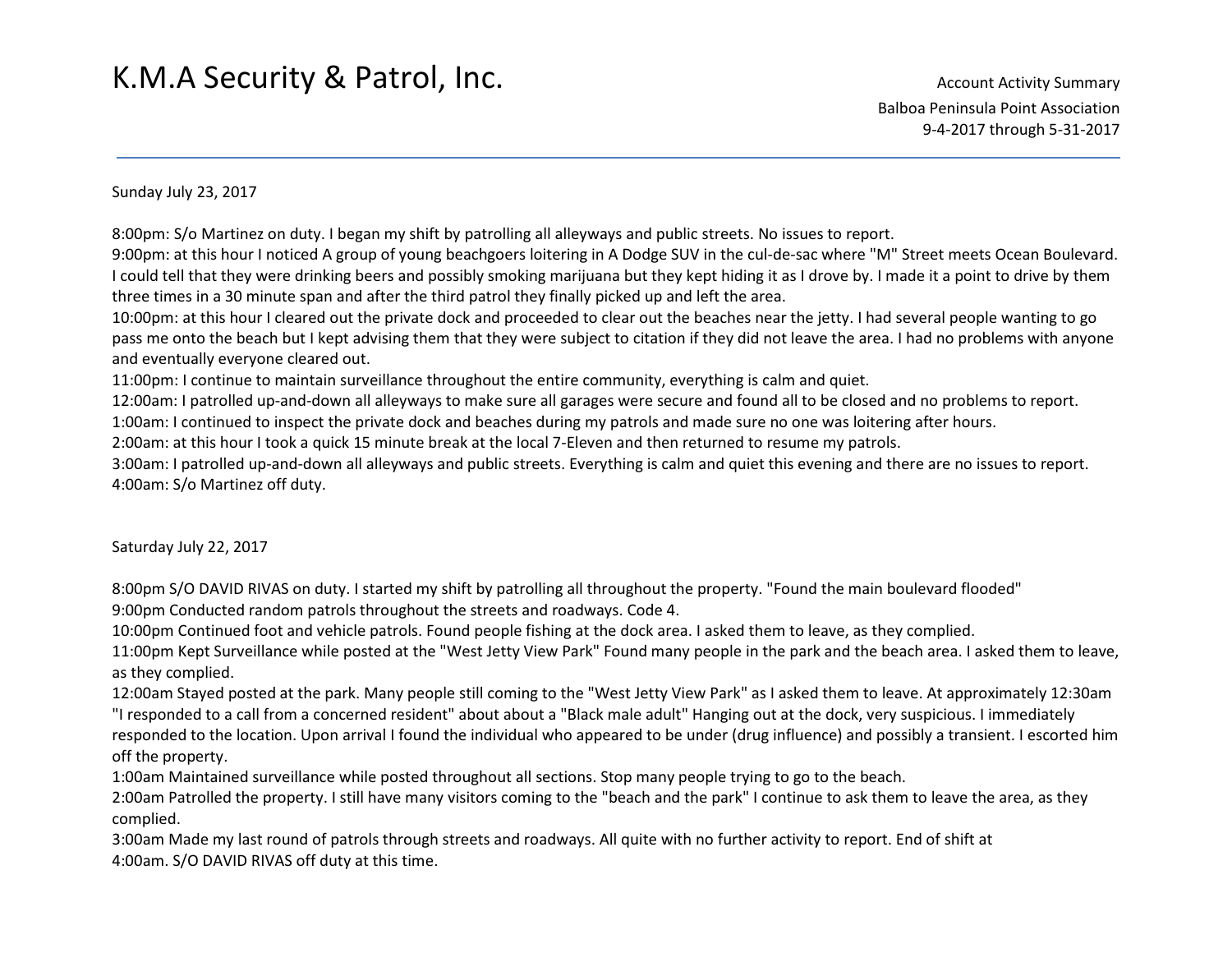Friday July 21, 2017

8:00pm S/O DAVID RIVAS on duty. I started my shift by patrolling all throughout the property. All under normal activity.

9:00pm Conducted random patrols throughout the streets and roadways. Took my (Code 7) at this time. No problems.

10:00pm Continued foot and vehicle patrols. Found a group of (8 to 10 people) fishing at the dock area, (near the private beach). I asked them to leave, as they complied.

11:00pm Kept Surveillance while posted at the "West Jetty View Park" Found (Mark Baily) walking his "2 doberman dogs" at the park area. I ignored him, minutes later he went home.

12:00am Stayed posted at the park. Many people still coming to the "West Jetty View Park" as I asked them to leave.

1:00am Maintained surveillance while posted throughout all sections. Nothing unusual to report.

2:00am Patrolled the property. I still have many visitors coming to the "beach and the park" I continue to ask them to leave the area.

3:00am Made my last round of patrols through streets and roadways. All quite with no further activity to report. End of shift at 4:00am. S/O DAVID RIVAS off duty at this time.

Thursday July 20, 2017

8:00pm: S/o Martinez on duty. I begin my shift by controlling up-and-down all alleyways and public streets. I also said hello to a few people walking their dogs. No problems to report.

9:00pm: I continue to patrol throughout the entire community, no issues to report.

10:00pm: at this hour I proceeded to clear out the private dock and beaches. I had several people attempting to go behind me to go to the beach is but I continue to advise them that if they do go to the beach after 10 PM that they are subject to citation by the police department. Everybody understood and left without incident.

11:00pm: I continue to monitor the beaches in private dock, everything is clear and quiet.

12:00am: I continue to patrol all areas throughout the community, no issues to report.

1:00am: at this hour I had two couples in their 20s wanting to go onto the beach and I advised him that it was closed. They turned around and left without incident.

2:00am: I continue to maintain surveillance throughout the entire community, everything is calm and quiet.

3:00am: I continue to patrol up-and-down all alleyways and streets, I inspected all garages and found everything to be secure and quiet. No problems to report, no calls this evening.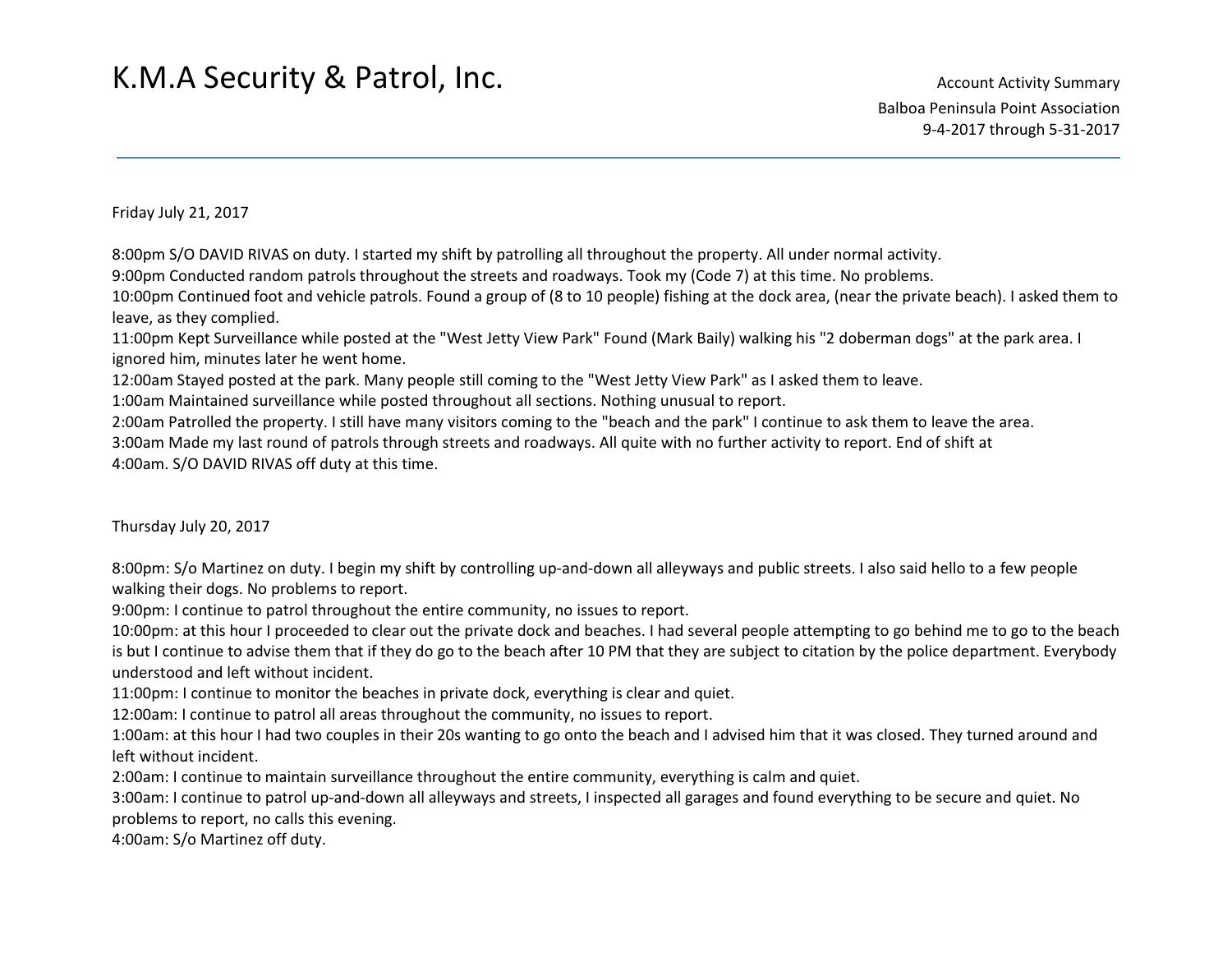#### Wednesday July 19, 2017

8:00pm: S/o Martinez on duty. I begin my shift by inspecting all alleyways and public streets. No problems to report.

9:00pm: I continue to patrol all areas of the property, no issues to report.

10:00pm: at this hour I cleared out the private dock and proceeded to clear out the beaches.

10:40pm: during my walk-throughs of the beach and park I found a black Samsung cell phone line on the park bench. No one was insight so I kept it for an hour or so to see if the person would return or call the phone. No one ever did. I called Newport Beach Police and they told me that they would send a unit out later to retrieve the phone from me.

11:00pm: I continue to patrol up-and-down all alleyways and public streets. No problems to report.

12:00am: I continue to maintain surveillance throughout the entire community, no issues to report.

12:45am: at this hour I noticed Newport Beach Police vehicle coming down Balboa Boulevard. I flagged him down and he told me he was coming for the phone that I had found. I gave it to him and he told me that the owner of the phone will eventually retrieve it from the police dept..

1:00am: at this hour I took a quick 15 minute break at the local 7-Eleven and then returned to resume my patrols.

2:00am: I continue to patrol all areas of the community, everything is calm and quiet.

3:00am: I checked all garages and found everything to be secure. No problems tonight and there are no suspicious activities to report. 4:00am: S/o Martinez off duty.

Tuesday July 18, 2017

8:00pm: S/o Martinez on duty. I begin my shift by patrolling up-and-down all alleyways and public streets. No issues to report.

9:00pm: at this hour I only have three garage doors that are wide open and will later check to see if the residence close them.

10:00pm: during this hour I cleared out the private dock of fishermen and proceeded to clear out the beaches by the wedge. Upon arriving in posting at the wedge I noticed a Newport Beach Police officer place in a citation on a Mini Cooper for a fire lane violation.

11:00pm: I continue to monitor the jetty and turned away beach goers. I also resumed my patrols throughout all alleyways and check for open garages. All is secure.

12:00am: I continue to maintain surveillance not the entire community, all is quiet.

1:00am: at this hour I decided to get a snack at the local 7-Eleven and immediately returned to resume my patrols.

2:00am: I continue to patrol all alleyways and public streets, no issues to report.

3:00am: I continue to inspect all areas throughout the entire community, everything is calm and quiet. No calls this evening and no suspicious activities to report.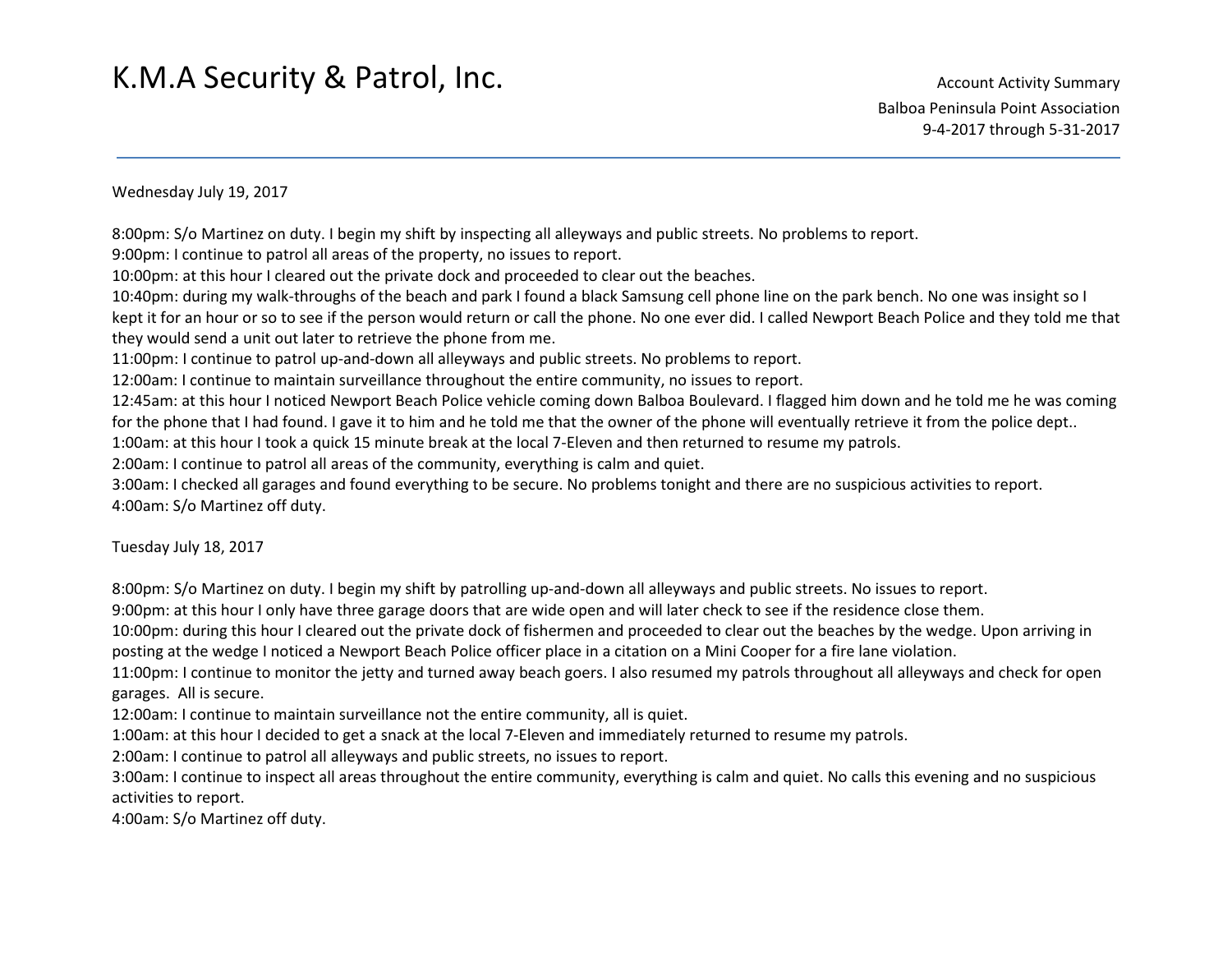Monday July 17, 2017

8:00pm: S/o Martinez on duty. I begin my shift by patrolling up-and-down all alleyways and public streets. During this hour I noticed five garage is wide open throughout the community. I will check later this evening after 10 PM to see if they are all secure.

9:00pm: I continue to patrol throughout the entire community, no issues to report.

10:00pm: during this hour I cleared out the private dock of any fisherman and proceeded to clear out the public beaches. No incidents to report.

11:00pm: I continue to turn people away from the beach and resume to my patrols throughout all alleyways and streets.

11:34pm: I inspected all garages drop the alleys, all are secure. There are only two residents who continue to leave their garage is open about 6". 12:00am: I continue to maintain surveillance wrote the entire community, everything is secure and quiet.

1:00am: at this hour I decided to drive to the local 7-Eleven for a quick snack and return to resume my patrols.

2:00am: At this hour I came up to the wedge cul-de-sac and found a black Toyota Corolla parked in the fire lane with two occupants inside. It was a Young couple just sitting in the vehicle. I asked him if they live in the area and they said "no" I advise them that the beaches and parks were closed and that they could not just park in the fire lane. They said "ok!"

And left the area without incident.

3:00am: I continue to patrol throughout the entire community, everything is secure and quiet. No issues to report. 4:00am: S/o Martinez off duty.

Sunday, July 16, 2017

8:00pm S/O DAVID RIVAS on duty. I started my shift by patrolling all throughout the property. All appeared under normal status.

9:00pm Conducted random patrols throughout the streets and roadways. All under normal status.

10:00pm Continued foot and vehicle patrols. Nothing unusual to report. 11:00pm Kept Surveillance while posted at the "West Jetty View Park" Found people at (beach and park) area. I asked them to leave, as they complied.

12:00am Stayed posted at the park. Many people still coming to the "West Jetty View Park".

1:00am Maintained surveillance while posted throughout all sections. No problems.

2:00am Patrolled the property. I still have many visitors coming to the "beach and the park", I continue to stop them, and ask them to leave. 3:00am Made my last round of patrols through streets and roadways. All quite with no further activity to report. End of shift at 4:00am. S/O DAVID RIVAS off duty at this time.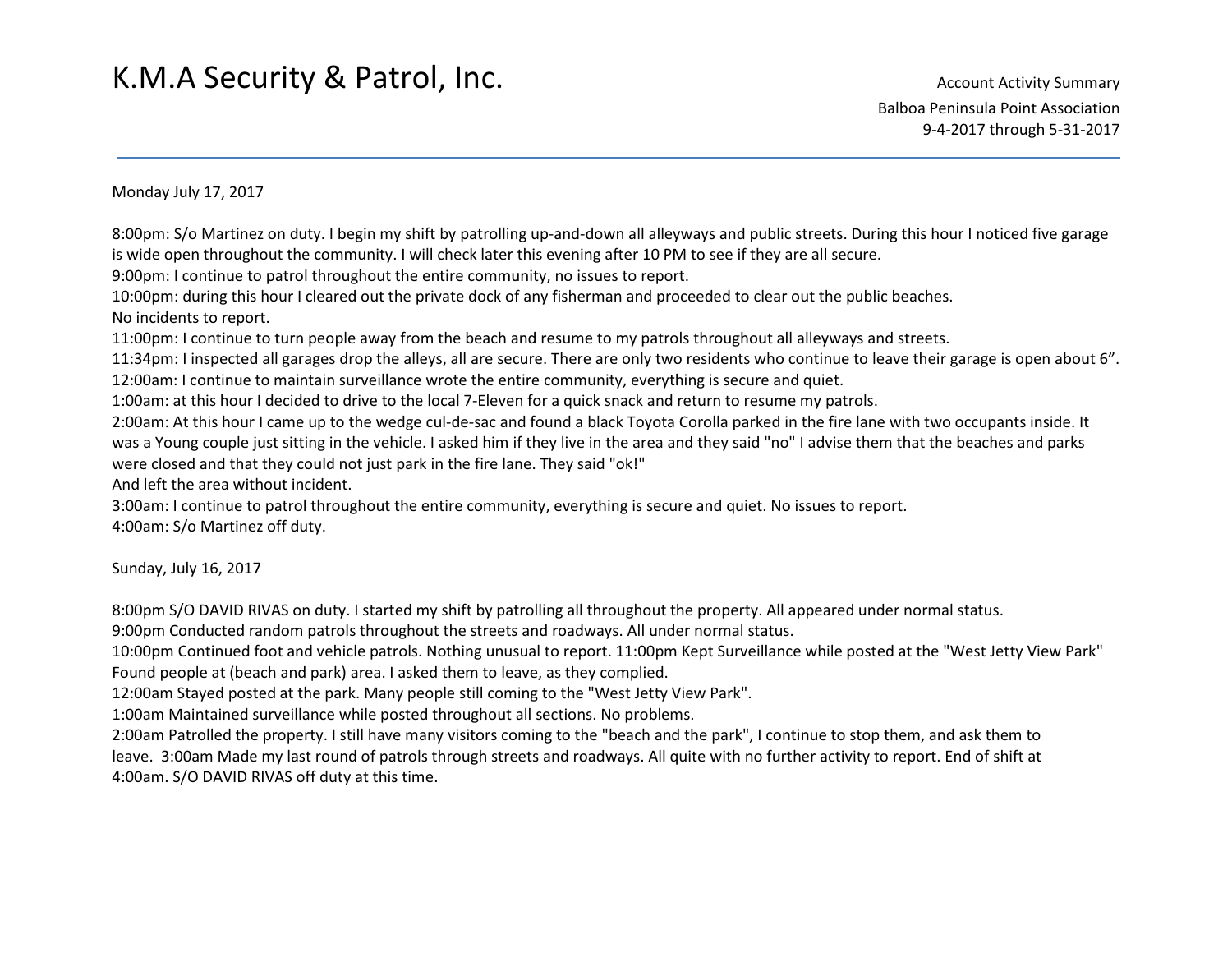#### Saturday July 15, 2017

8:00pm S/O DAVID RIVAS on duty. I started my shift by patrolling all throughout the property. All appeared under normal status. 9:00pm Conducted random patrols throughout the streets and roadways. No problems.

10:00pm Continued foot and vehicle patrols. Nothing unusual to report. 11:00pm Kept Surveillance while posted at the "West Jetty View Park" Found people at (beach and park) area. I asked them to leave, as they complied.

12:00am Stayed posted at the park. Many people still coming to the "West Jetty View Park".

1:00am Maintained surveillance while posted throughout all sections. No problems.

 2:00am Patrolled the property. I still have many visitors coming to the "beach and the park", I continue to stop them, and ask them to leave. 3:00am Made my last round of patrols through streets and roadways. All quite with no further activity to report. End of shift at 4:00am. S/O DAVID RIVAS off duty at this time.

Friday July 14, 2017

8:00pm: S/o Martinez on duty. I begin my shift by patrolling up and down all alleyways and public streets. No issues to report.

9:00pm: at this hour I met up with a resident who was walking by me when I was post it up by the clubhouse. He came up to me and told me that he lives in a house on the corner of Balboa and Seville. He told me that the sometime Thursday night or early Friday morning someone went to the bathroom close to his front door and left some human feces. He called the police Friday morning and they took a report about it. He asked me to keep my eyes open for anybody doing that. I advised him that I would keep my eye open and that I would also let my other patrol officers know as well.

10:00pm: at this hour I cleared out the private dock of any fisherman and proceeded to clear out the beaches near the jetty. While I was posted at the cul-de-sac, I turned away approximately 15 individuals who wanted to go onto the beach. All turned around and left without incident.

11:00pm: I continue to monitor the jetty and resumed patrols up and down all alleys in public streets. No incidents to report.

12:00am: I continue to maintain surveillance throughout the entire community, no problems to report.

1:00am: at this hour, I decided to drive down to the local 7-Eleven for a quick snack and then immediately returned it to resume my patrols. 2:00am: I checked all areas of the property and patrolled up and down our alley ways. All is calm and quiet.

3:00am: I continued my patrol's and inspected all garages. Everything is secure and quiet and there is no suspicious activity to report. 4:00am: S/o Martinez off duty.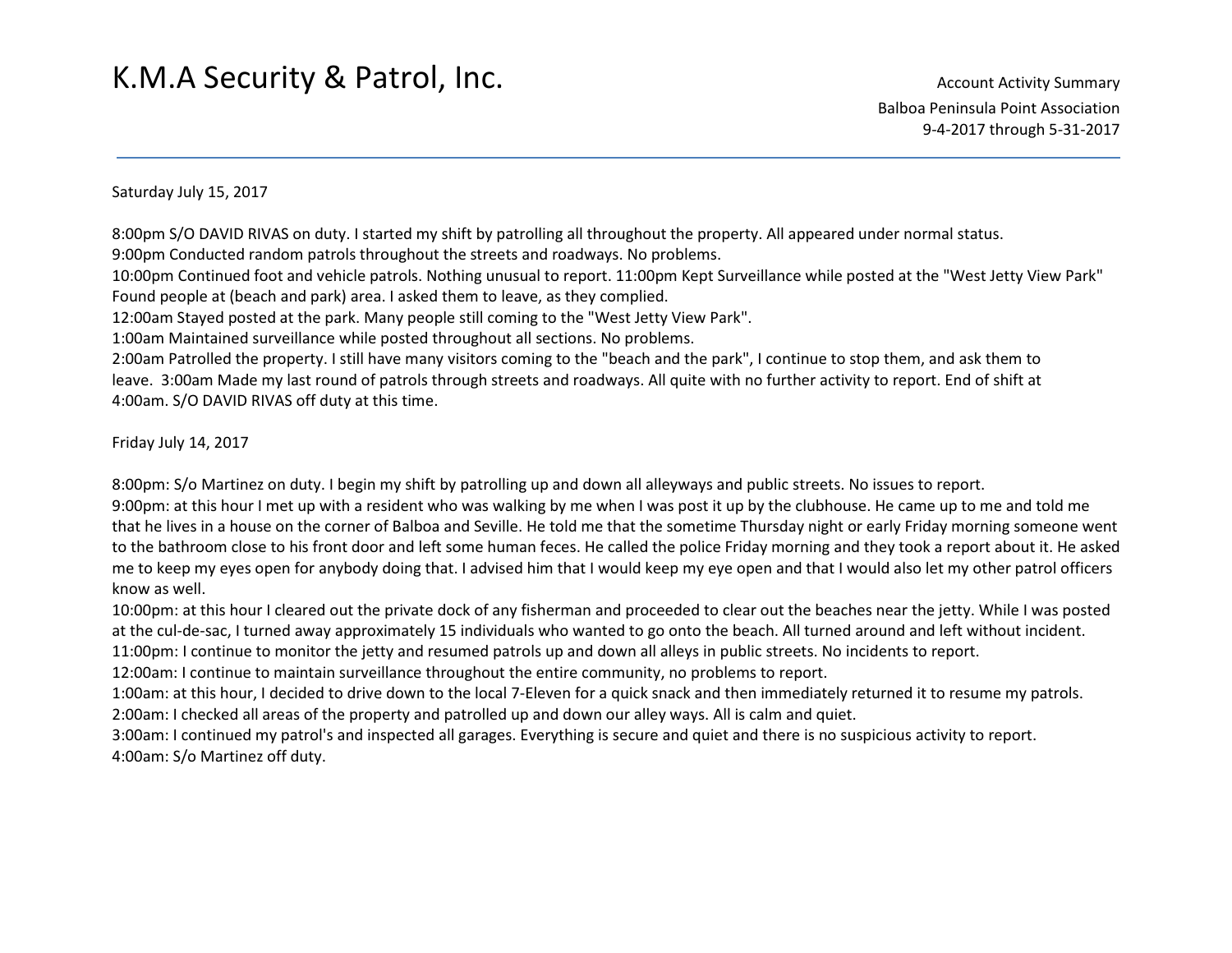#### Thursday July 13, 2017

8:00pm: S/o Martinez on duty. I begin my shift by patrolling up and down all alleyways and public streets. I said hello to several residents walking their dogs and they thanked me for being here.

9:00pm: I continue to patrol all areas of the community, no issues to report.

10:00pm: at this hour I made sure that there was no one fishing off the private dock and then pursued to clear out the beaches. No issues to report.

11:00pm: I continued to maintain surveillance throughout the entire community, everything is calm and quiet.

12:00am: I continue to patrol up and down all alleyways and public streets. All garages appear to be secure however, there are several residents that like to leave the garages open about 5 inches for air ventilation.

1:00am: at this hour I decided to go to 7-Eleven for a quick break and return to resume my patrols.

2:00am: I continue to maintain surveillance throughout the entire community, everything is calm and quiet.

3:00am: I made my final patrols throughout the entire community, no issues to report.

4:00am: S/o Martinez off duty.

Wednesday July 12, 2017

8:00pm: S/o Martinez on duty. I began my shift by patrolling up-and-down all alleyways and public streets.

8:33pm: as I was patrolling along the alley behind Ocean Boulevard, I was flag down by a female resident who saw me crossing "L" street. She told me if I was called out on a potential burglary call? I told her "No" and she proceeded to tell me what she witnessed. She told me that as she was walking her dogs she heard a white female in a grey jogging suit and her male partner who was wearing jeans and a T-shirt saying to each other, all it's only a lady walking her dog keep looking! The resident told me that they were in the back yard of a home right where else Street meets the alley and that they did not live there. The lady never told me that she called the police but I assume that she did since she asked me if I got the call? I took the description from her and immediately began patrolling up and down all alleys in search of the couple. I searched for approximately 30 minutes but did not find them.9:00pm: I continued my patrol throughout the entire community, there is light foot traffic throughout and everything is calm. 10:00pm: at this hour I cleared off the private dock and asked beachgoers to leave the beaches as well. No incidents to report. 11:00pm: I continue to maintain surveillance throughout the community, everything is calm and quiet.

12:00am: I patrolled all alleyways and public streets, everything is code 4

1:00am: at this hour I decided to take a quick break at the local 7-Eleven and immediately return to resume my patrols.

2:00am: I continued my patrol throughout the community, no issues to report.

 3:00am: during this hour I was posted up at the clubhouse for a quick restroom break and when I came out of there I noticed Newport Beach Police vehicle waiting for me. The officer said hello and just asked me if everything was OK? I said yes sir everything is fine just using the restroom. He said OK great, call us if you need us. I said thank you very much. 4:00am: S/o Martinez off duty.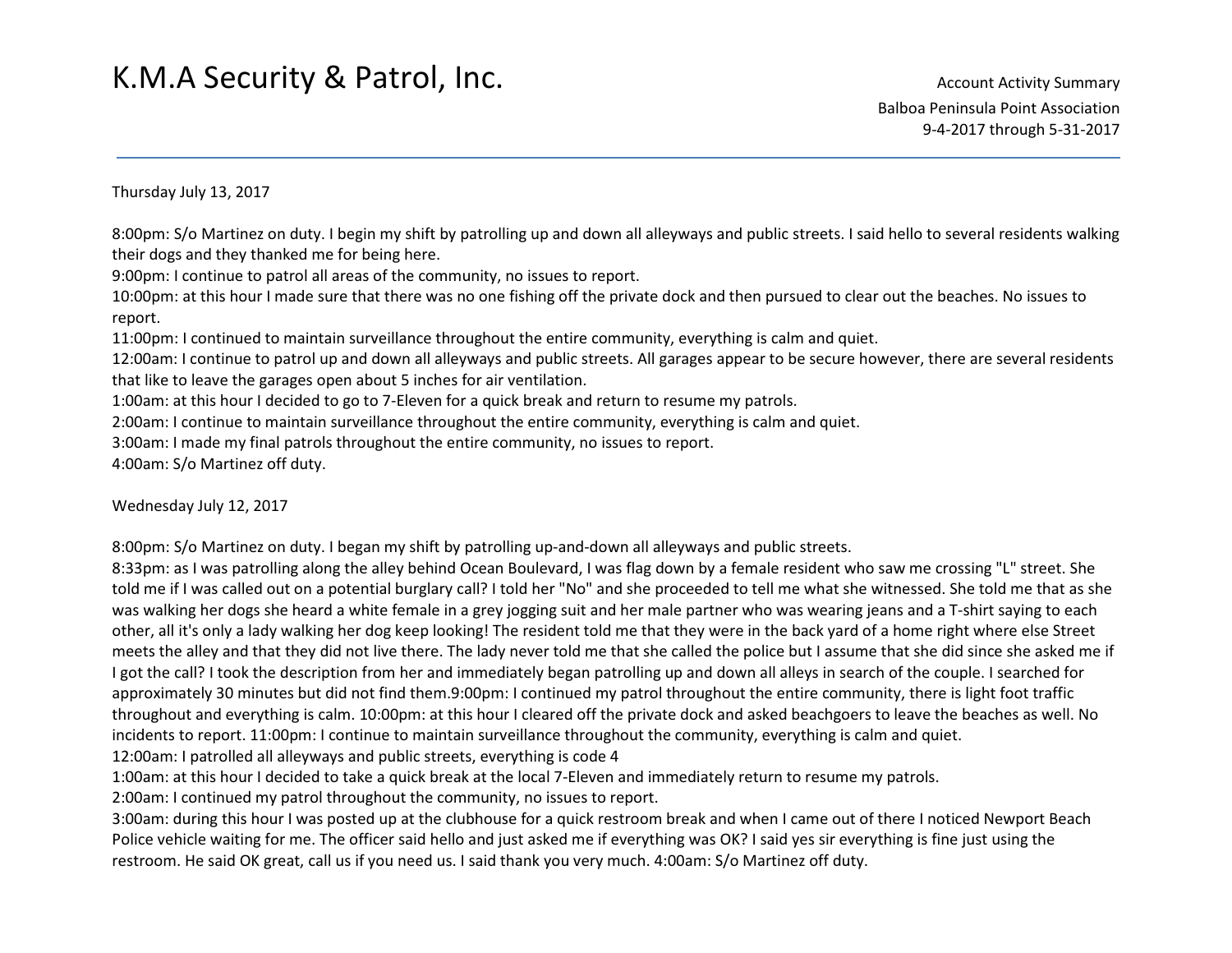Account Activity Summary Balboa Peninsula Point Association 9-4-2017 through 5-31-2017

Tuesday July 11, 2017

#### S/o Martinez on duty.

8:00pm: I begin my shift by patrolling up-and-down all alleyways and public streets. There is light foot traffic throughout and everything is calm. 9:00pm: I continued to patrol all areas of the community, and found approximately 4 garage doors wide-open and will revisit after 10 PM to see if they are closed. Note\* for several weeks now I have been noticing many vehicles parked along alley ways throughout the community and have also noticed the "no parking in alley" signs. Is this something that we should be enforcing? Please advise.

10:00pm: at this hour I cleared off the private dock of fishermen and proceeded to clear out the beaches near the jetty.

10:15pm As I began walking toward the beach from the cul-de-sac I noticed two white TV station vans with the channel 2 logo parked on the sand just beyond the grassy area of the park. As I approached one of the vans I asked one of the cameraman how long they planned on being here and he said they were leaving right now. However, the other van camera man and woman wanted to walk down to the beach to go report on the large waves. I advise them just as I was advising the rest of the public that the beaches were now closed and that they needed to vacate the area. The cameraman took issue with me and I advised him that it was a city ordinance regardless of who he was and asked him if he had a special city permit? He told me no and asked if I could confirm what I was saying to him with the police department. I called Newport Beach Police department and had them on speaker phone so that the cameraman from channel 2 could hear me speak with the dispatch. The dispatch officer advised both of us that as of 10 PM beaches are fully closed and No One including the media is allowed to be down at the beach. The cameraman asked me if they could just do a quick segment from their current location which was at the end of the park where the sand begins and I told him "yes" . They were done by 10:30 PM and proceeded to leave the area.

11:00pm: I continue to monitor the jetty and turned away the folks that wanted to go down to the beach to look at the waves.

11:40pm: I proceeded to inspect the private dock and found two Asian men in their 50s fishing off the dock. I advise them that it was closed since 10 PM and that they needed to vacate the dock immediately. They both picked up their tackle boxes and fishing poles and left the area. 11:47pm: I proceeded to patrol up-and-down alleyways and out of all the open garages that I had noticed earlier during my shift, I found one left wide open at 1541 Ocean Blvd. (See pic) I attempted to make contact with homeowner but was unsuccessful and no one answered the door. 12:00am: I continued to monitor all areas of the community, no problems to report.

12:25am: Note\* For the past several nights I have been noticing a large cluster of trash and debris in the alley up against a fence directly behind address; 2060 Ocean Blvd. (See pic).

1:00am: I continue to maintain surveillance throughout the entire community, no issues to report.

2:00am: I patrolled up and down our alley is and public streets. At this hour I found everything to be calm and quiet.

2:20am: at this hour I drove down the local 7-Eleven for a quick snack and immediately returned to resume my patrols.

3:00am: I continue to patrol all areas with in the community, everything continues to stay calm and quiet. No problems to report. No calls this evening.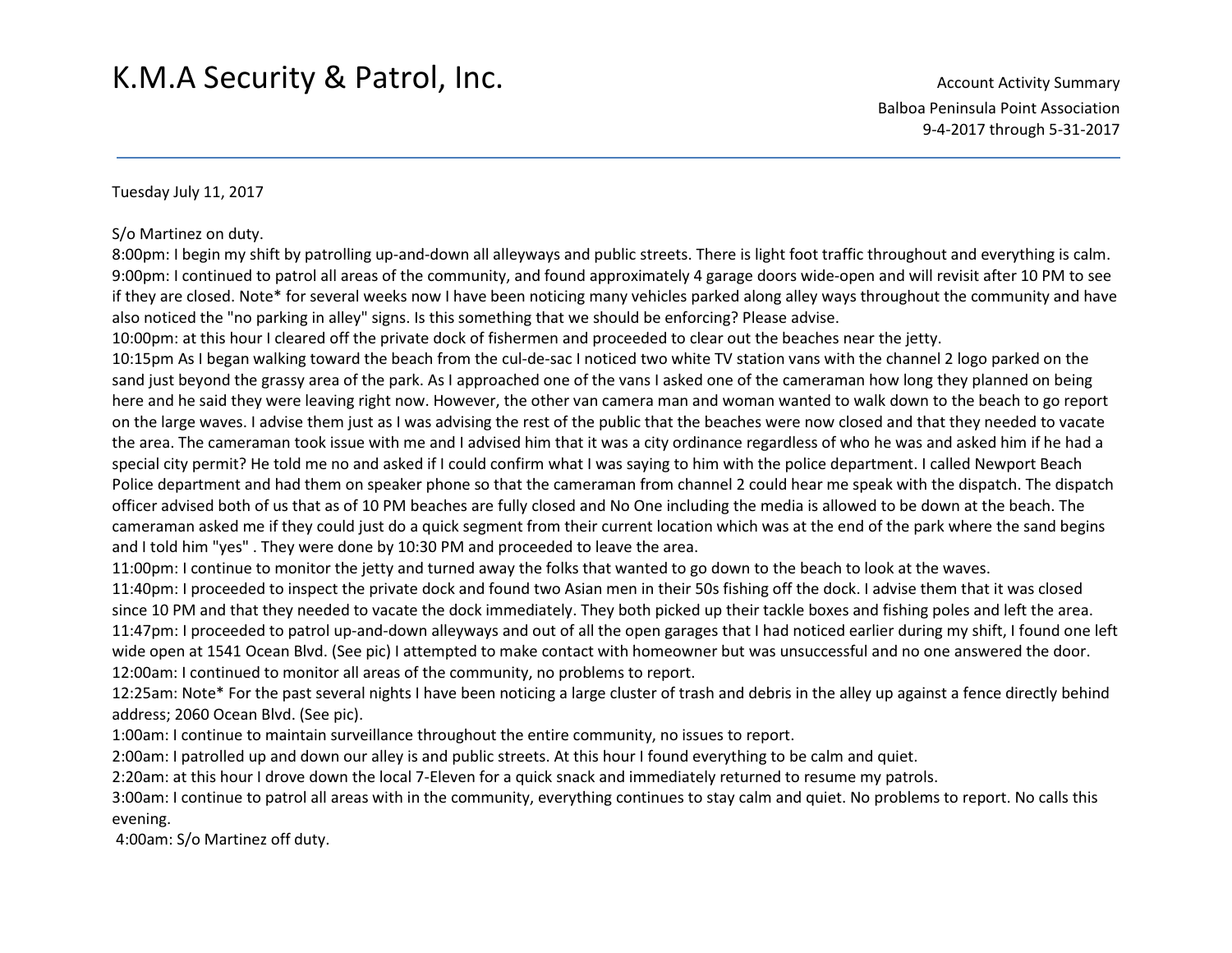#### Monday July 10, 2017

8:00pm: S/o Martinez on duty. I began my shift by patrolling up-and-down all alleyways and public streets. Said hello to several residents walking dogs in the area, no issues to report. 9:00pm: I continued my patrols throughout the community, no problems to report.

10:00pm: at this hour I cleared off the fishing dock and cleared out the beaches. There was light foot traffic and no problems to report.

11:00pm: I stood post at the wedge and make sure all beach goers were aware of the beach hours.

12:00am: I continued my patrols throughout the entire community, everything is calm and quiet.

1:00am: at the shower I took a short break down to the local 7-Eleven and returned to resume my patrols.

2:00am: I checked all alleyways and public streets. Fishing dock is clear and no one heading to the beaches.

3:00am: I continue to maintain surveillance throughout the entire community, everything is calm and quiet and there are no problems to report. 4:00am: S/o Cruz off duty.

#### Sunday July 9, 2017

8:00pm: S/o Martinez on duty. I begin my shift by patrolling up-and-down all alleyways and streets. All is calm and quiet.

9:00pm: I continue to patrol up-and-down public streets and alleyways. No issues to report.

10:00pm: at this hour I stopped at the private dock and make sure nobody was fishing and then went over to post up in front of the wedge where I walked over to the beach and make sure nobody was there after 10 PM.

11:00pm: I continued to maintain surveillance, no problems to report.

12:00am: that resume to my patrols up and down on anyways and public streets. No problems to report.

1:00am: at this hour I took a short break at the local 7-Eleven and immediately returned to resume my patrols.

2:00am: I continued my patrol's around the entire community, everything is calm and quiet.

3:00am: during this hour I made my final patrol around the entire community, everything was calm and quiet this evening, no calls, no suspicious activity to report.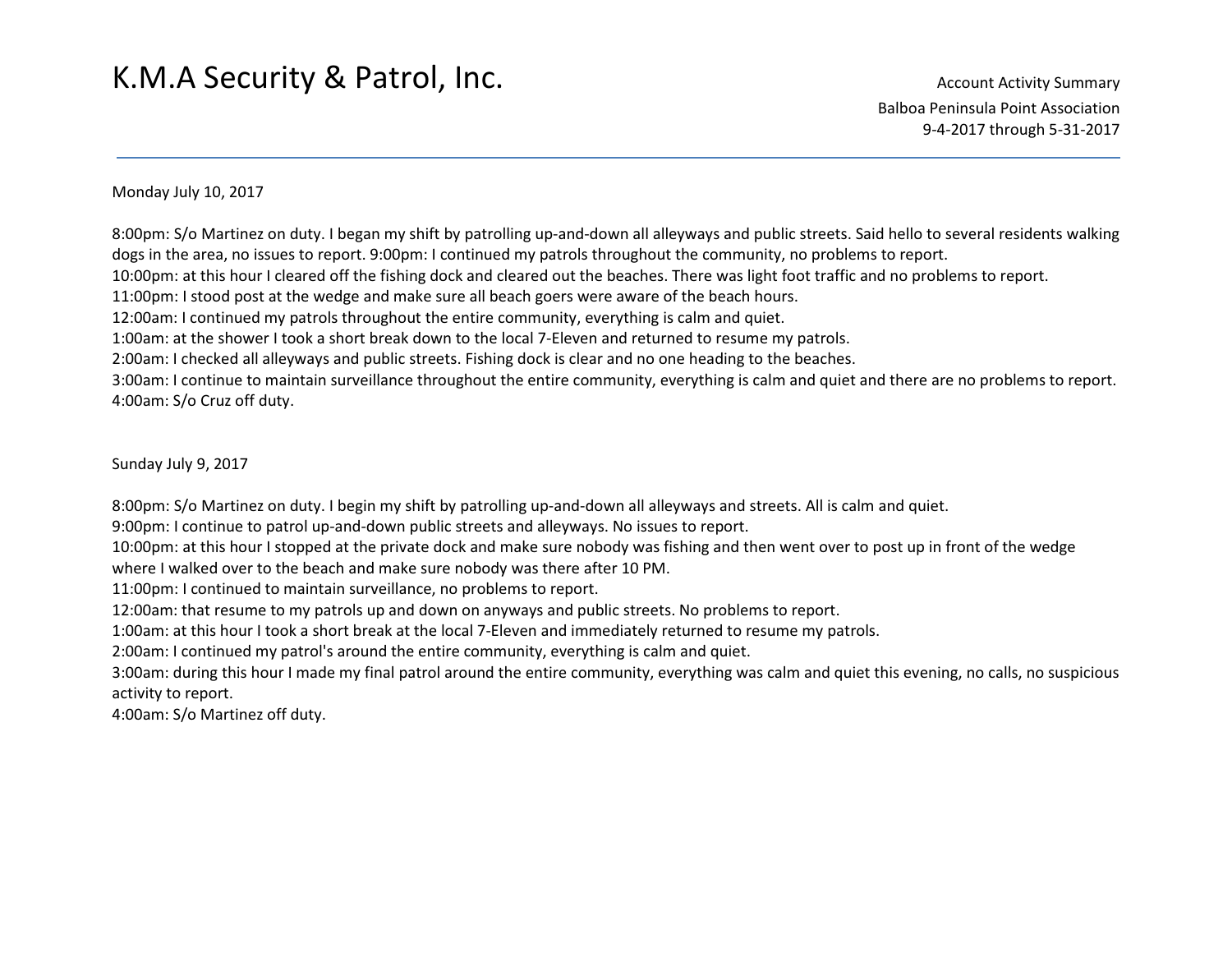Saturday 7/8/2017

8:00pm S/O DAVID RIVAS on duty. I started my shift by patrolling all throughout the property. All appeared under normal status.

9:00pm Conducted random patrols throughout the streets and roadways. No problems.

10:00pm Continued foot and vehicle patrols. Nothing unusual to report.

11:00pm Kept Surveillance while posted at the "West Jetty View Park" Found people at (beach and park) area. I asked them to leave, as they complied.

12:00am Stayed posted at the park. Many people still coming to the "West Jetty View Park".

1:00am Maintained surveillance while posted throughout all sections. No problems.

 2:00am Patrolled the property. I still have many visitors coming to the "beach and the park", I continue to stop them, and ask them to leave. 3:00am Made my last round of patrols through streets and roadways. All quite with no further activity to report. End of shift at 4:00am. S/O DAVID RIVAS off duty at this time.

Friday July 7, 2017

8:00pm S/O DAVID RIVAS on duty. I started my shift by patrolling throughout the entire "Balboa Peninsula". All appeared under normal activity. 9:00pm Conducted random patrols throughout the streets and roadways. All secure. 10:00pm Continued foot and vehicle patrols. Nothing unusual to report. 11:00pm Kept Surveillance while posted at the "West Jetty View Park" Found people at (beach and park) area. I asked them to leave, as they complied.

12:00am Stayed posted at the "West Jetty View Park" while I advise everyone coming to the area. Most complied, some just went for a walk and came right back. No problems.

1:00am Maintained surveillance while posted throughout all sections. I continue to have visitors coming to the park, as I explained the (park and beach) are closed. 2:00am Patrolled the property. I still have many visitors coming to the "beach and the park", I continue to stop them, and ask them to leave. 3:00am Made my last round of patrols through streets and roadways. All quite with no further activity to report. 4:00am. S/O DAVID RIVAS off duty at this time.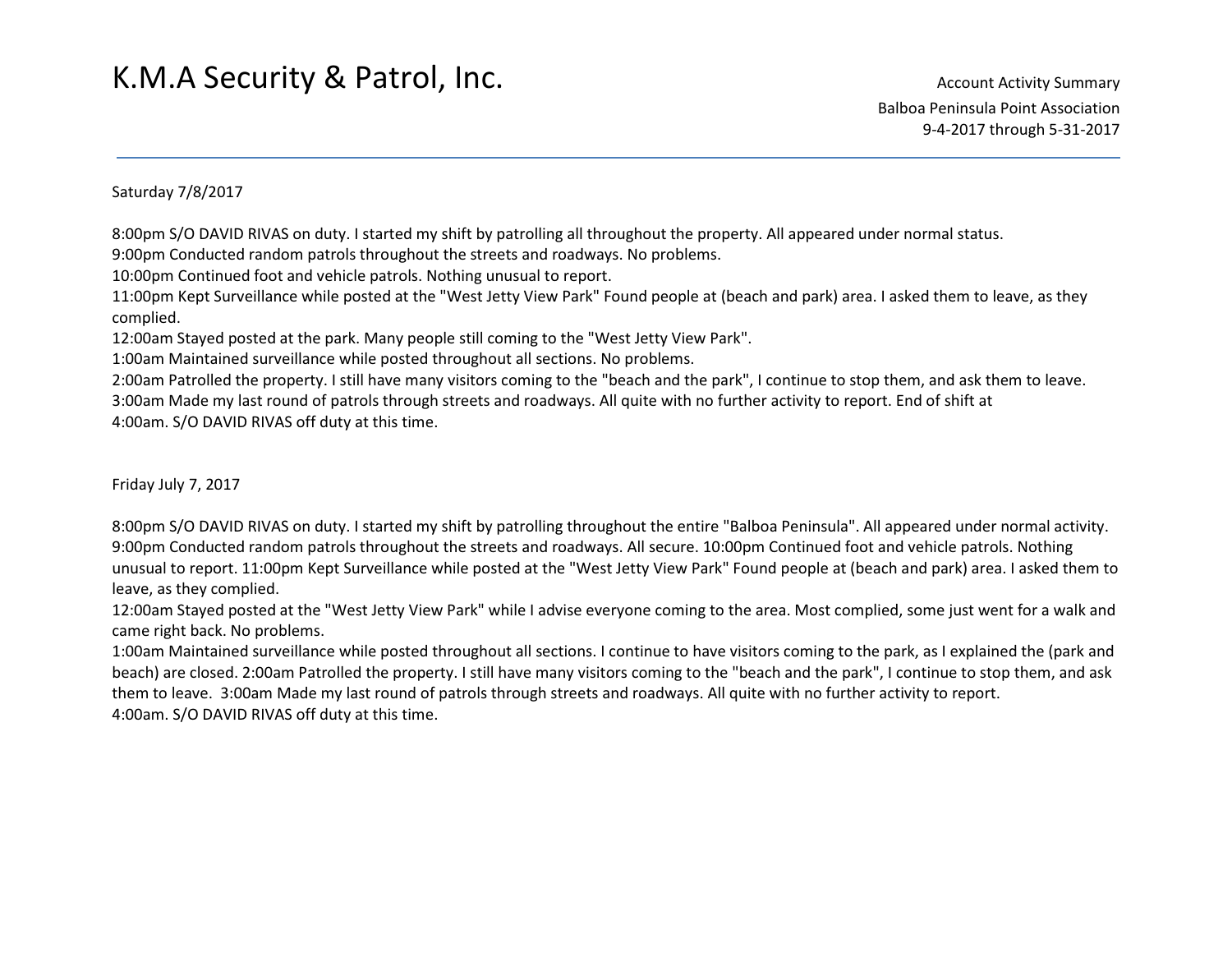#### Thursday July 6, 2017

8:00pm S/O DAVID RIVAS on duty. I started my shift by patrolling all throughout the property. All appeared under normal status.

9:00pm Conducted random patrols throughout the streets and roadways. No problems.

10:00pm Continued foot and vehicle patrols. Nothing unusual to report. 11:00pm Kept Surveillance while posted at the "West Jetty View Park" Found people at (beach and park) area. I asked them to leave, as they complied.

12:00am Stayed posted at the park. Many people still coming to the "West Jetty View Park".

1:00am Maintained surveillance while posted throughout all sections. I continue to have visitors coming to the park, as I explained the (park and beach) are closed. 2:00am Patrolled the property. I still have many visitors coming to the "beach and the park", I continue to stop them, and ask them to leave. 3:00am Made my last round of patrols through streets and roadways. All quite with no further activity to report. End of shift at 4:00am. S/O DAVID RIVAS off duty at this time.

#### Wednesday 7/5/2017

8:00pm: S/o Martinez on duty. I began my shift by patrolling up-and-down all alleyways and streets. All is calm and quiet.

9:00pm: I continued to patrol all areas of the community, no issues to report.

9:55pm: at this hour I noticed three Newport Beach Police vehicles parked on the corner of Ocean Boulevard and Channel Road. There was no immediate threat going on but police officers were just station there talking.

10:00pm: at this hour I made sure nobody was fishing off the private dock and proceeded to clear out the beaches.

I found three people smoking marijuana on the lifeguard station directly in front of the wedge and advise them to leave immediately. They all left without incident. I walked back to my vehicle and went to speak to the officers to make sure everything was OK. They advised me that there was nothing to be concerned about and they appreciate me clearing out the beaches.

11:00pm: At this hour I continued to keep the park and beach is clear of visitors & noticed that the police officers were still parked on the corner. 11:10pm: at this hour the police officers finally left the area without incident.

12:00am: I continue to patrol up-and-down all alleys and streets, everything is calm and quiet.

1:00am: I continue to maintain surveillance throughout the community, no issues to report.

2:00am: at this hour I drove over to the local 7-Eleven for a quick coffee break and immediately returned to resume my patrols.

3:00am: I continue to patrol all areas of the community, no problems to report.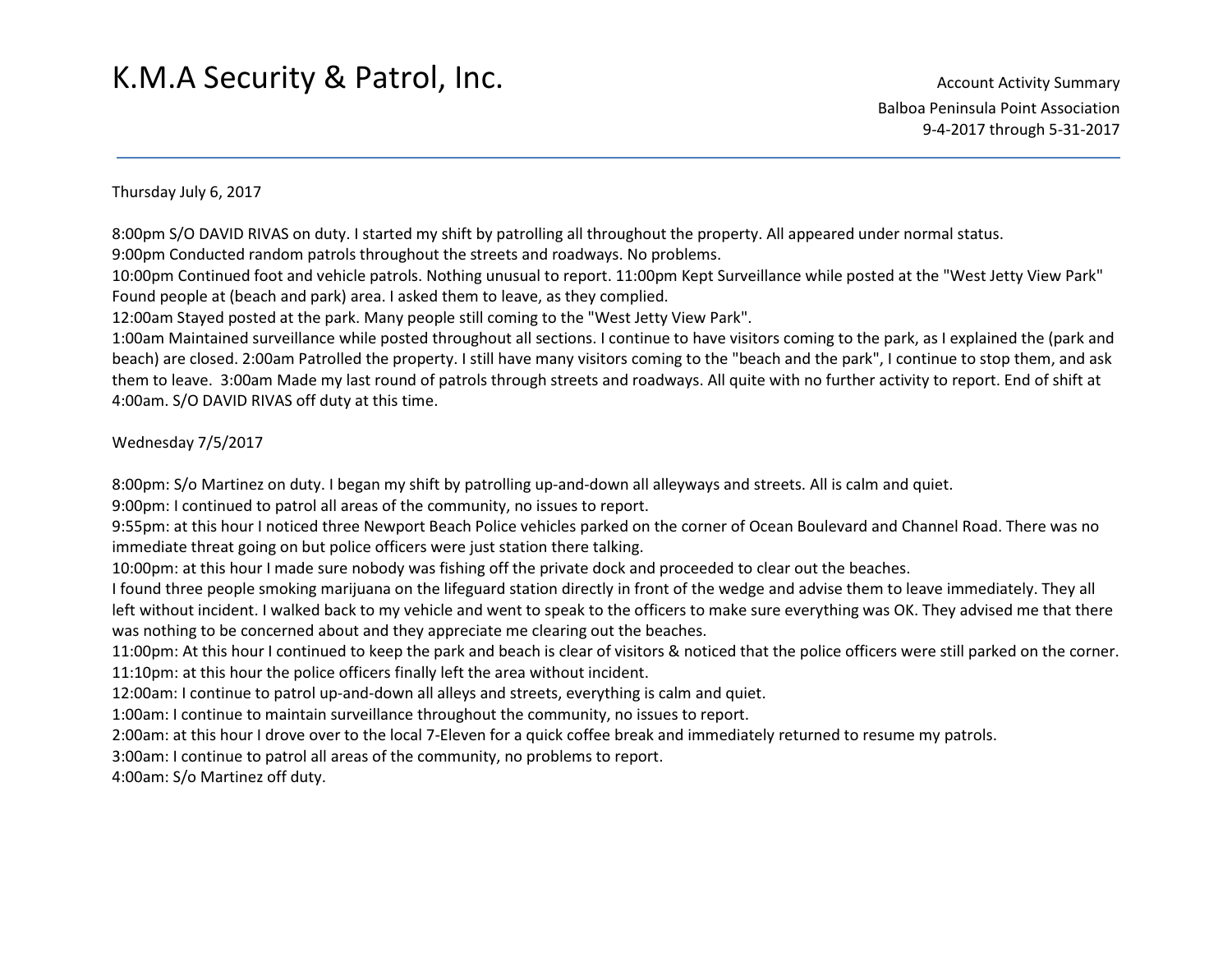Account Activity Summary Balboa Peninsula Point Association 9-4-2017 through 5-31-2017

#### Tuesday 7/4/2017

8:00pm: S/o Martinez on duty. I began my shift by patrolling up-and-down all alleyways and public streets. Due to the holiday I noticed that there is absolutely no parking throughout the streets at all. There is also a large party going on in one of the homes that is facing the bay area and is approximately 100 yards north east of the tennis courts.

9:00pm: I continue to patrol all areas of the community, no issues to report.

9:20pm: lots of city fireworks going off throughout the area but everything is in order.

10:00pm: at this hour I cleared off the fishing dock and post it up at the wedge and watched as people left the beaches and said hello to me. 10:15pm: in the alley behind Ocean Boulevard there was a vehicle with its lights on and motor running. The female driver told me that she accidentally locked her keys in the car with it running and had a friend call AAA. It was blocking the alleyway but vehicles could still get around her. 11:00pm: I continue to post up at the wedge and advise people that the beach was closed and that the park was now closed as well. Everybody obeyed and turned around without incident.

12:00am: I continued to patrol up-and-down all alleyways and public streets. All is calm and quiet.

1:00am: I continue to maintain surveillance wrote the community, everything is code 4

2:00am: at this hour I drove down to the local 7-Eleven to get a quick drink and snack. Immediately returned and resume to my patrols.

3:00am: I continue to patrol all alleys and streets. No calls this evening and no problems to report. 4:00am: S/o Martinez off duty.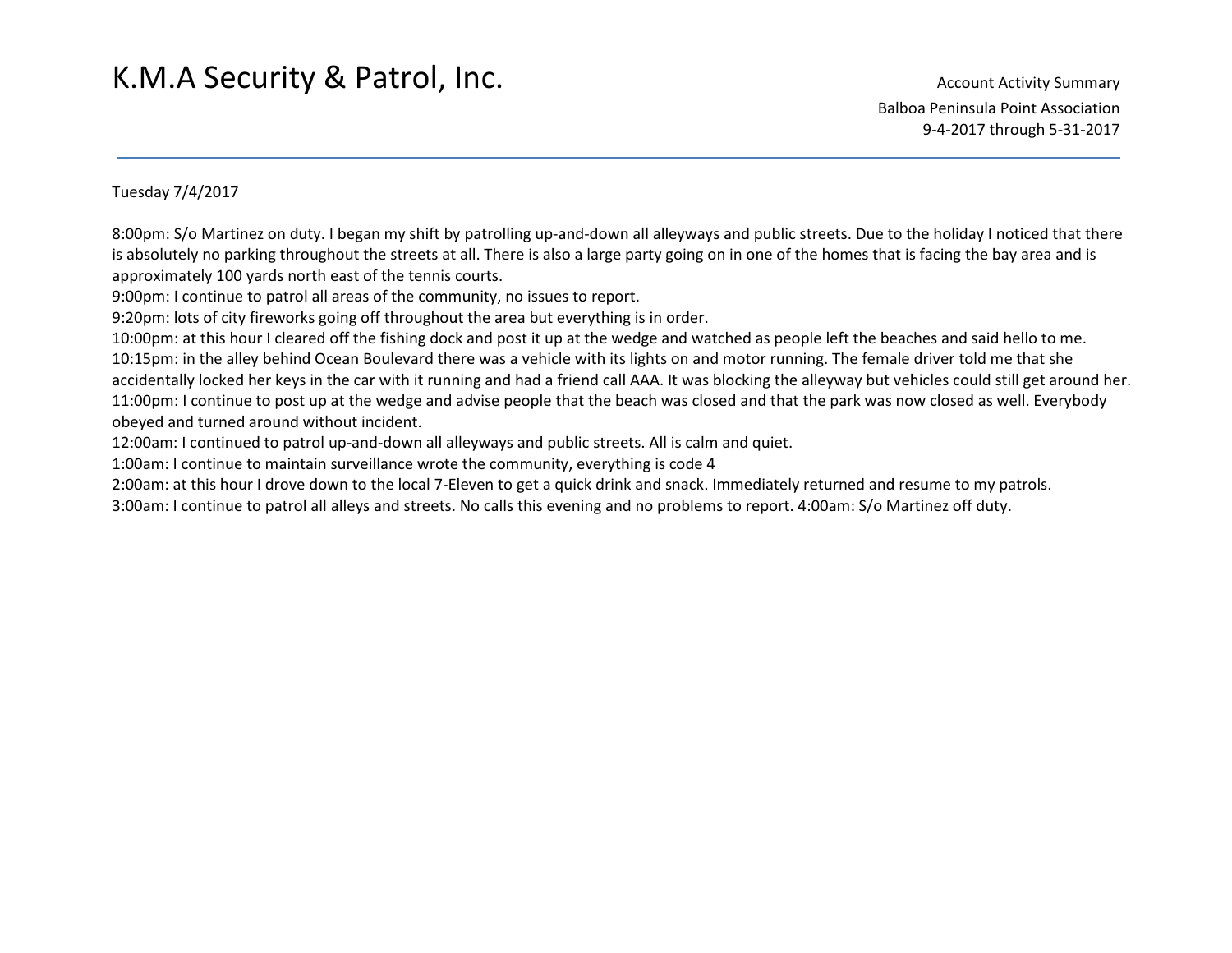Monday 7/3/2017

8:00pm: S/o Martinez on duty. I begin my shift by patrolling up and down all alleyways and public streets. No issues to report at this hour.

9:00pm: I continue to patrol all areas of the community, spoke to several residents were saying to me for my presence.

10:00pm: at this hour I cleared off the private dock have any fisherman and cleared out the beaches near the wedge.

No problems reported.

11:00pm: at this our I continue to advise folks that the beaches were closed.

12:00am: Resume to my patrols throughout the community, up-and-down alleys and public streets. I also inspected the clubhouse and tennis courts, all is secure and quiet.

 1:00am: at this hour I drove down to the local 7-Eleven to get some coffee and immediately came back to resume my patrols. No issues to report. 2:00am: I continue to maintain surveillance throughout the community, no problems to report.

3:00am: during this hour, I made my final patrol's throughout the entire Community. All is calm and quiet. No issues to report. 4:00am: S/o Martinez off duty.

#### Sunday 7/2/2017

8pm officer Holloway on duty.

Very busy night, immediately stopped by local ( name ungiven) stated that an individual had stolen something from his place and tried to assault him. Was asked to follow until police arrived. Police showed up 10 minutes later.

9pm. Patrolling perimeter, paying close attention to park and beach.

10pm. Continue patrol, ask people to leave pier.

1030pm. Posted up at park.

11pm. Still posted at park. Informing people that park is closed.

Answered call about loud people in alley off of channel street. They went inside without incident. Police weren't called.

12am. Continued patrol, area has calmed down considerably. Code 4

1am. Still quiet. All clear. 2am. Code 4. Keeping late people from beach. am. Code 4 4am. Holloway off duty.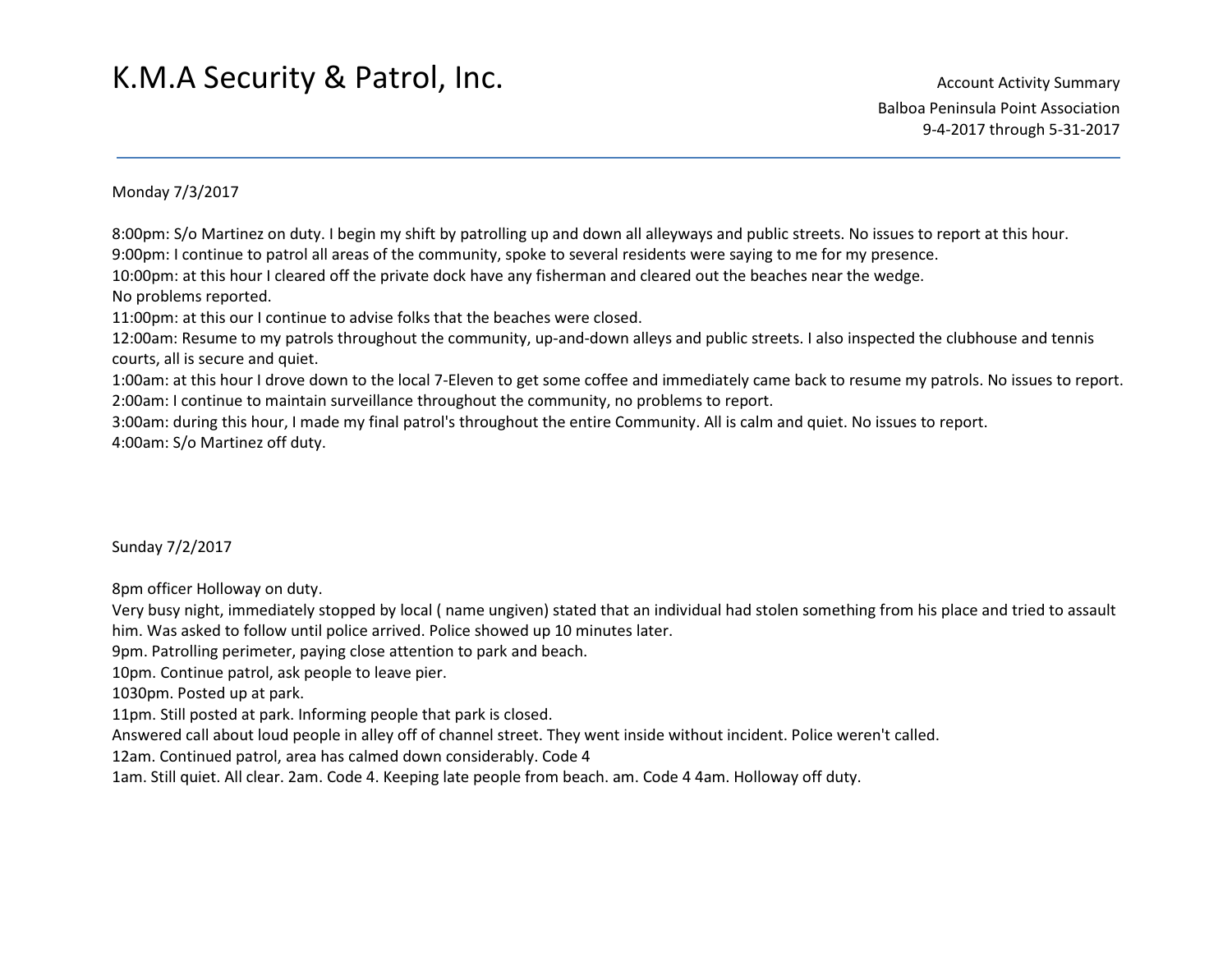#### Saturday 7/1/2017

8:00pm S/O DAVID RIVAS on duty. I started my shift by patrolling all throughout the property. All appeared under normal status. 9:00pm Conducted random patrols throughout the streets and roadways. No problems.

10:00pm Continued foot and vehicle patrols. All secured.

11:00pm Kept Surveillance while posted at the "West Jetty View Park" Found people at both places (beach and park) I asked them to leave. At approximately 11:40pm 2 male individuals from (yesterday's incident) possible name: "Mark Baily" arrived to the (West Jetty View Park) with "2 Doberman dogs" (brown and black) I got off the patrol vehicle to advise them how the park is closed, as they ignored me, moments later they unleashed the Doberman dogs. I immediately ran back to my car and called dispatch (Alex Martinez) I observed the dogs poop and owners "failed" to pick up. This individuals continue to "ignore the rules" but now are "instigating and threatening" I highly advise to get (Animal control) involved, before someone gets seriously hurt.

12:00am Kept Surveillance while posted throughout different locations, and patrolled the streets. Code 4. 1:00am Maintained surveillance while posted throughout all sections. I continue to have visitors "coming to the park". Escorted them off the property.

2:00am Patrolled the property. I still have many visitors coming to the "beach" and the park, I continue to stop them, and ask them to leave. 3:00am Made my last round of patrols through streets and roadways. All quite with no further activity to report. End of shift at 4:00am. S/O DAVID RIVAS off duty at this time.

#### Friday 6/30/2017

8:00pm S/O DAVID RIVAS on duty. I started my shift by patrolling all throughout the property. All appeared under normal status. 9:00pm Conducted random patrols throughout the streets and roadways. No problems.

10:00pm Continued foot and vehicle patrols. All secured.

11:00pm Kept Surveillance while posted at the "West Jetty View Park" Found people at both places (beach and park) I asked them to leave. Called "New Port P. D." on a group of 4 male individuals who approached me in a very aggressive manner. 2 of them had (alcoholic beverages) and continued to threaten me while using profanity. The individuals said they live near by, and are part of the "Home owners association" (Mark Baily) Among them. I asked them to stop harassing me, but failed to stop. I then called "Alex Martinez" to inform on the incident. When P.D. arrived they spoke with the individuals and left the area. I resumed guard duty and patrol. (Video on file)

12:00am Stayed posted at the park. Many people still coming to the "West Jetty View Park"

1:00am Maintained surveillance while posted throughout all sections. I continue to have visitors "coming to the park". Escorted them off the property. 2:00am Patrolled the property. I still have many visitors coming to the "beach" and the park, I continue to stop them, and ask them to leave. 3:00am Made my last round of patrols through streets and roadways. All quite with no further activity to report. End of shift at 4:00am. S/O DAVID RIVAS off duty at this time.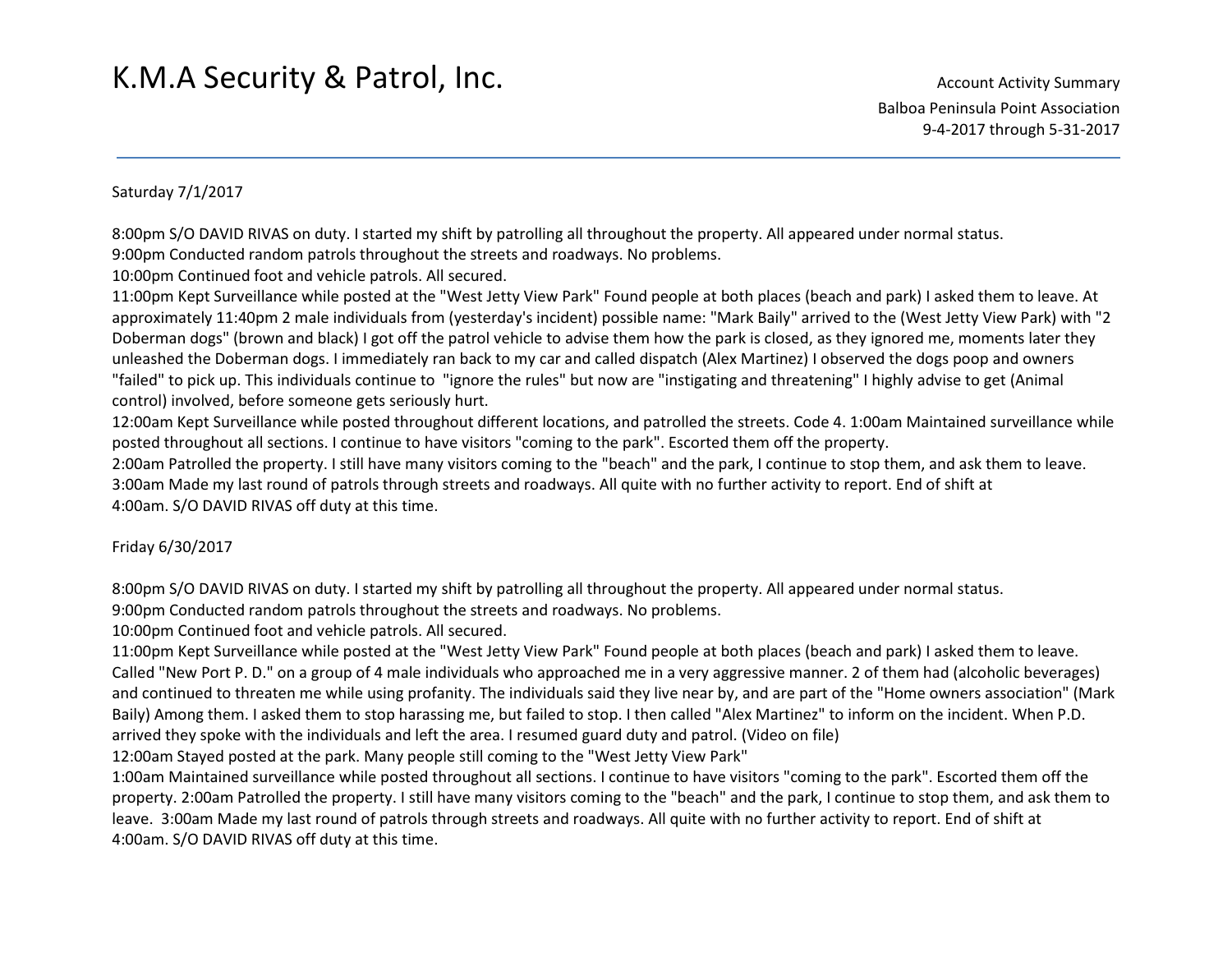Account Activity Summary Balboa Peninsula Point Association 9-4-2017 through 5-31-2017

#### Thursday 6/29/2017

8pm. Officer Holloway on duty. Patrolled park and pier. 9pm. Patrolled perimeter and alleyways, all clear. 10pm. Nothing to report. All clear. Asked those fishing to leave pier. 11pm. Removed stragglers from pier, informed others that park is now closed. Posted up for a few. 12am. Patrolled beaches, all clear. 1am. All quiet. Nothing to report. 2am. All clear. 3am. Quiet night. All clear. 4am. Holloway off duty.

Wednesday 6/28/2017

8:00pm: S/o Martinez on duty. I begin my shift by patrolling up-and-down all alleys and streets. No issues to report.

9:00pm: I continued to patrol all areas of the property, inspected garage is an alley ways.

All is secure.

10:00pm: at this hour I cleared off the private dock and make sure nobody was fishing. I then went over to the beaches and cleared out approximately 18 people. Everyone left without incident.

11:00pm: I continue to patrol or alleyways in public streets, no problems to report.

12:00am: at this hour I went over to the local 7-Eleven for a quick snack and came right back to resume my patrols.

1:00am: I continue to maintain surveillance by the jetty and up-and-down alleyways and streets. No issues to report.

2:00am: at this hour I met up with a Newport Beach police officer Who was driving down Balboa Boulevard to the jetty where I was posted. We spoke for a few minutes and exchanged pleasantries.

3:00am: I checked all alleyways once again along with public streets, parks and beaches. All is secure and quiet. 4:00am: S/o Martinez off duty.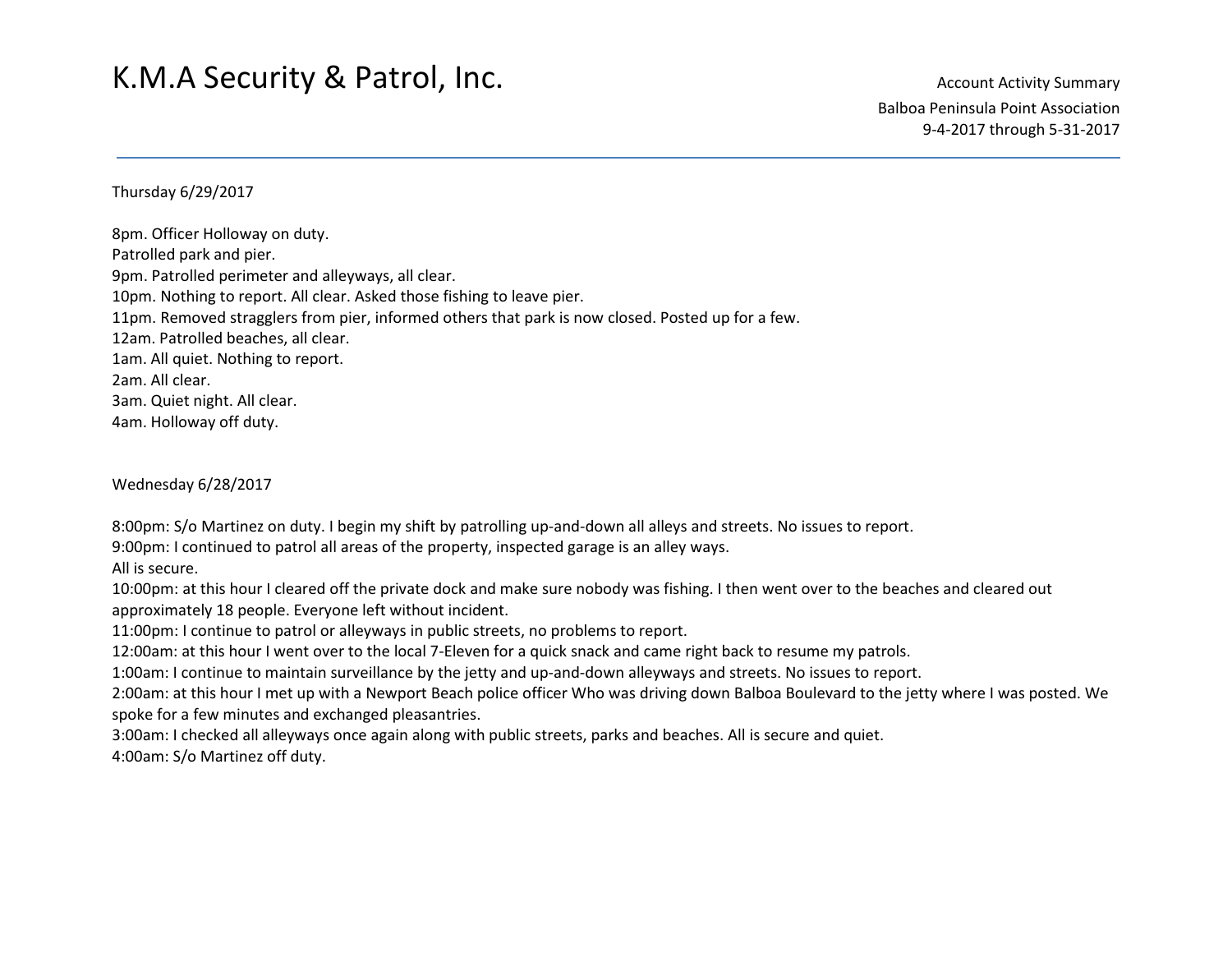#### Saturday 6/24/2017

8:00pm S/O DAVID RIVAS on duty. I started my shift by patrolling all throughout the property. All appeared under normal status. 9:00pm Conducted random patrols throughout the streets and roadways. No problems.

10:00pm Continued foot and vehicle patrols. Nothing unusual to report. 11:00pm Kept Surveillance while posted at the "West Jetty View Park" Found people at both places (beach and park) I asked them to leave. Received a complaint from a resident regarding a "DOMESTIC VIOLENCE" couple arguing on the streets. I immediately responded to the location, made contact with the couple but they failed to leave the area. I called NEW PORT POLICE DEPARTMENT. Moments later they arrived and resolved the situation. As I resumed patrol. I also made contact with MAX (Board Member) and briefed him on the incident.

12:00am Stayed posted at the park. Many people still coming to the "West Jetty View Park"

1:00am Maintained surveillance while posted throughout all sections. I continue to have visitors "coming to the park". Escorted them off the property.

2:00am Patrolled the property. I still have many visitors coming to the "beach" and the park, I continue to stop them, and ask them to leave. 3:00am Made my last round of patrols through streets and roadways. All quite with no further activity to report.

4:00am. S/O DAVID RIVAS off duty at this time.

#### Friday 6/23/2017

8:00pm S/O DAVID RIVAS on duty. I started my shift by patrolling all throughout the property. All appeared under normal status. 9:00pm Conducted random patrols throughout the streets and roadways. No problems.

10:00pm Continued foot and vehicle patrols. Nothing unusual to report. 11:00pm Kept Surveillance while posted at the "West Jetty View Park" Found people at both places (beach and park) I asked them to leave.

12:00am Stayed posted at the park. Many people still coming to the "West Jetty View Park" area, in to the beach. I asked them to leave, they complied. (A group of approximately 20 motorcycles arrived to the park) I didn't let them in, so they only took pictures on the street and after that, they left.

1:00am Maintained surveillance while posted throughout all sections. I continue to have visitors "coming to the park". Escorted them off the property.

2:00am Patrolled the property. I still have many visitors coming to the "beach" and the park, I continue to stop them, and ask them to leave. 3:00am Made my last round of patrols through streets and roadways. All quite with no further activity to report. End of shift at 4:00am. S/O DAVID RIVAS off duty at this time.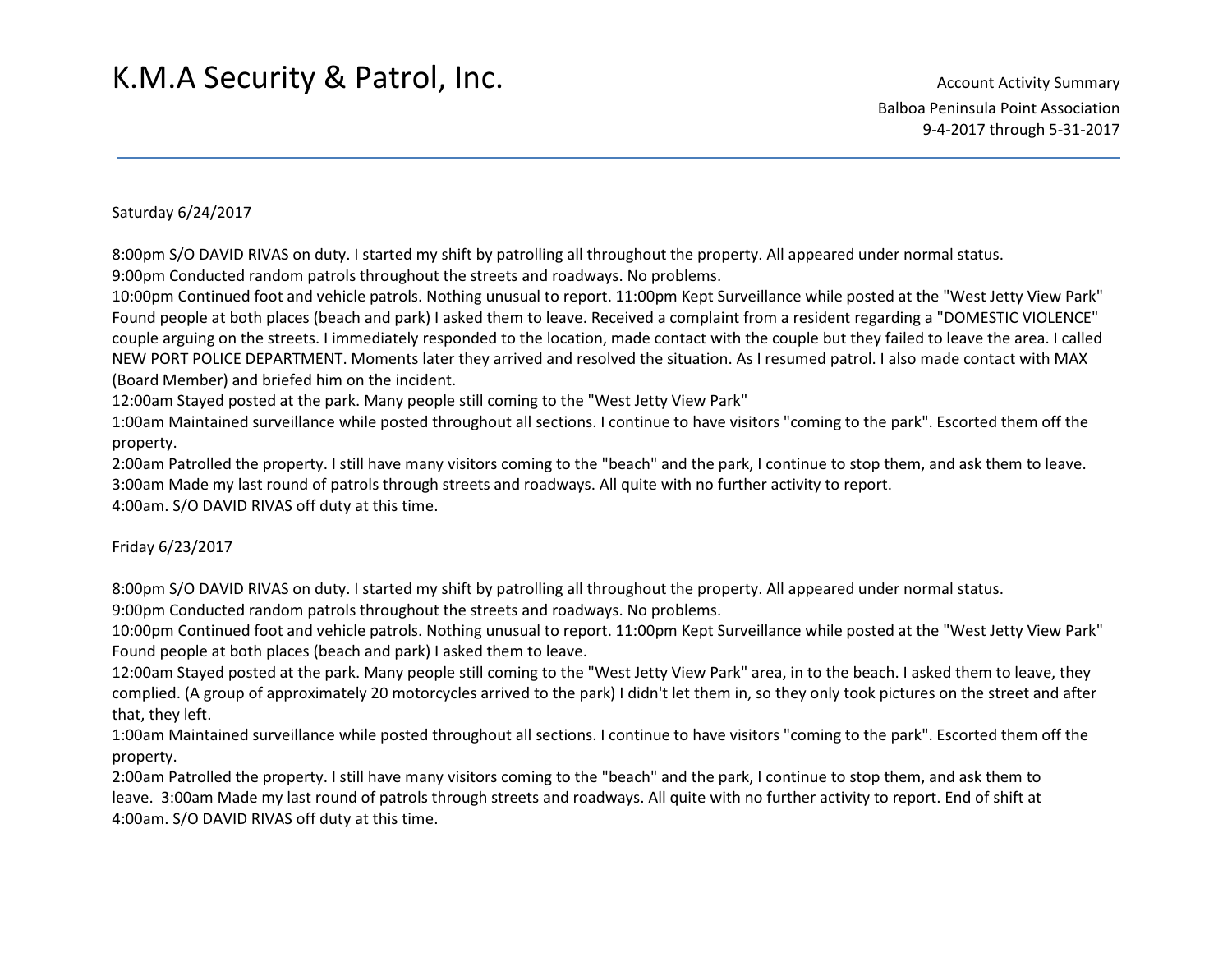Thursday June 22, 2017

8pm. Officer Holloway on duty. Patrolled perimeter, park , and pier all clear. 9pm. Patrolled alleyways, all clear. 9:30pm. Spoke again with Matt, he stated that no matter what time of night to knock on doors about garages being open. 10pm. All clear. Informed beachgoers and fisherman on the pier that they were closed. 11pm. All quiet on patrol. 12am. Police removed people from jetty on peninsula. 1am. Police pulled over vehicle for suspected drunk driving 2am all clear. 3am. Very quiet at this time. 4am Holloway off duty.

Wednesday June 21, 2017

8pm officer Holloway on duty.

8:20pm. Spoke with Matt from the association, he stated that he wanted us posted near the park more often and for longer periods of time. He also mentioned that there had been a couple of car thefts last week.

9pm. Patrolled perimeter and alleys. All clear.

10pm. Informed people that they had to leave the park, posted to stop others from coming in.

10:30pm. Cleared the pier of people.

11pm. While patrolling the beach i was informed by one of the homeowners about kids hanging around being loud on a regular basis, I told her that i would stop in more often.

12pm. Posted up at park keeping people out.

1am. All clear.

2am. Completely quiet.

3am. Posted in all areas, all is quiet.

4am. Holloway off duty.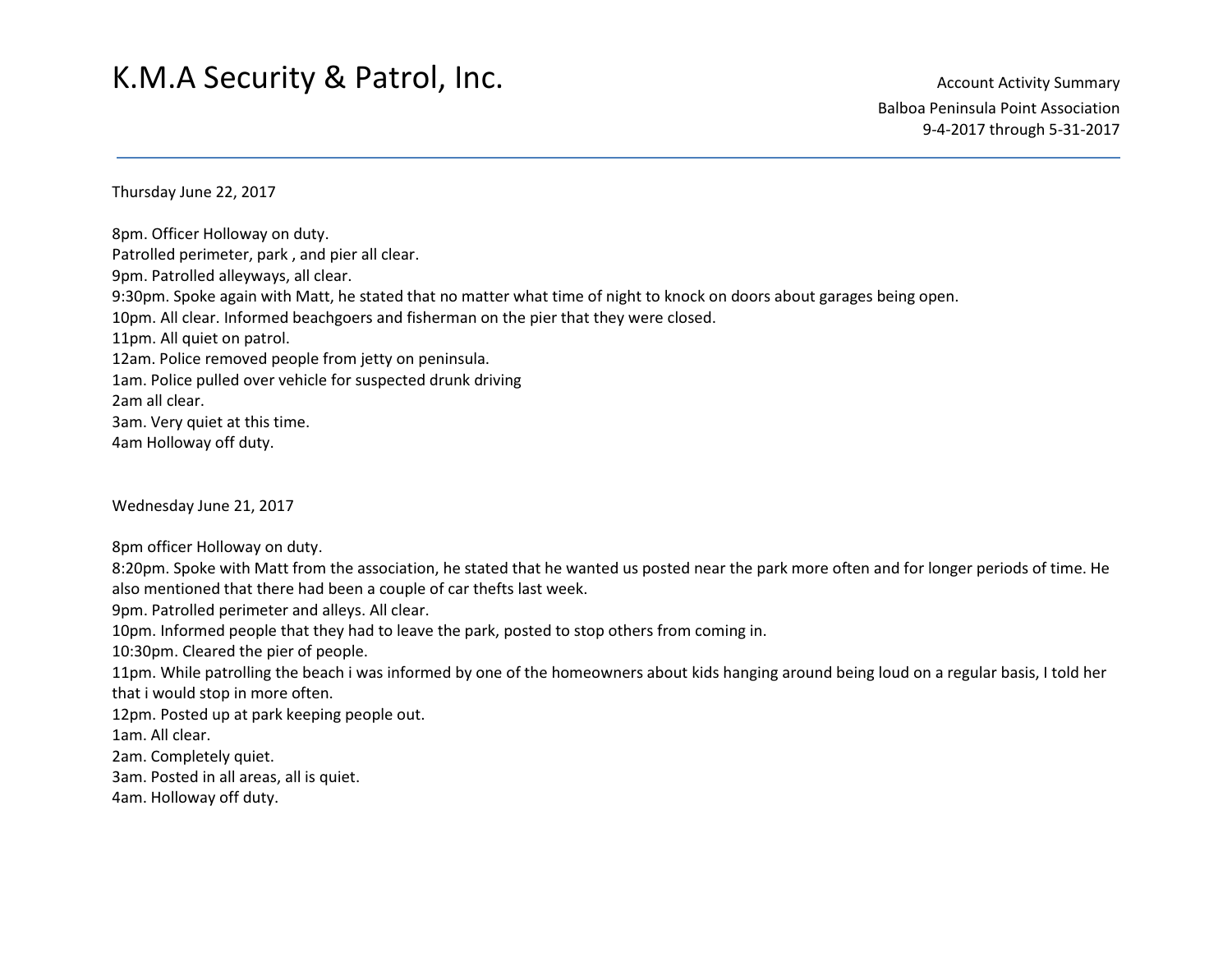Sunday, June 18, 2017

8:00pm: S/o Martinez on duty. I begin my shift by controlling all alleyways and public streets throughout the community.

9:00pm: I continue to patrol throughout the entire community, everything is calm and quiet.

10:00pm: at this hour I made sure that the private dock was clear of any fishing and cleared out approximately 25 people along the beach.

11:00pm: I continue to patrol up-and-down all alleyways and public streets. I also inspected all garages and found all to be closed at this time.

12:00am: at the shower I drove over to 711 to pick up a quick drink and bite to eat. Resumed my patrols at 12:15 AM.

1:00am: at this hour I spoke to a Newport Beach Police officer who is cruising through the Community. Everything is calm and quiet and he just wanted to let me know that he appreciates my extra set of eyes.

2:00am: I continued to maintain surveillance throughout the community, no issues to report.

3:00am: made my final patrols throughout the community, everything is secure and quiet.

4:00am: S/o Martinez off duty.

#### Saturday 6/17/2017

8:00pm S/O DAVID RIVAS on duty. I started my shift by patrolling all throughout the property. All appeared under normal status. 9:00pm Conducted random patrols throughout the streets and roadways. No problems.

10:00pm Continued foot and vehicle patrols. Nothing unusual to report. 11:00pm Kept Surveillance while posted at the "West Jetty View Park" Found people at both places (beach and park) I asked them to leave.

12:00am Stayed posted at the park. Many people still coming to the "West Jetty View Park" area, in to the beach. I asked them to leave, they complied. 1:00am Maintained surveillance while posted throughout all sections. I continue to have visitors "coming to the park". Escorted them off the property.

2:00am Patrolled the property. I still have many visitors coming to the "beach" and the park, I continue to stop them, and ask them to leave. 3:00am Made my last round of patrols through streets and roadways. All quite with no further activity to report. End of shift at 4:00am. S/O DAVID RIVAS off duty at this time.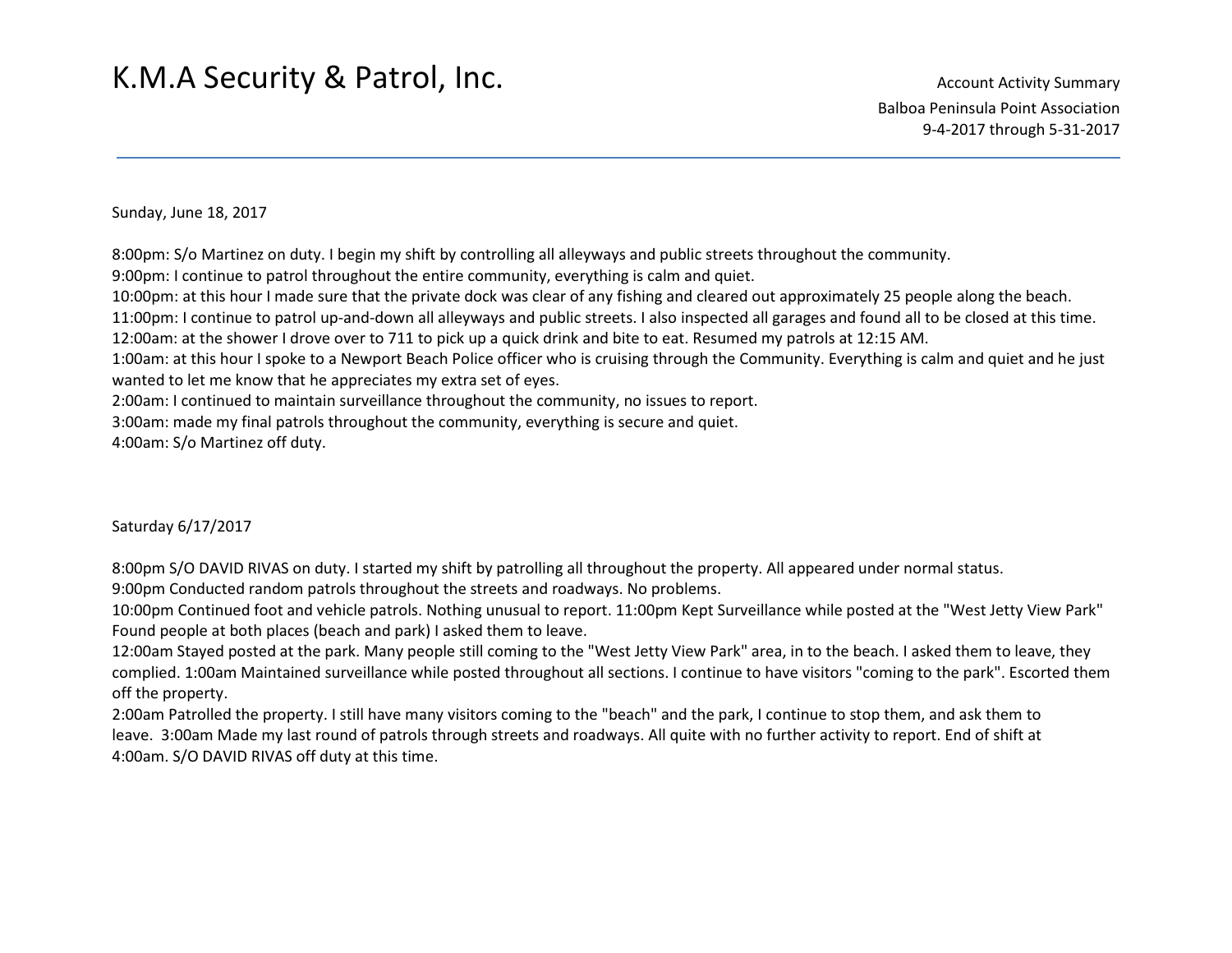#### Friday 6/16/2017

8:00pm S/O DAVID RIVAS on duty. I started my shift by patrolling all throughout the property. All appeared under normal status. 9:00pm Conducted random patrols throughout the streets and roadways. No problems.

10:00pm Continued foot and vehicle patrols. Nothing unusual to report. 11:00pm Kept Surveillance while posted at the "West Jetty View Park" Found people at both places (beach and park) I asked them to leave.

12:00am Stayed posted at the park. Many people still coming to the "West Jetty View Park" area, in to the beach. I asked them to leave, as they complied. 1:00am Maintained surveillance while posted in all sections. I continue to have visitors "coming to the park". I escort them off the property.

 2:00am Patrolled the property. I still have many visitors coming to the "beach" through the park, I continue to stop them, and ask them to leave. Noticed the fire department was attending a call in the area.

3:00am Made my last round of patrols through streets and roadways. All quite with no further activity to report. End of shift at 4:00am. S/O DAVID RIVAS off duty at this time.

#### Thursday June 15, 2017

8:00pm: S/o Martinez on duty. I begin my shift by patrolling all alleyways and streets throughout the community.

9:00pm: I continued my patrols throughout the area, no issues to report.

10:00pm: at the hour I advised two men who are fishing on the private dock to please vacate the area due to closing hours. They both said OK give us a few minutes. I then went over to the beaches and asked approximately 15 people to clear out.

11:00pm: I continue to maintain surveillance throughout the community, no problems to report.

12:00am: at this hour I took a 15 minute break to go to the local 7-Eleven and purchase some coffee. Return to resume my patrols.

1:00am: I inspected all garages throughout the alleys and found all to be secure.

2:00am: I continue to maintain surveillance throughout the community, noticed one Newport Beach Police unit drive through to the jetty turned around and left.

3:00am: during this hour, I've made my final patrols throughout the entire community, everything was calm and quiet this evening.

4:00am: S/o Martinez off duty.3:00am: continued patrol the entire community, everything is calm and quiet. No problems to report. 4:00am: S/o Martinez off duty.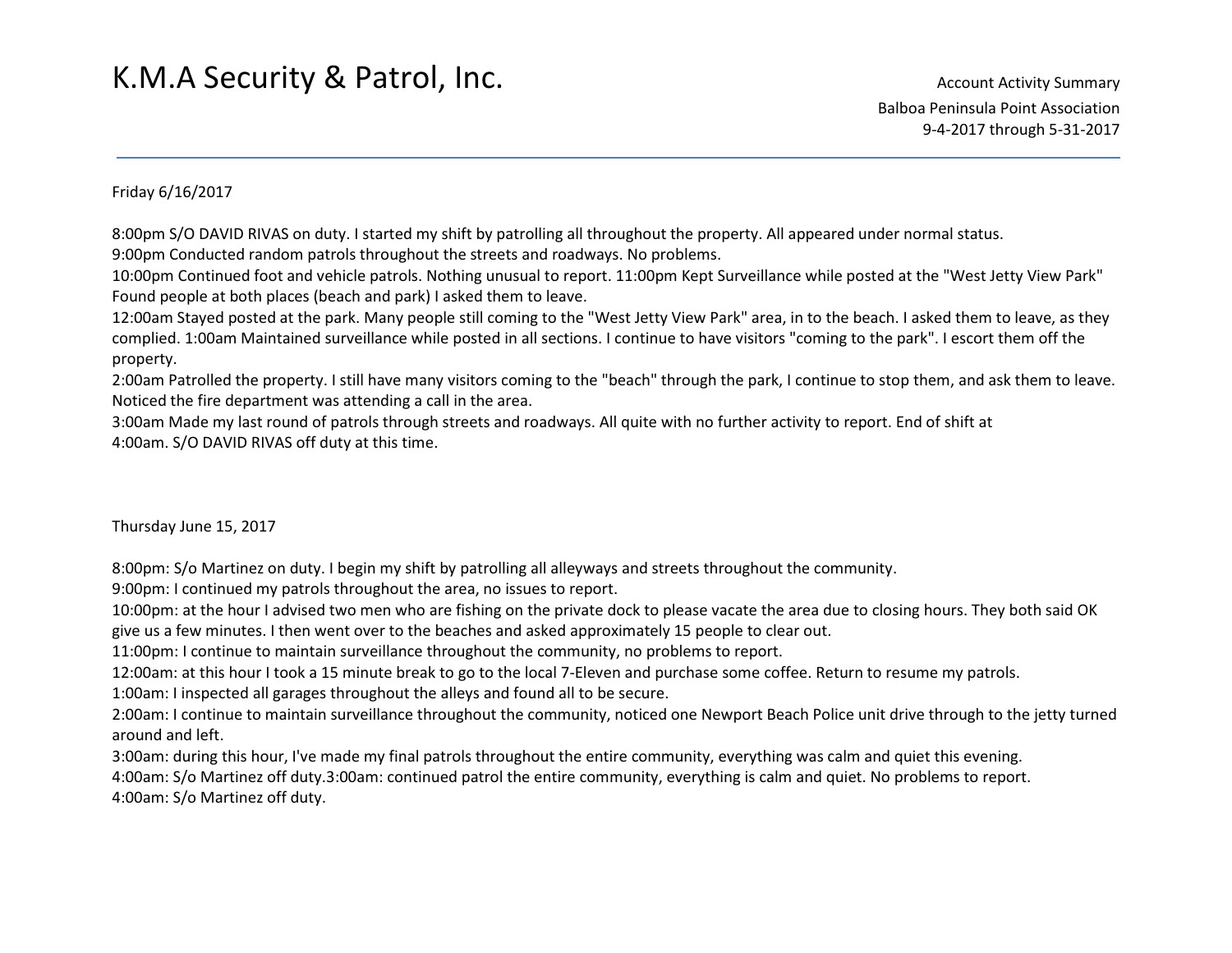Wednesday June 14, 2017

8:00pm: S/o Martinez on duty. I began my shift by patrolling all alleyways and public streets. No issues to report. 9:00pm: I continue to patrol all areas of the community, all is quiet. 10:00pm: at this hour I advised people fishing on the dock to please vacate, as well as beaches. 11:00pm: I continue to patrol all alleyways and public streets. I also inspected all garages and found all to be secured. 12:00am: I checked all areas of the community including the fishing dock and beaches. Everything is code 4 1:00am: I continue to maintain surveillance throughout the community, no issues to report. 2:00am: at the hour a Newport Beach Police officer said hello to me and we spoke for a few minutes. No issues to report. 3:00am: I continue to patrol all alleyways and public streets, everything continues to stay secure and quiet. 4:00am: S/o Martinez off duty

Sunday June 11, 2017

8pm. Guard Holloway on duty. Made first perimeter patrol. Still a lot of foot traffic. No issues at this time. 9pm. Made first alley patrol. All clear. 10pm. Made closing call for beach and pier. 11pm. Ensured pier was clear then beaches. 12am. Posted at beach to turn away oncomers. 1am. Patrolled perimeter all clear. 2am. All clear. Made final patrols. 3am. Continue my patrols, all is calm and quiet.

4am. Officer Holloway off duty.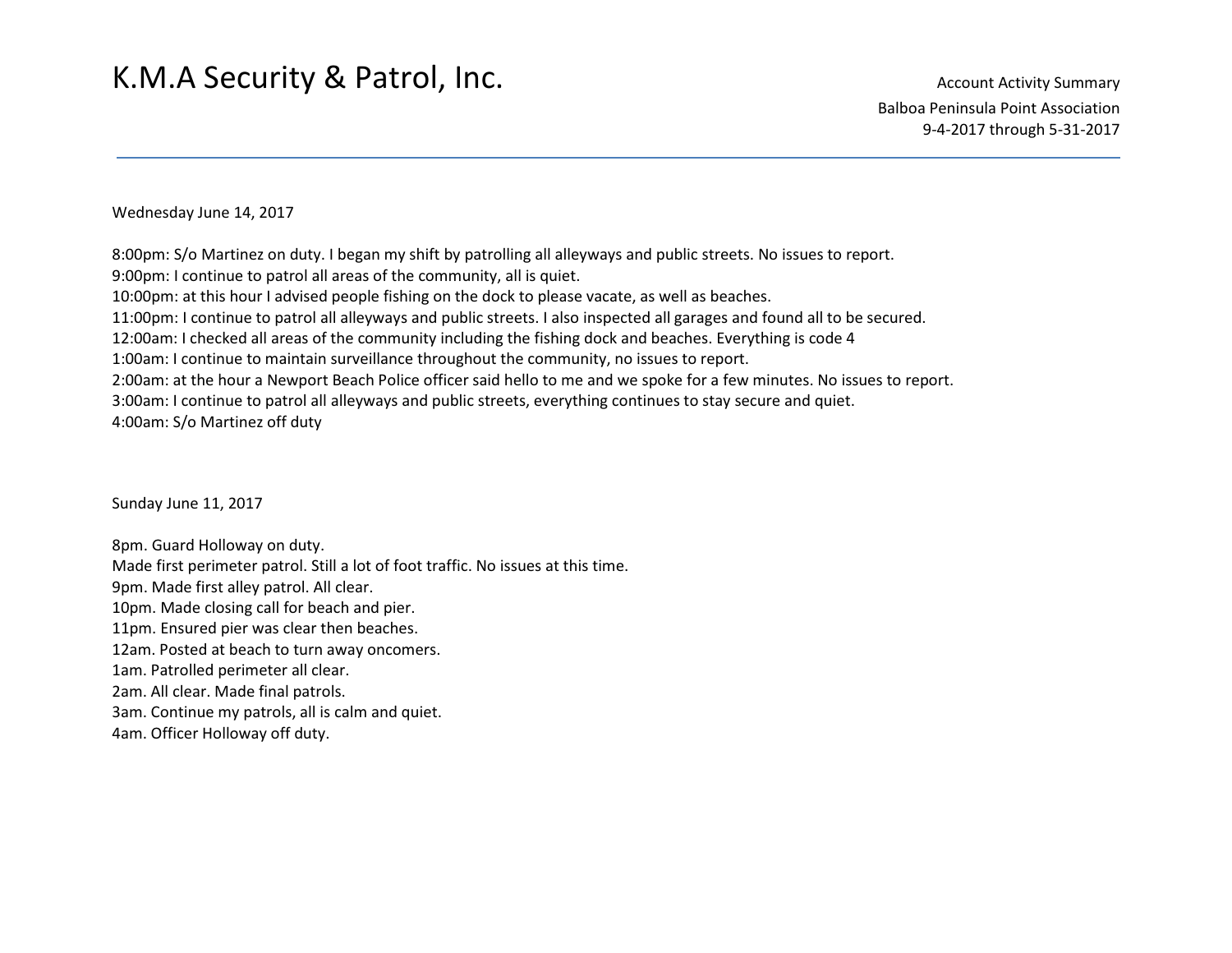Saturday June 10, 2017

8:00pm S/O DAVID RIVAS on duty. I started my shift by patrolling all throughout the property. All appeared under normal status.

9:00pm Conducted random patrols throughout the streets and roadways. No problems.

10:00pm Continued foot and vehicle patrols. Nothing unusual to report.

11:00pm Kept Surveillance while posted at the "West Jetty View Park" Found people at both places (beach and park) I asked them to leave. 12:00am Stayed posted at the park. Many people still coming to the "West Jetty View Park" area, in to the beach. I asked them to leave, as they complied.

1:00am Maintained surveillance while posted in all sections. I continue to have visitors "coming to the park". I escort them off the property. 2:00am Patrolled the property. I still have many visitors coming to the "beach" through the park, I continue to stop them, and ask them to leave.

3:00am Made my last round of patrols through streets and roadways. All quite with no further activity to report.

End of shift at

4:00am. S/O DAVID RIVAS off duty at this time.

Friday June 9, 2017

8:00pm S/O DAVID RIVAS on duty. I started my shift by patrolling all throughout the property.

9:00pm Conducted random patrols throughout the streets and roadways. No problems.

10:00pm Continued foot and vehicle patrols. Nothing unusual to report.

11:00pm Kept Surveillance while posted at the "West Jetty View Park" Found people still walking around aslo at beach. I asked them to leave. 12:00am Stayed posted at the park. Many people still coming to the "West Jetty View Park" area, in to the beach. I asked them to leave, as they complied. Called "New Port Beach Police" on two male visitors who went fishing. They were drinking beer and using profanity. (very loud) P.D. arrived but let them stay fishing.

1:00am Maintained surveillance while posted in all sections. I continue to have visitors "coming to the park". I escort them off the property. 2:00am Patrolled the property. I still have many visitors coming to the "beach" through the park, I continue to stop them, and ask them to leave. 3:00am Made my last round of patrols through streets and roadways. All quite with no further unusual activity. End of shift at 4:00am. S/O DAVID RIVAS off duty at this time.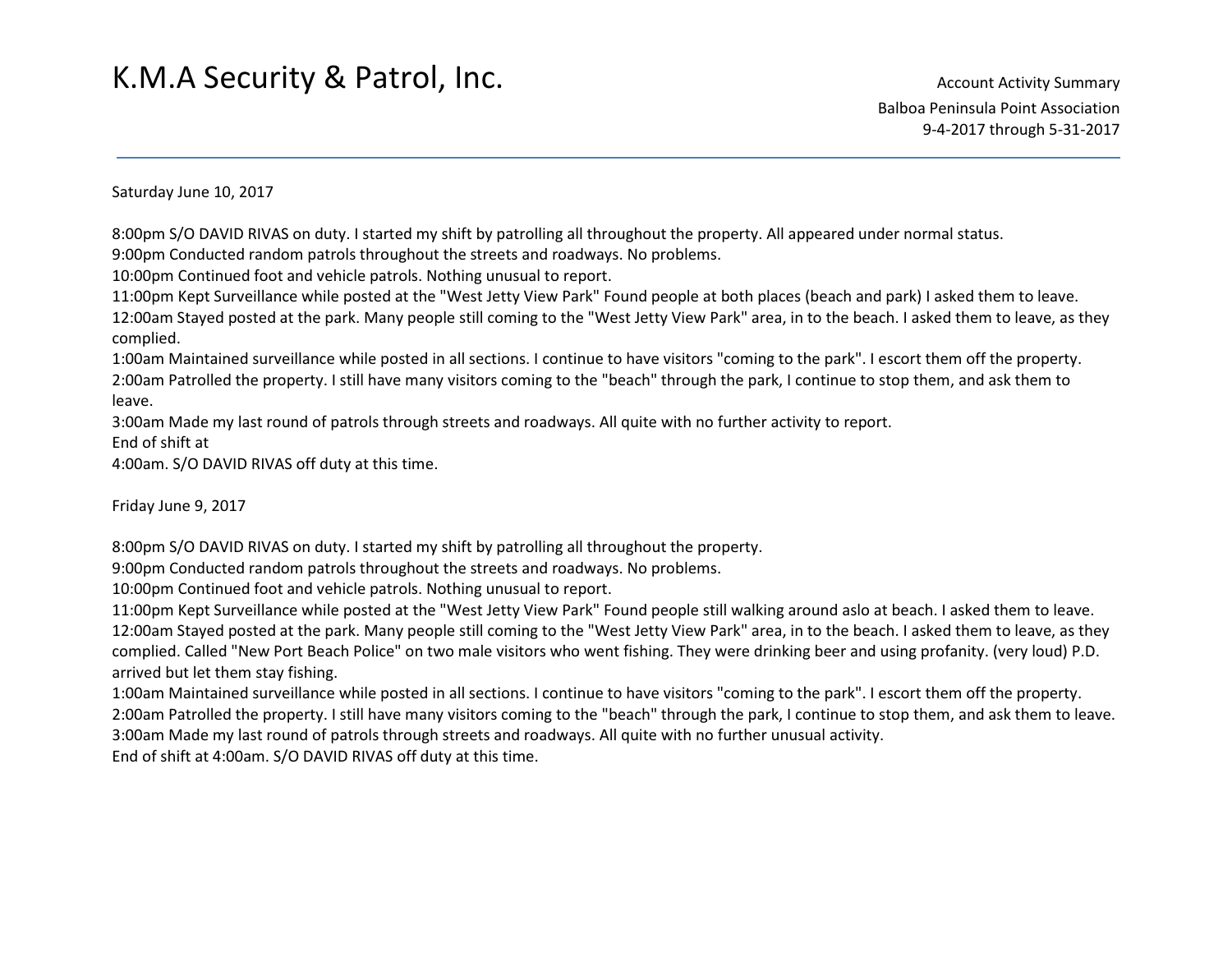#### Thursday June 8, 2017

8:00pm: S/o Martinez on duty. I begin my shift by patrolling all alleyways and streets. No issues to report. 9:00pm: I continue to patrol up-and-down all alleyways and streets, everything is code 4 9:27 PM I heard a house alarm going off at 1508 Balboa Blvd. just as I was driving by. I pulled over and exited my vehicle and walked over to the front of the home. The homeowner and his wife were outside on the patio and they told me that they had just moved in and somehow the smoke alarm was going off. Everything was fine and they thanked me for stopping by and checking on them. 10:00pm: at this hour I asked three gentleman to clear the fishing dock and they complied. I also walked along the beach and asked several people to leave the beach because it was closed. They all left without incident. 11:00pm: I continued my patrol throughout the community, no problems to report. 12:00am: I continue to maintain surveillance throughout the entire community, everything is calm and quiet. 1:00am: I patrolled up and down all alleyways and streets. No issues to report. 2:00am: at the shower I took a Quick 15 minute break over the local 7-Eleven. Came back and resume to my patrols. 3:00am: continued patrol the entire community, everything is calm and quiet. No problems to report. 4:00am: S/o Martinez off duty.

Wednesday, June 7, 2017

8:00pm: S/o Martinez on duty. I began my shift by patrolling our streets, alleyways and common areas. I also inspected clubhouse and fishing dock. No issues to report.

9:00pm: continued my patrols throughout the community, all is quiet.

10:00pm: at this hour I made sure that people left the beach after 10 PM and make sure that the fishing dock was clear as well.

11:00pm: I continued to patrol all areas of the community including all alleys and make sure that The fishing dock and beaches were clear.

12:00am: at this hour I left the area to go get coffee at the local 7-Eleven. Came back 10 minutes later to resume my patrols.

1:00am: I continue to patrol all alleyways and streets throughout the community, no issues to report.

2:00am: at this hour, I came up on a black Honda accord parked in the cul-de-sac by the jetty. I noticed it was a young couple kissing and hanging out. I advise them that they could not loiter here in the community at this hour and asked if they live here? They told me that they do not live here and left the area.

3:00am: I continue to patrol all areas of the community, everything is calm and quiet.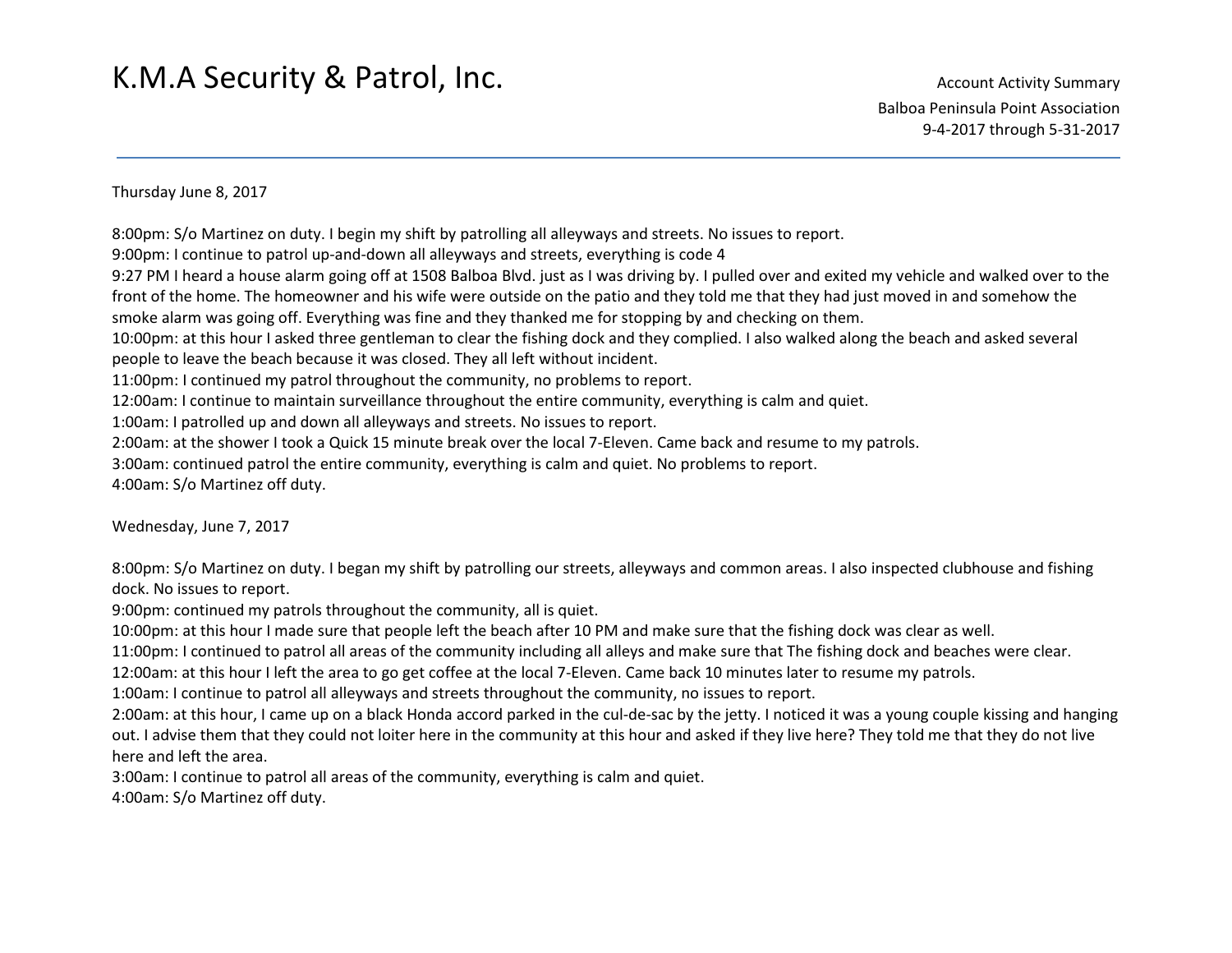Account Activity Summary Balboa Peninsula Point Association 9-4-2017 through 5-31-2017

Tuesday, June 6, 2017

Officer Holloway on duty 8pm start shift patrolling outer perimeter. Made sure clubhouse was secure, code 4 9pm. Patrolled alleyways. All clear 10pm. Walked beaches informed people that the beaches were closed and asked them to leave. 11pm. Made sure all beaches and pier were cleared. Code 4. 12am. Continued patrol throughout the community, noticed that P.D. made a drive through also. Nothing to report. 1am. Foot patrolled beaches again, removed stragglers. Posted up by jettys stopping people from coming in. 2am. Very quiet, nothing to report. 3am. No foot traffic, some cars coming and going, all clear. 4am Holloway off duty.

Monday, June 5, 2017

8:00pm: S/o Martinez on duty. I begin my shift by patrolling our streets and alleyways of the community. Said hello to several dog walkers and bicyclists.

9:00pm: I continued my patrol throughout the community, no issues to report.

10:00pm: at this hour I conducted my foot patrols on beaches making sure people were clearing out. Also inspected fishing dock to make sure nobody was fishing after 10 PM. No problems to report.

11:00pm: during this hour I noticed a female Newport Beach police officer drive through the community she stopped while I was stationed by the jetty and she said hello to me. She told me to call them if any issues arise and was very happy to see my presence.

12:00am: I continue to patrol throughout the community, and inspected all garages throughout the alleys. All are secure and everything is code 4 1:00am: at the shower I drove over to 7-11 for a quick 15 minute coffee break and arrived to continue my patrols. No issues to report.

2:00am: I continue to patrol throughout the community, no problems to report.

3:00am: at this hour there is no foot traffic and no vehicle traffic throughout the community. Everything is calm and quiet.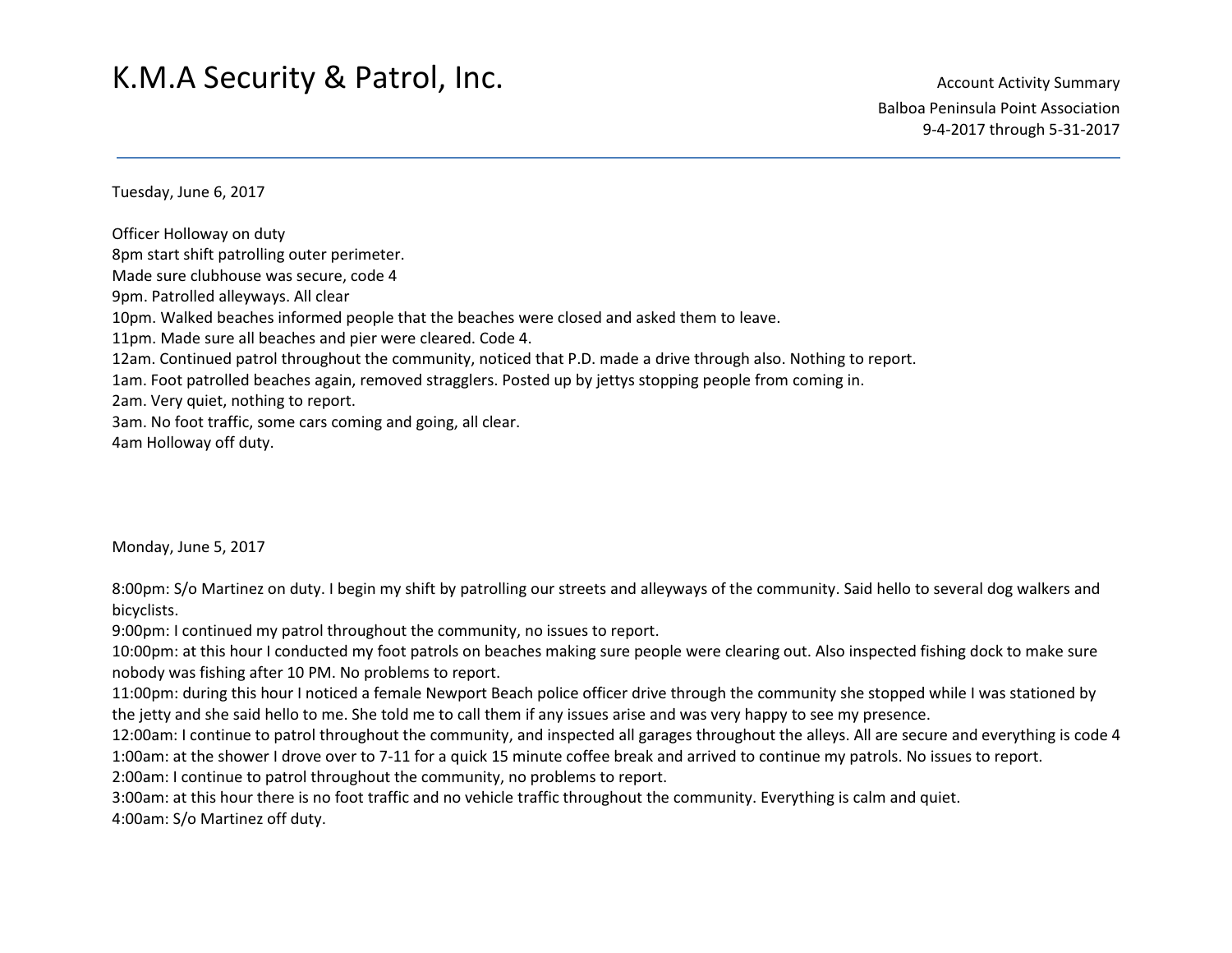Account Activity Summary Balboa Peninsula Point Association 9-4-2017 through 5-31-2017

Sunday, June 4, 2017

8pm guard Holloway on duty. Patrolled outer perimeter, all clear. 9pm patrolled alleys, all clear 10pm no one fishing on pier. Posted at the jetty to inform that beach is closed. 11pm. Asked stragglers to leave main beachfront. Posted there to turn away any oncomers. 12am posted up in jetty side, very busy. 1am all clear, patrolled perimeter. 2am. All clear. Patrolled alleys. 3am. All clear. 4am. I Finished all patrols off duty. Guard Holloway off duty.

Saturday, 6/3/2017

8:00pm S/O DAVID RIVAS on duty. I started my shift by patrolling all throughout the property. 9:00pm Conducted random patrols throughout the streets and roadways. No problems.

10:00pm Continued foot and vehicle patrols. Nothing unusual to report. 11:00pm Kept Surveillance while posted at the "West Jetty View Park" Found Approx. (15 to 20 people) still walking around, and at the the beach. I asked them to leave.

12:00am Conducted foot and vehicle patrols. A lot of people still coming to the "West Jetty View Park" area, in to the beach. I asked them to leave, as they complied. 1:00am Maintained surveillance while posted in all sections. I continue to have visitors "coming to the park". I escort them off the property.

2:00am Patrolled the property. I still have many visitors coming to the "beach" through the park, I continue to stop them, and ask them to leave. 3:00am Made my last round of patrols through streets and roadways. All quite with no further unusual activity. End of shift at 4:00am.

S/O DAVID RIVAS off duty at this time.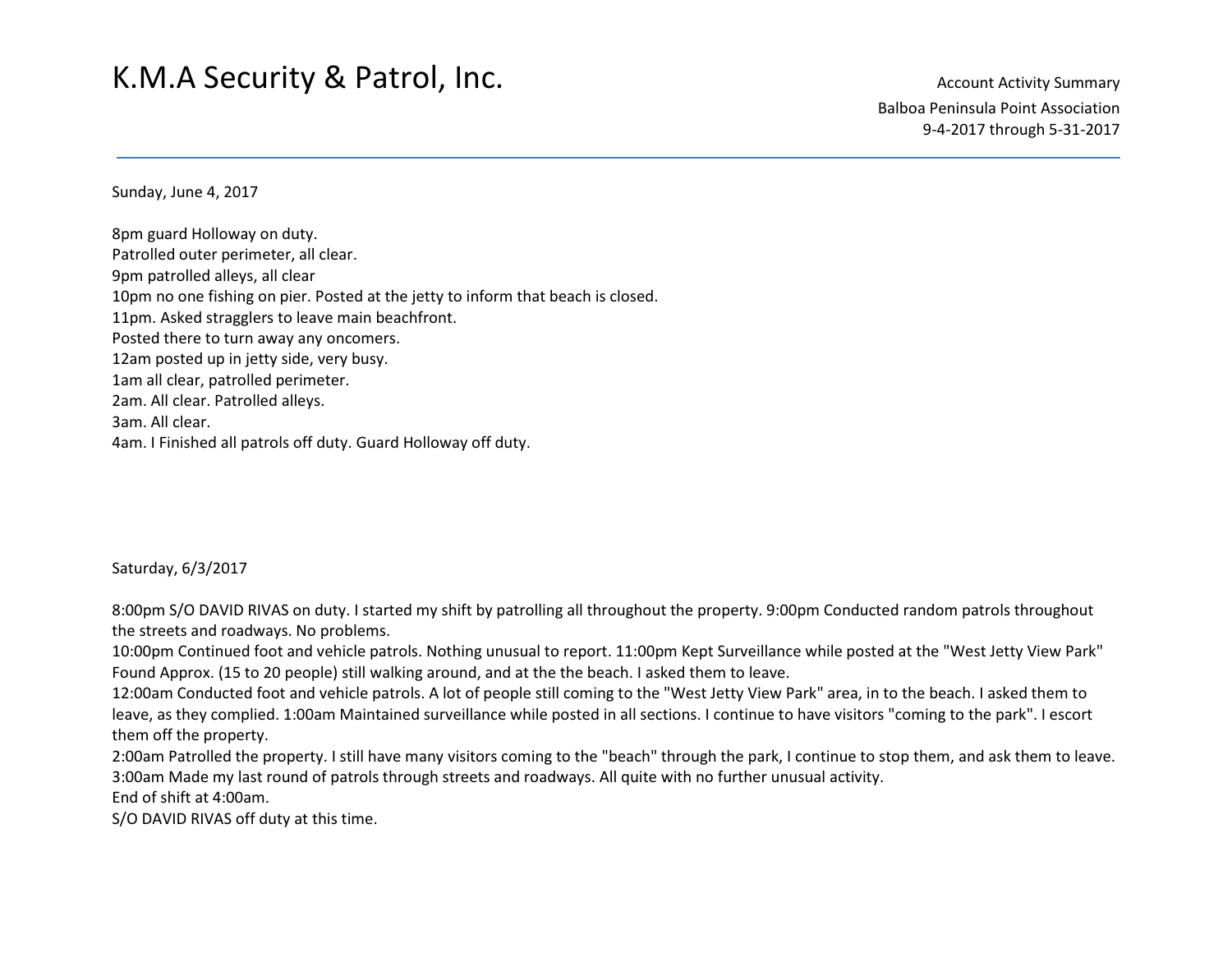Friday 6/2/2017

8:00pm S/O DAVID RIVAS on duty. I started my shift by patrolling all throughout the property. 9:00pm Conducted random patrols throughout the roadways. No problems.

10:00pm Continued foot and vehicle patrols. Nothing unusual to report. 11:00pm Kept Surveillance while posted at the park. Noticed a lot of people still walking around at this time. I asked them to leave. 12:00am Conducted foot and vehicle patrols. A lot of people still coming in at the park area, in to the beach, some smoking "marijuana and drinking beer" I asked them to leave.

1:00am Maintained surveillance while posted in all sections. I continue to have visitors "coming in the park".

 2:00am Patrolled the property. "Found a group of (gang members) in the park, I escorted them off the property". 3:00am Made my last round of patrols with no problems.

End of shift at 4:00am.

S/O DAVID RIVAS off duty at this time.

Thursday, June 1, 2017

8pm guard Holloway on duty. Patrolled alleys and perimeter, all clear. 9pm all clear 10pm asked people to leave from pier and park. All clear. 11pm all clear 1135pm N.B. police pulled over individual, stated that they followed him from the pier. Driver was questioned and released. 12am all clear. 1am very quiet night, just a few runners and walkers. 2am all clear 3am all clear

4am final patrol, all clear. S/o Halloway off duty.